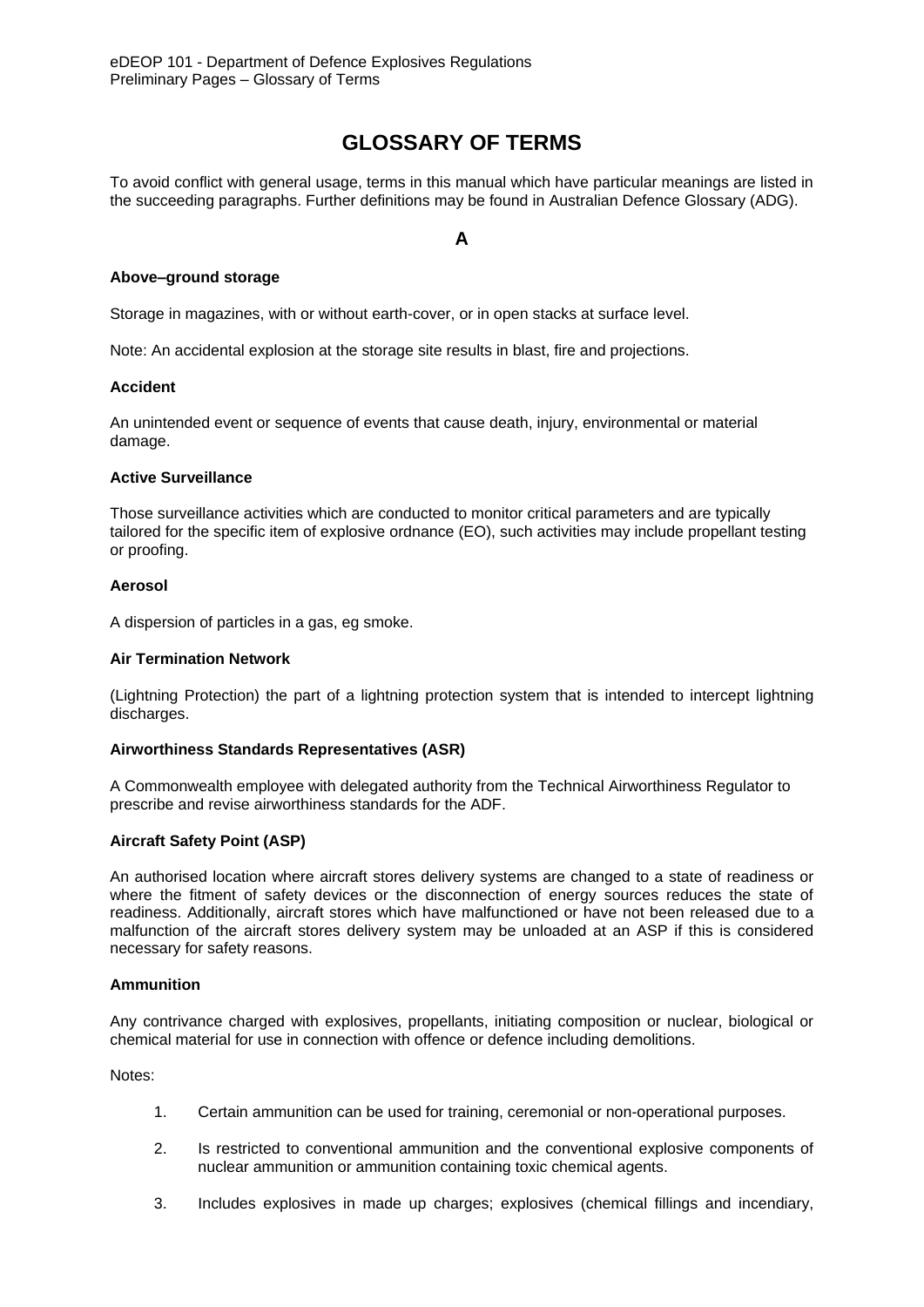> smoke or pyrotechnic material) in bulk; non explosive projectiles of all natures; non explosive stores and components for use in the initiation or assembly of projectiles or explosives charges; and dummy, imitation, instructional and other inert items intended to represent any of the munitions of war referred to above.

#### **Comments**

- 1. The term 'ammunition' in its restricted meaning is used throughout this manual in the same sense as explosive article is used by United Nations (UN) and International Maritime Organisation (IMO), in the Orange Book—*Recommendations on the Transport of Dangerous Goods—Model Regulations*, ST/SG/AC.10/1 and International Maritime Dangerous Goods (IMDG) Code respectively, to mean an article containing one or more explosive substances.
	- 2.The term 'ammunition and explosives' is used as a generic term by European countries (and in the Allied Ammunition Storage and Transport Publication 1 (AASTP-1) :2010 Manual of NATO Safety Principles for the Storage of Military Ammunition and Explosives<sup>1</sup> in the same sense as the term 'explosive ordnance' is used by American and Australian forces.

### **Ammunition/Explosive Ordnance Lot**

A quantity of ammunition by weight, eg propellant, or number, eg fuzes which should possess identical functioning and keeping properties.**Ammunition/Explosive Ordnance Produce**

Ammunition packages, components, links, cartridge cases, etc, resulting from range practices or demolitions.

#### **Ammunition with a Propelling Charge**

Is assembled with a propelling charge, or packed with a propelling charge in the same package or palletised with a propelling charge on the same pallet.

#### **Antistatic (Adjective)**

Used to indicate that a material is, by virtue of its low resistivity, incapable of retaining a significant static charge when in contact with earth.

#### **Anti-static Floor**

A floor designed to be sufficiently electrically conductive to disperse charges of static electricity, but to have sufficient electrical resistance to minimise the danger from electric shock.

#### **Antistatic Footwear**

Footwear having a resistance range between 100 x 103 Ohm and 50 x 106 Ohm.

#### **Arming**

-

The process by which explosive ordnance changes from a safe condition to a state of readiness for initiation.

#### **Assembly place**

An assembly place is a building or place where it is customary for people to assemble, eg a church, school, sports stadium.

<sup>&</sup>lt;sup>1</sup> The continued use of AASTP 1: 2010 is under review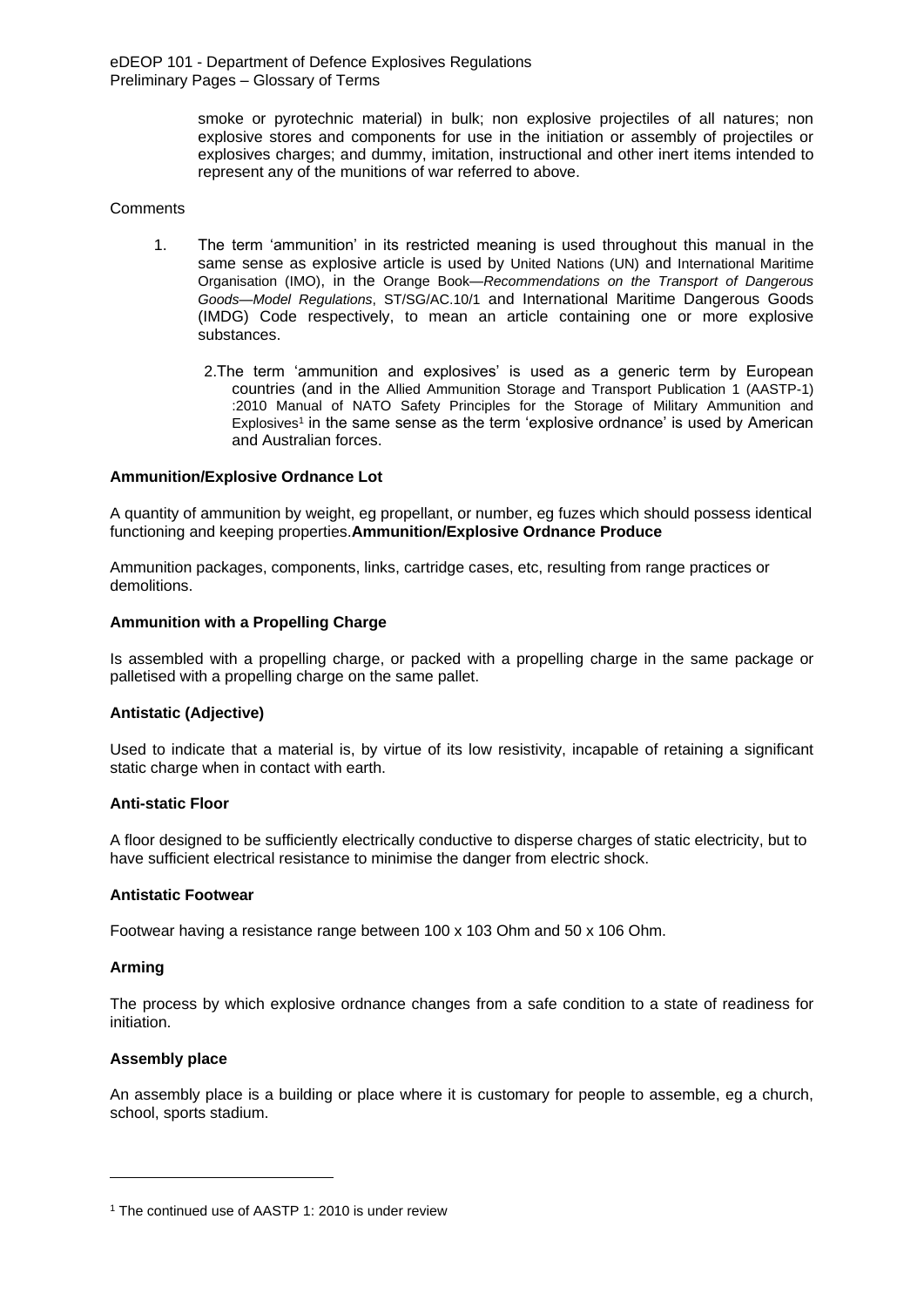## **Authorised Engineering Organisation (AEO)**

An organisation that has been certified (awarded an Engineering Authority Certificate) by the Technical Airworthiness Regulator to provide design or engineering management services to the ADF.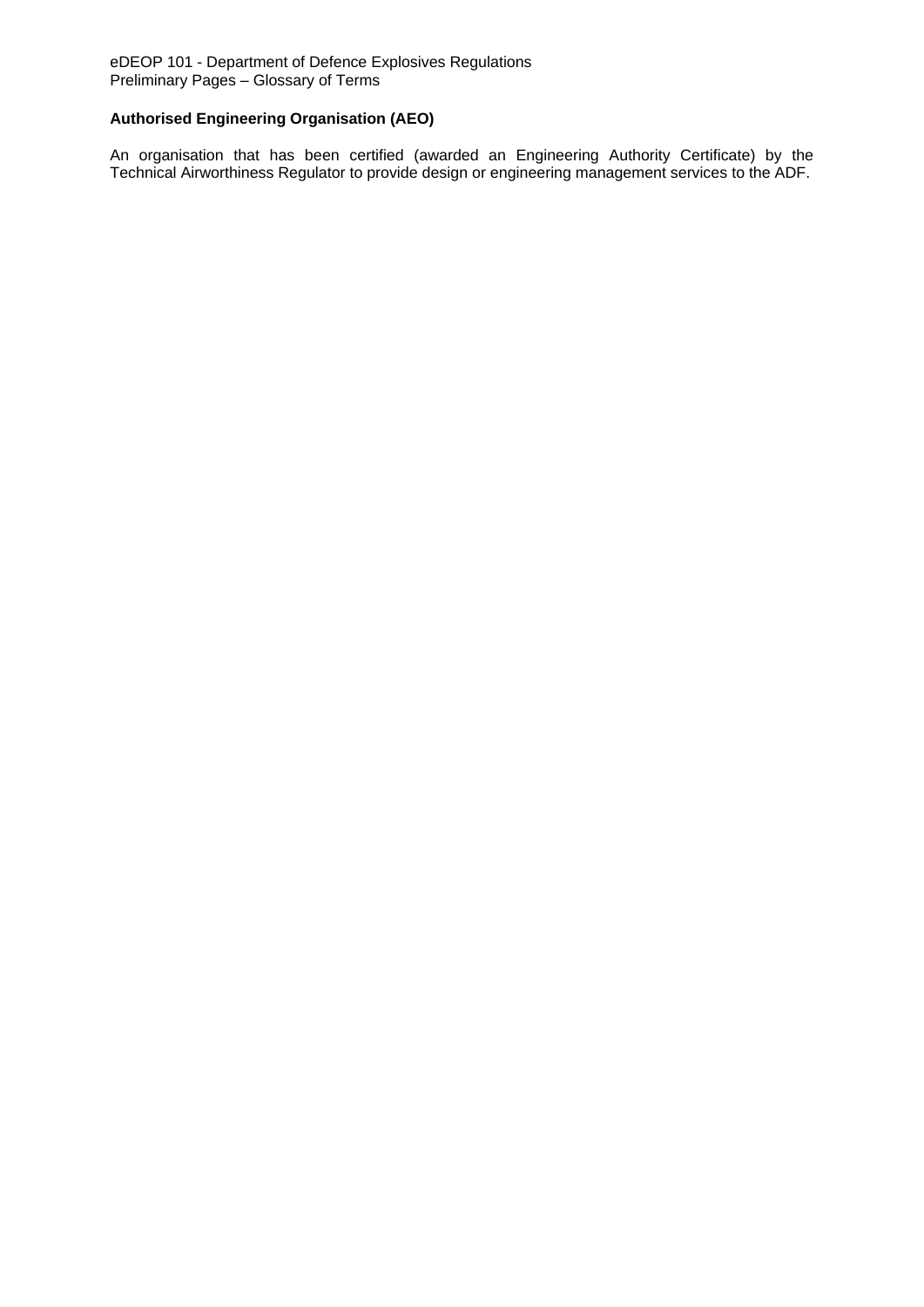### **B**

### **Ball Ammunition**

Small arms cartridges with a general-purpose solid core bullet.

### **Barricade**

A natural ground feature, artificial mound, traverse or wall which for storage purposes is capable of preventing the direct communications of explosion from one quantity of explosives to another although it may be destroyed in the process.

### **Barrier Bag**

The inner package that protects the contents from the atmospheric or RF environment likely to be encountered in storage.

Note: Provided it meets the requirements of the relevant packaging drawing or other instruction, the bag need not necessarily be completely impervious to air or moisture, as it will have been designed to afford the contents adequate protection for the likely period of storage.

#### **Base**

That part of the projectile to the rear of the driving band.

#### **Base Cover**

(US term) A device to prevent propellant gases from coming into contact with the filling of HE projectiles through flaws in the metal of the base. It is either welded into position or secured by caulking. It is equivalent to the British base plate.

### **Basic Load**

Is that quantity of non-nuclear explosive ordnance which is authorised and required to be on hand within a unit or formation at all times.

Note: It is expressed in rounds, units or units of weight as appropriate.

#### **Basic Module**

Basic Module is applicable to field storage of explosive ordnance and consists of 5000 kg Net Explosives Quantity (NEQ) of EO stored in any storage facility or open stack.

#### **Batching**

A method of controlling the assembly of components by lots into complete rounds of fixed or semi fixed ammunition which consists of a number of components, eg. fuze, projectile, propellant and primer.

### **Batch/Lot**

A definite quantity of explosive ordnance or explosive substance manufactured or produced under conditions that are presumed homogenous.

#### **Batten**

A wooden lath used when stacking ammunition to achieve stability within a stack and assist ventilation of the contents of the stack.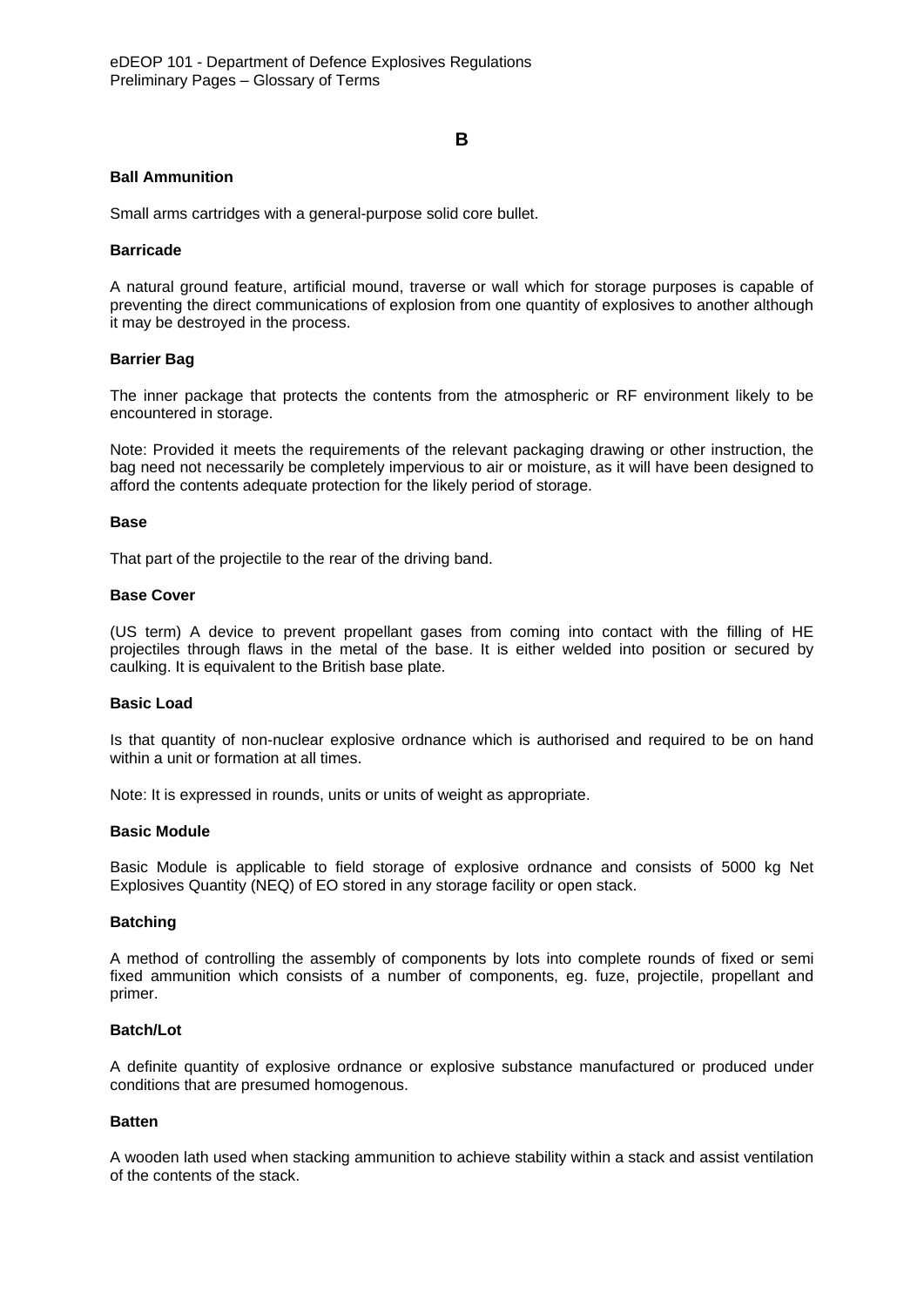### **Blank Ammunition**

A cartridge case or cloth bag containing propellant, normally gunpowder, without a projectile.

Note: Its function is to produce a loud noise on firing when used in training, signalling or salutes.

### **Blast**

A destructive wave produced in the surrounding atmosphere by an explosion. The blast includes a shock front, high-pressure gas behind the shock front and a rarefaction following the high pressure.

### **Blasting Cap**

Sometimes synonymously used for detonator.

### **Blind**

A prepared explosive store which, though initiated, has failed to arm as intended or which has failed to explode after being armed (see Misfire). Alternately, an explosives item that fails to function correctly after initiation.

### **Boattail**

The conical section of a ballistic body that progressively decreases in diameter towards the tail to reduce overall aerodynamic drag.

#### **Boiling/Steaming Out**

The processes involving the removal of explosives from containers using jets of hot water or steam.

#### **Bomb**

An explosive article which is dropped from aircraft. It may contain a flammable liquid with bursting charge, a photo-flash composition or bursting charge. The term excludes aerial torpedos.

#### **Bond**

A physical and electrical connection between a metal object and a lightning protection system.

Notes:

- 1. A bond produces electrical continuity, minimises electro-magnetic potential differences and prevents side-flash.
- 2. There are mechanical, compression and thermal types of bonds.

#### **Bonding, Electrical**

A conductor intended to provide electrical connection between the Lightning Protection System and other metalwork and between various metal parts of a structure or between earthing systems.

#### **Booster**

The process of connecting two or more conducting objects together by means of a conductor.

#### **Breakdown**

The mechanical process of dismantling or disassembling explosive ordnance according to a predetermined plan.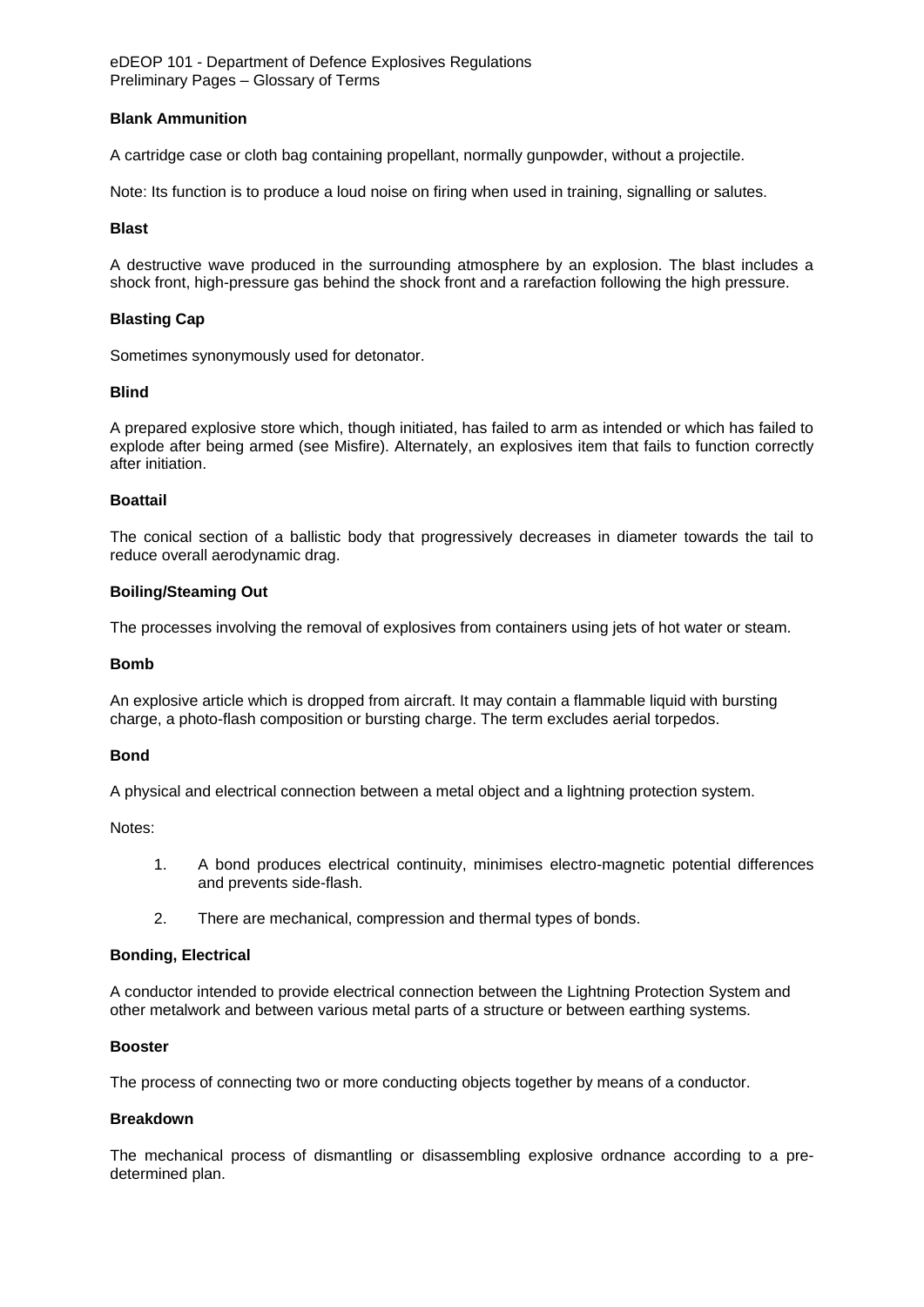### **Bulk Explosives**

Service charges of explosives which are generally removed from their containers before use, such as Charges Demolition PE4.

### **Bunker-Type Building**

A bunker-type building is one intended to hold explosive ordnance and having protection in the form of a substantial covering of earth.

Note: Sometimes the building is partly sunk below ground level for extra protection.

#### **Buried storage**

Buried storage is storage in chambers or magazines below ground surface level. In the case of an accidental explosion at the storage site, the hazard of low-angle, high velocity projections is reduced significantly. The other hazardous effects are similar to those in above-ground storage, but are gradually reduced as the cover is increased.

### **Burning**

The energetic material ignites and responds, non-propulsively.

Notes:

- 1. The case may open, melt or weaken sufficiently to rupture non-violently, allowing mild release of combustion gases.
- 2. Debris stays mainly within the area of the fire.
- 3. This debris is not expected to cause fatal wounds to personnel or be a hazardous fragment (having an impact energy of 79 joules or greater) beyond 15 m.

#### **Burning ground**

A burning ground is an enclosed area within a Defence facility used for the disposal of explosive ordnance by fire.

Note: Fires may be in the open, in burning pits or in specially constructed incinerators.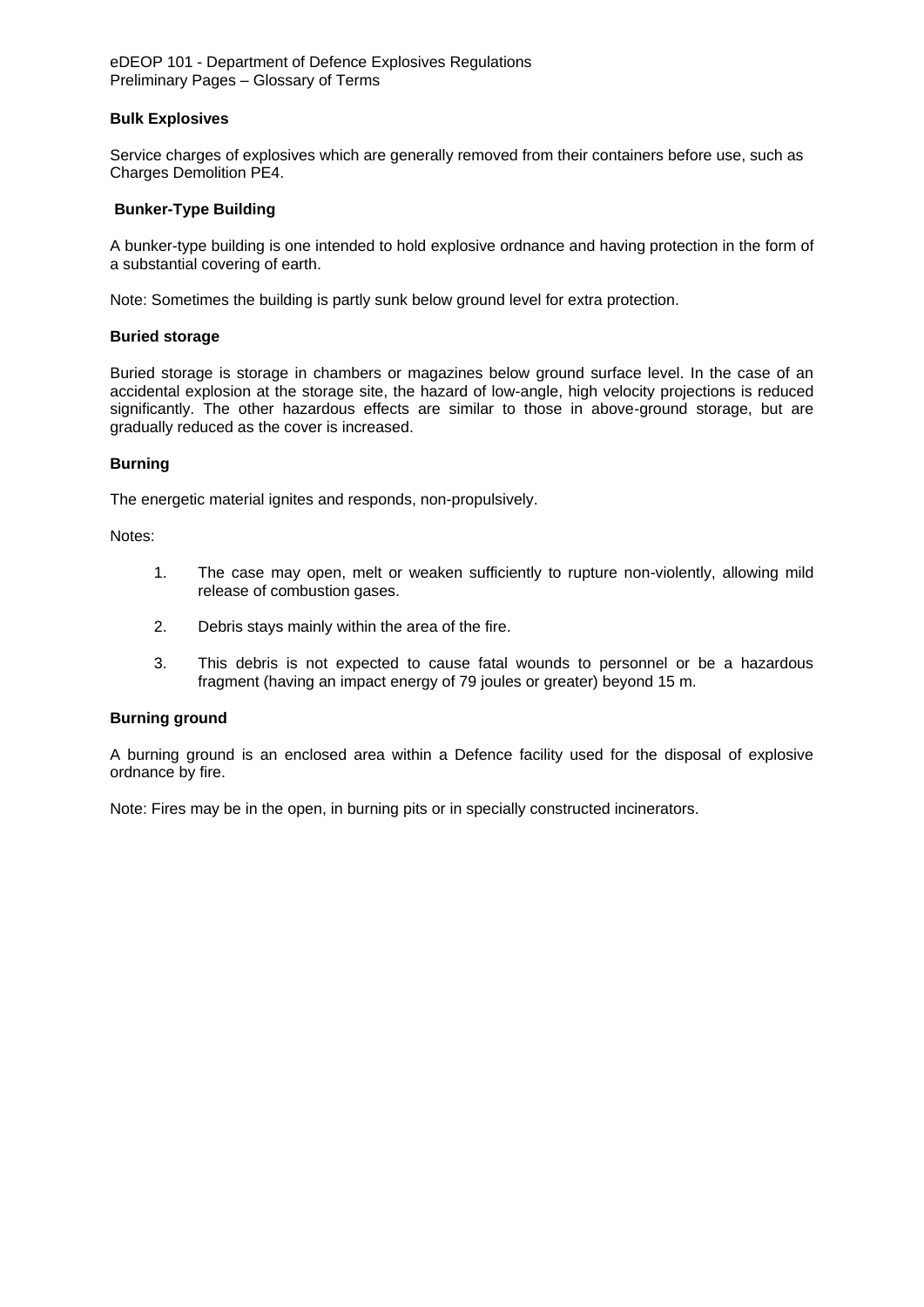## **C**

### **Cable – Armoured**

Electrical cable provided with an overall metallic sheath of steel wire or steel tape, usually polyvinyl chloride (PVC) served, providing mechanical protection to the cable cores.

Note: Screening overall or of individual cores or pairs as in communication cables to mitigate noise is not to be confused with armouring.

### **Calibration**

A process of comparing equipment of unknown accuracy against standard equipment of known accuracy.

### **Calibre (CAL)**

The diameter of a smooth bored weapon or distance between opposing lands of a barrel.

#### **Cannon**

The name given to all weapons firing artillery ammunition.

Note: Covers guns and howitzers.

#### **Cartridge**

Ammunition, ready for firing, wherein the propelling charge(s), its primer, with or without the projectile with its fuze are assembled in one unit for handling and firing.

Note: Examples of cartridge ammunition are gun, cannon, howitzer, Mortar, small calibre ammunition, blank cartridges for training, saluting or starter pistols.

#### **Cartridge Case**

The metal container that holds the propellant and primer of a fixed, semi fixed or separate cartridge, normally made of brass or steel.

#### **Centre of Expertise (CoE)**

An AEO in which the Senior Design Engineer position is a designated Airworthiness Standards Representative (ASR) appointment.

#### **Certification**

The end result of a process which formally examines and documents compliance of a product, against predefined standards, to the satisfaction of the certificating authority.

#### **Certified inert**

An item of inert explosive ordnance that has been certified as inert EO by a competent and authorised person**.**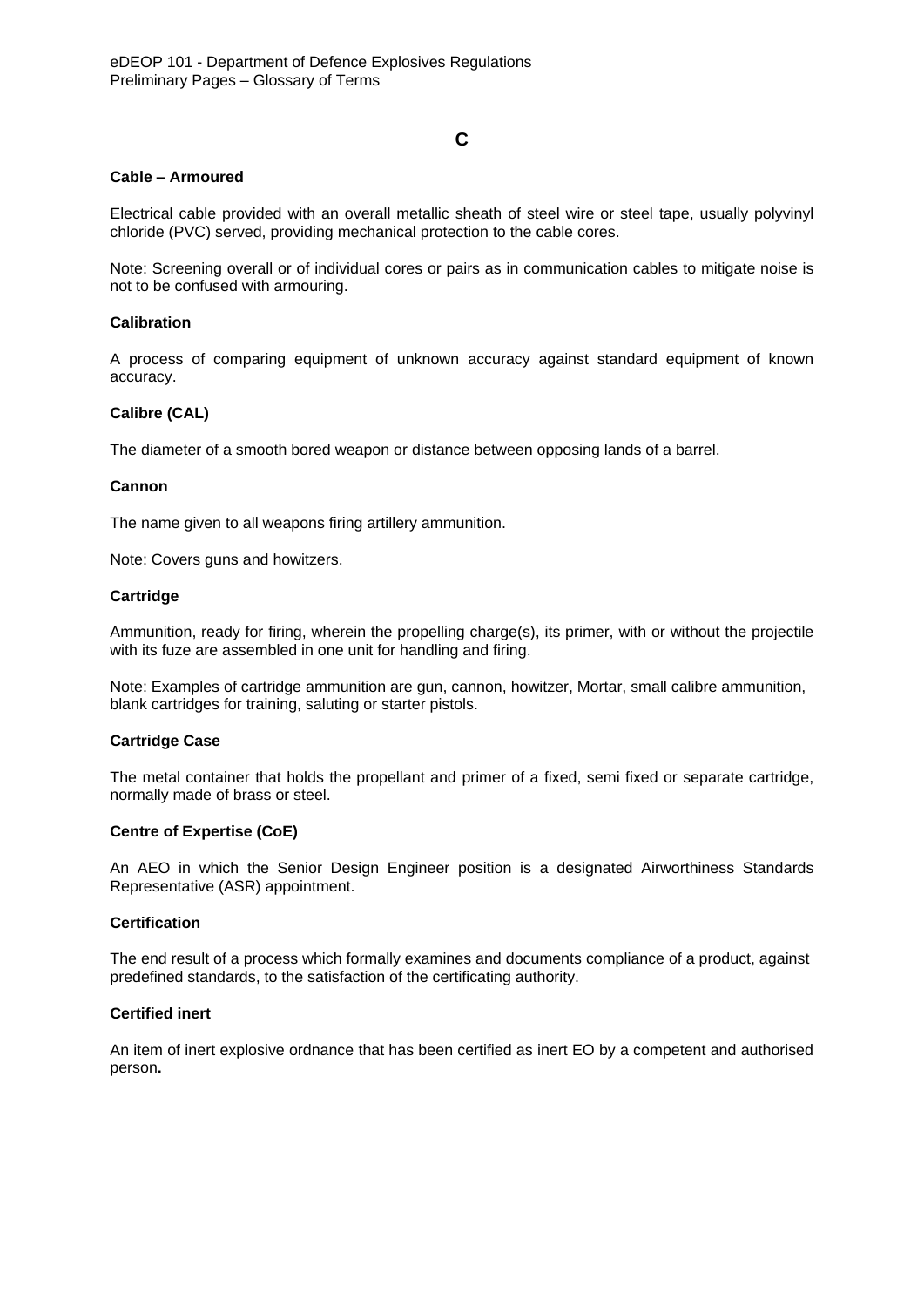## **Charge**

The explosive filling of a munition or a munition component.

### **Classification**

See Hazard Classification.

The assignment of a type of ammunition to the correct hazard division, according to tests or other assessment, and the appropriate compatibility group.

Notes:

- 1. Thus there are two components in the complete hazard classification.
- 2. Frequently, classification is used as a short form of hazard classification.

#### **Clean Area**

That portion of an Explosives Building from which it is essential to exclude extraneous grit or dust, ie inside the barrier of the shifting lobby.

### **Clean Conditions**

The conditions necessary to minimise the special risks associated with the storage and maintenance (including inspection) of certain natures of explosives.

### **Compartment**

A room within an explosive ordnance building with walls of sufficient strength to prevent the direct propagation of the explosion or ignition of the contents of the room to those of the adjacent rooms.

## **Compartmented Building**

A building with separate rooms, without connecting doors, in which the dividing walls are constructed of brick or concrete blocks not less than 230 mm thick.

Note: Walls less than 230 mm thick are not to be considered as efficient partitions.

## **Compatibility**

1. **General**: Capability of two or more items or components of equipment or material to exist or function in the same system or environment without mutual interference (AAP-6).

2. **Munitions**: Absence of reactions between explosives and other components within a munition, leading to unacceptable changes in physical properties, sensitiveness or sensitivity of explosives in the munition.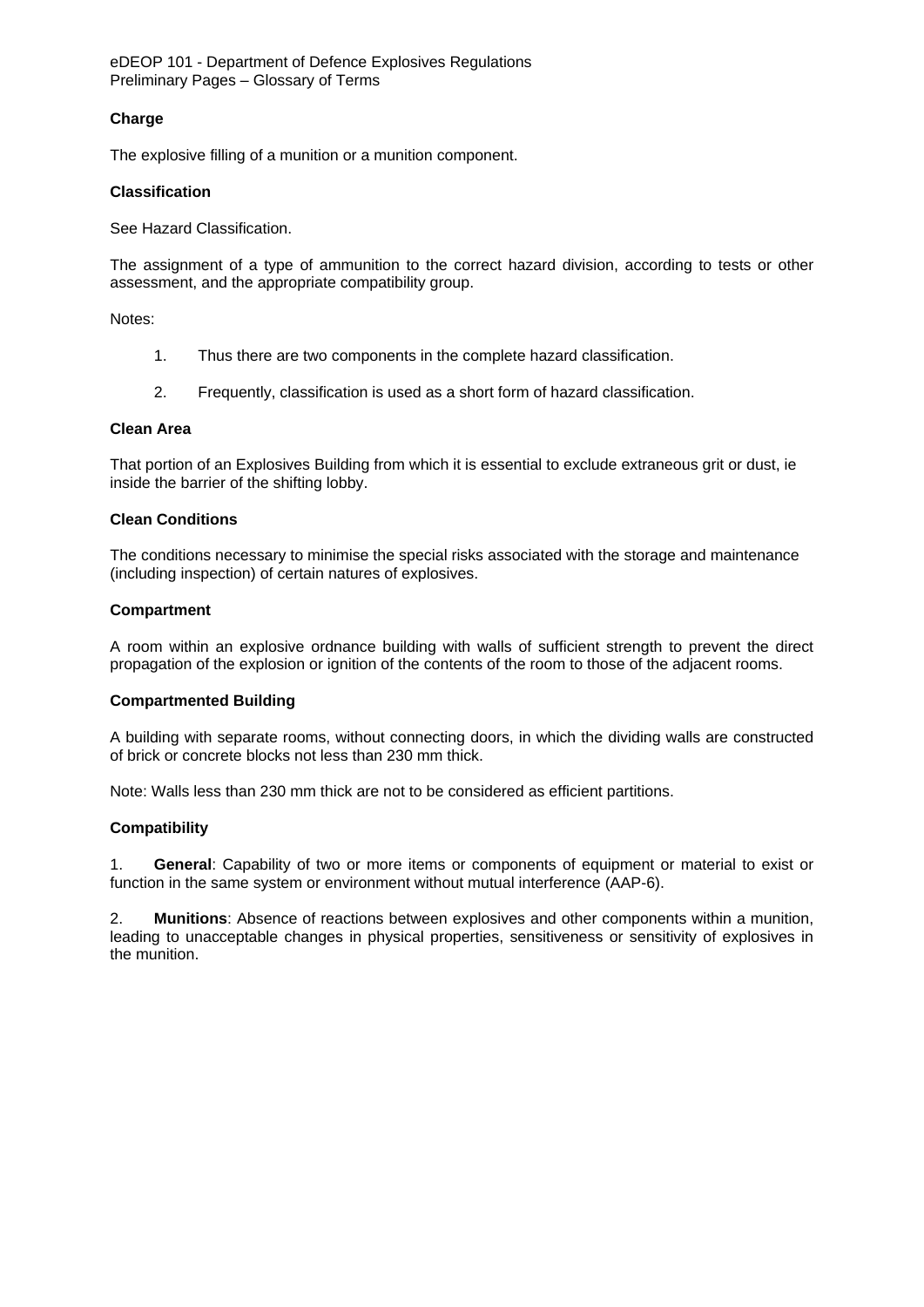3. **Classification**: Capability of explosives, including ammunition, to be stored or transported together without significantly increasing either the probability of an accident or, for a given quantity, the magnitude of the effects of such an accident.

## **Compatibility (groups)**

Letter designation assigned to indicate what may be shipped and transported without significantly increasing either the probability of an accident or, for a given quantity, the magnitude of the effects of such an accident.

### **Competent Authority**

A person being either a Senior Executive Officer within the meaning of the *Public Service Act 1999* or a Commissioned Officer of the Australian Defence Force being an officer of at least the rank of Commodore, Brigadier or Air Commodore, and appointed in writing to be a Competent Authority by the Minister for Defence for matters pertaining to the administration of the *Explosives Act 1961* and the Regulations made under this Act.

#### **Competent Person**

A person, who has acquired, through training, qualification and experience, the knowledge and skills enabling that person to perform the required task correctly.

Notes:

- 1. The competency of the person shall be relevant to the type of work to be undertaken.
- 2. For Explosives Hazardous Areas the person shall also have as a prerequisite, training and experience for conventional hazardous areas (as defined in AS/NZS 3000:2018 : Electrical installations (known as the Australian/New Zealand Wiring Rules).

#### **Comprehensive Classification List**

A list dealing with the classification of Commonwealth explosive ordnance for storage and transportation purposes and described in the *Explosives Transport Regulations 2002* Schedule 1

Note: A complete list of Defence explosive ordnance is contained in Explosives Storage and Transport Committee (ESTC) Pamphlet No 2 – Defence Explosive Ordnance Classification Listing (DEOCL)*.*

#### **Commercial Explosives**

Any explosive designed or produced for non-military use.

#### **Commonwealth Explosives or Explosive Ordnance**

Commonwealth explosives means explosives that:

- a. are the property of, or are in the possession or control of the Commonwealth; or
- b. have been manufactured by the Commonwealth and, in pursuance of an arrangement made with the Commonwealth, are intended to be, or are being exported from the Commonwealth; or
- c. are the property of, or are in possession of, or are in possession and control of, the government or the naval, military or air forces of another country and are in the Commonwealth or a Territory with the approval of the Commonwealth for the purposes of, or a purpose related to, the defence of the Commonwealth.

#### **Component**

A component is part of guided weapons equipment, when referring to ground handling equipment or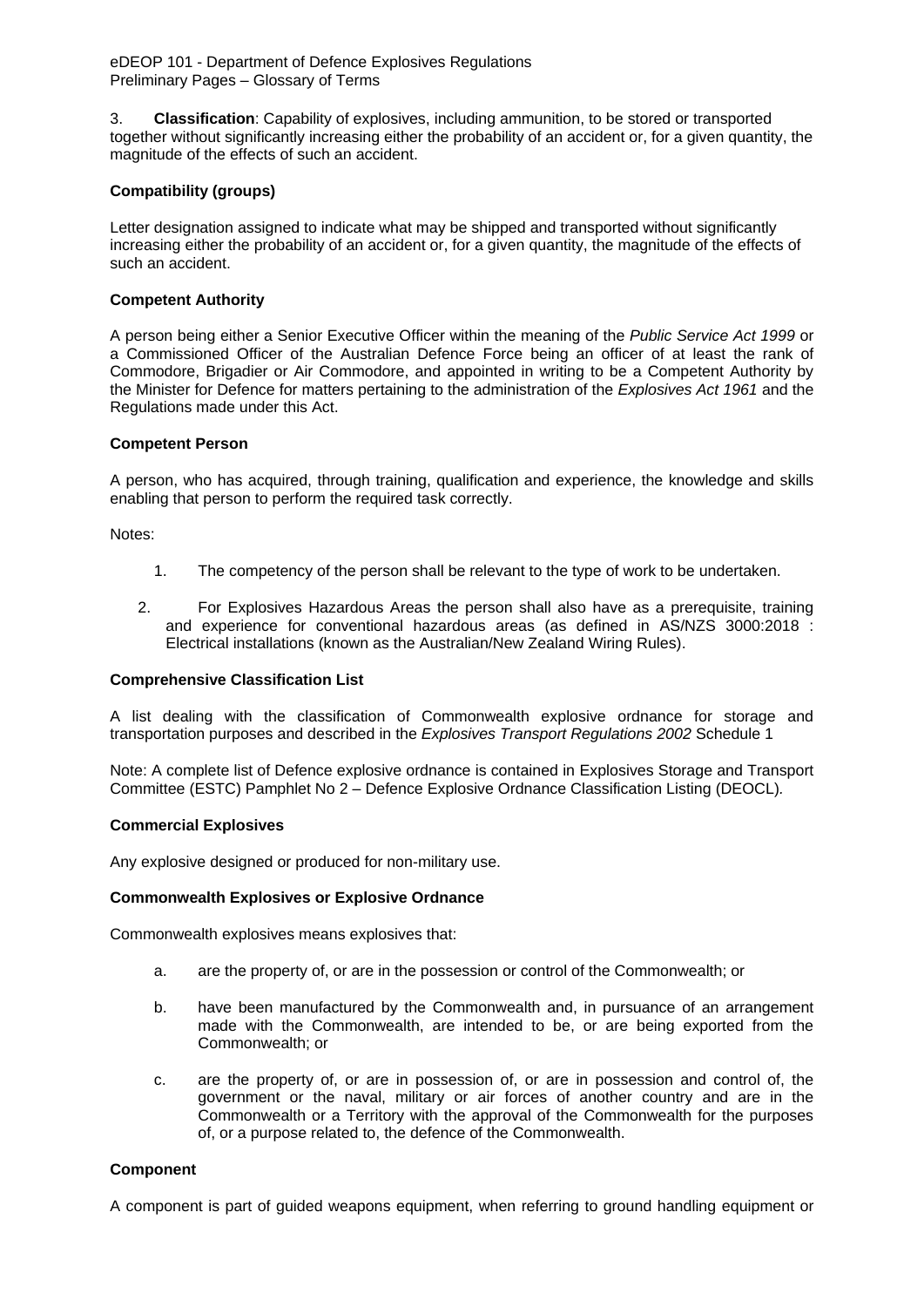guidance station equipment, or is part of a section of a missile or sub-assembly of other ammunition, eg fuze or primer.

### **Conducting Floor**

Flooring having a resistance range of zero to  $50 \times 10^3$  Ohm.

#### **Conducting Shoes**

Footwear having a resistance range of zero to 150 x 10<sup>3</sup> Ohm.

### **Cone of Protection**

The space coverage provided by a vertical conductor.

Note: It is an element within a lightning protection system.

#### **Configuration**

The functional and physical characteristics of existing or planned hardware, firmware, software or a combination thereof, as set forth in technical documentation, including specifications, standards and drawings, and ultimately achieved in a product.

#### **Consequence**

The outcome of an event expressed qualitatively or quantitatively, being a loss, injury, disadvantage or gain. There may be a range of possible outcomes associated with an event.

#### **Constraint**

The imposition of a limitation or restriction in the use, transportation, carriage, issue, storage or inspection of a munition.

#### **Contingency**

Any situation that involves force elements committed to higher rates of effort than experienced in normal peacetime operations.

#### **Corporate Governance**

Corporate Governance is an integrated strategic management framework designed to support corporate objectives. It is about maximising the value of an organisation, subject to meeting the organisation's financial and other legal and contractual obligations.

#### **Curtain Wall Construction**

A building with one of four storeys or more that is constructed with external non-load bearing cladding panels on a separate subframe which is supported off the structural frame or floors for the full height of the building.

Note: Where these cladding panels are large (greater than 1 500mm) and constructed of glass or similar lightweight frangible material, which is liable to shatter producing dangerous fragments or be displaced under the effect of lateral explosive blast loads greater than the designed wind forces, the curtain walling would be considered a hazard to personnel both inside and outside the building because of flying fragments or falling panels.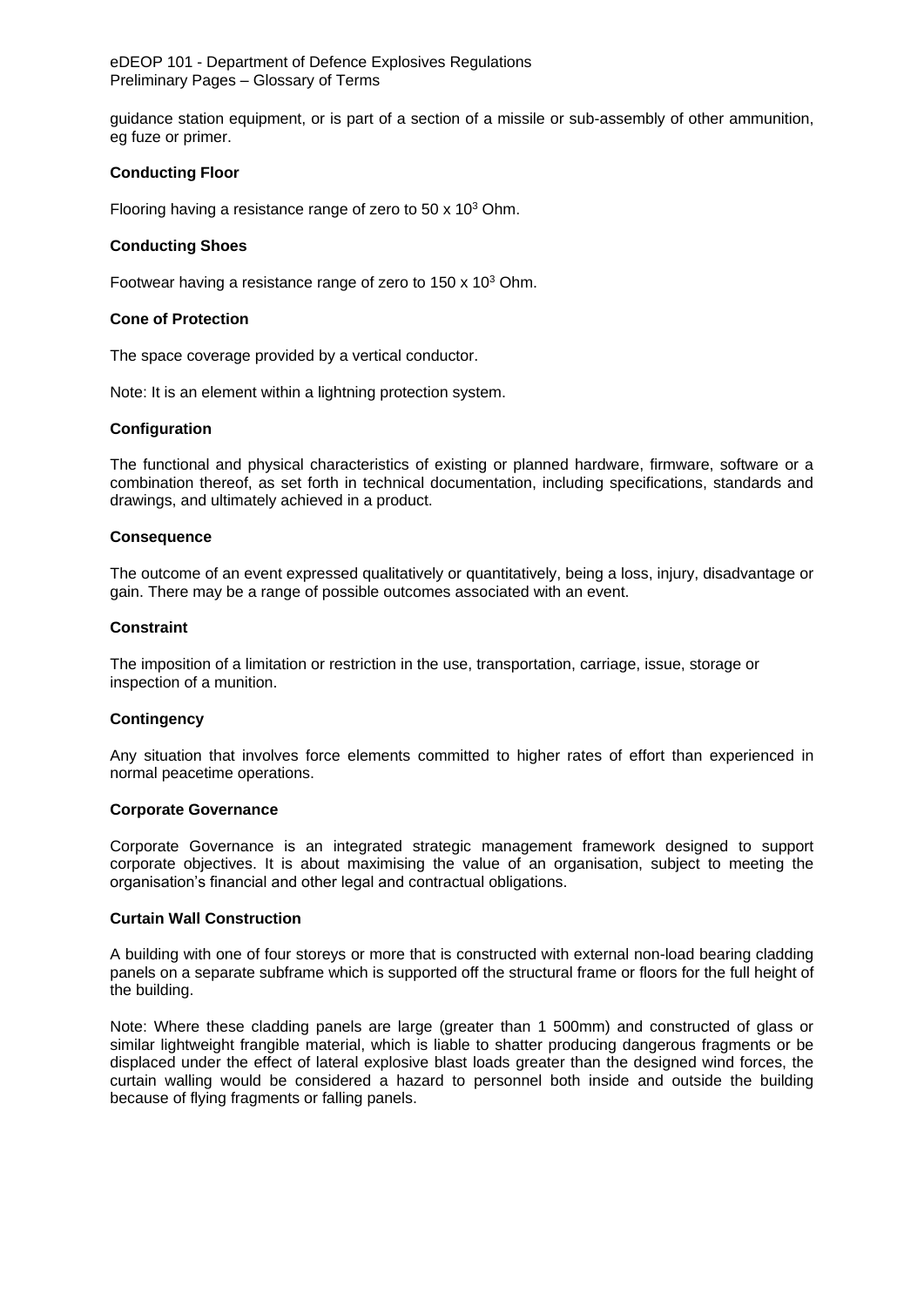## **D**

### **Danger Area**

The area within which debris and fragments of explosive ordnance may be expected to fall after the detonation of explosives. Also see Explosives Area.

### **Dangerous Goods**

Articles or substances which are capable of posing a risk to health, safety, or property, and which are subject to special regulations for their storage and transport.

#### **Dangerous Occurrence**

An unplanned, unintended, unexpected and/or undesired event, or series of events, which could have resulted in death, injury, occupational illness, substantial damage to the environment or damage to equipment or property, regardless of ownership.

Notes:

- 1. This includes Negligent Discharges (ND) and Unauthorised Discharges (UD).
- 2. Air Force Examples include:
	- a. A missile falls from an aircraft in flight and is subsequently found to have fallen harmlessly into open ground, or is never found with no report or no untoward reports of the incident from the public.
	- b. An aircraft gun is accidently fired during electrical installation checks at the aircraft flightline, but no injuries or damage are sustained.
	- c. Accidental striking of Unexploded Ordnance (UXO) by earth moving or heavy plant equipment.

#### **Debris**

Debris is any portion of the natural ground or of a structure (rocks, structural materials, fittings, equipment, barricade materials, etc.) which is propelled from the site of an explosion.

#### **Defect**

A fault, other than by fair wear and tear, which renders an item unsuitable for its intended use. The fault may be in design or deviation of a dimension, finish or other functional characteristic from specified requirements or from recognised standards of engineering practice.

#### **Defence Storage and Transport (S&T) Network**

The Defence S&T Network is described as any EO which is stored within Defence-owned or leased EO facilities (including ADF EO, foreign defence force EO or contract EO) or transported by Defence or Defence contracted organisations where there is a duty of care upon Defence.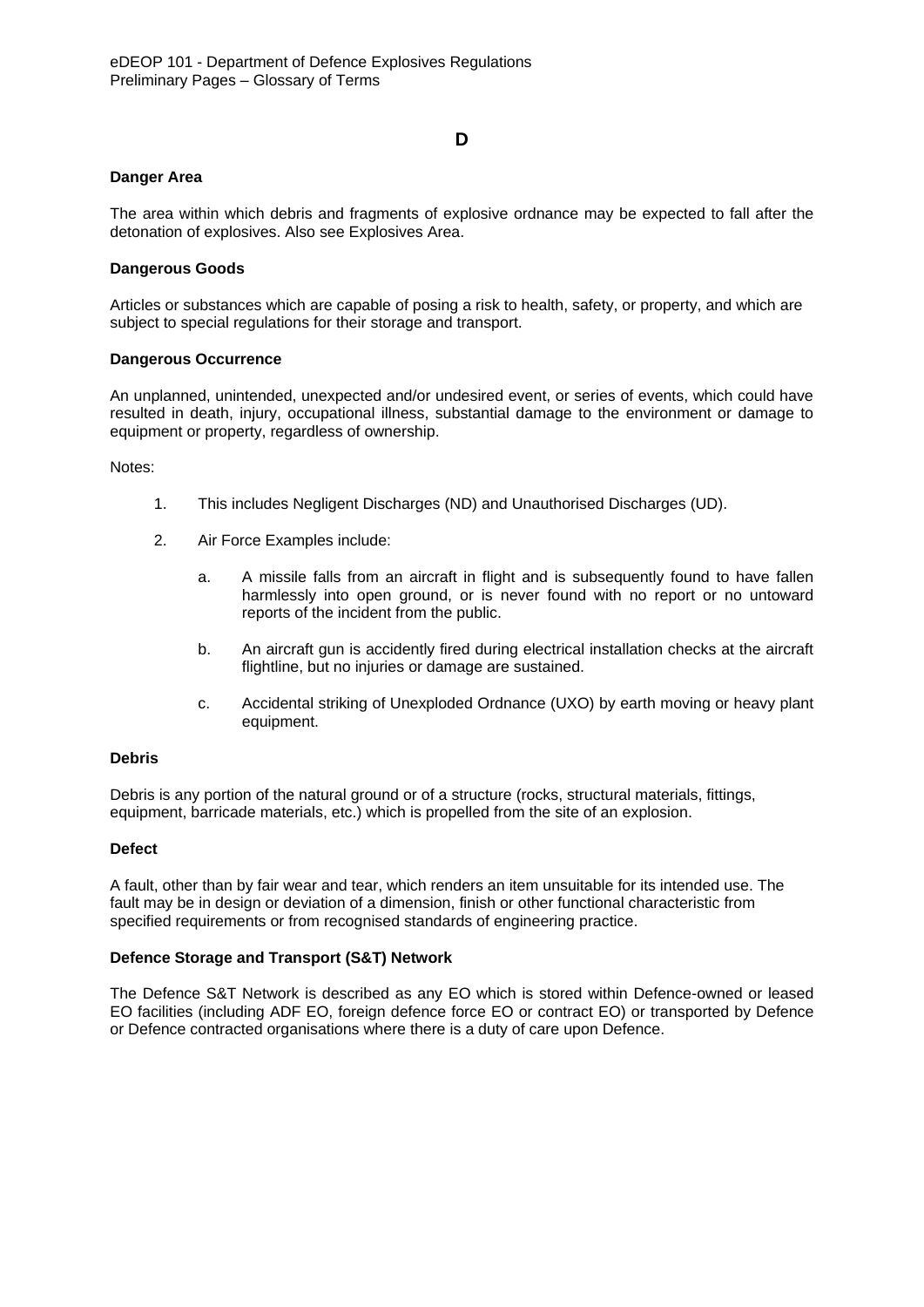### **Deflagration**

Chemical explosion in which the zone of chemical reaction propagates through the initial medium at a subsonic velocity, mainly by thermal conduction.

#### **Demilitarisation**

The act of removing or otherwise nullifying the military potential of a munition. Demilitarisation is a necessary step for military items prior to their release to a non-military setting.

#### **Demolition ground**

An enclosed or otherwise well delineated area within a Defence facility used for the disposal of explosive ordnance by explosive demolition.

Note: Demolitions may be on an open surface, behind screening traverses or in pits, be buried or be conducted in specifically constructed facilities designed to contain or suppress the effects of explosion.

#### **Departmental Concession**

There are some situations when it may be impracticable to comply with the mandated requirements of this manual, yet the deviation would not directly and significantly increase risk to the safety of property and/or any person.

Note: Under these circumstances a waiver would not be warranted and the Licensing Authority may approve the activity under a Departmental Concession.

### **Design**

The process or act of creating or changing a product and related technical process descriptions through the application of scientific and engineering effort, or the outcome of that process.

Note: the design encompasses not only the configuration of the product, but also the:

- a. testing and evaluation needed to validate that the design meets performance and safety requirements;
- b. manufacturing processes (including production test requirements) which require special control to ensure the product meets requirements;
- c. in-service monitoring requirements, maintenance processes and authorised repairs;
- d. maintenance lives and intervals and fatigue life; and
- e. operating procedures and limits.

#### **Design Acceptance Certification**

The final act of the Design Acceptance process whereby a Design Acceptance Representative (DAR) provides a certified record of the technical acceptability of a change to specified Defence materiel. The most equivalent act, within the Maritime Technical Regulatory Framework (TRF), is the issue of a Design Certificate following validation of the design by the Design Acceptance Representative.

#### **Design Acceptance Representative (DAR)**

A Commonwealth employee with delegated authority from the Technical Airworthiness Representative (TAR) to perform Design Acceptance Certification of changes to Defence materiel. Known as Design Acceptance Authority Representatives (DAAR) within the Land TRF.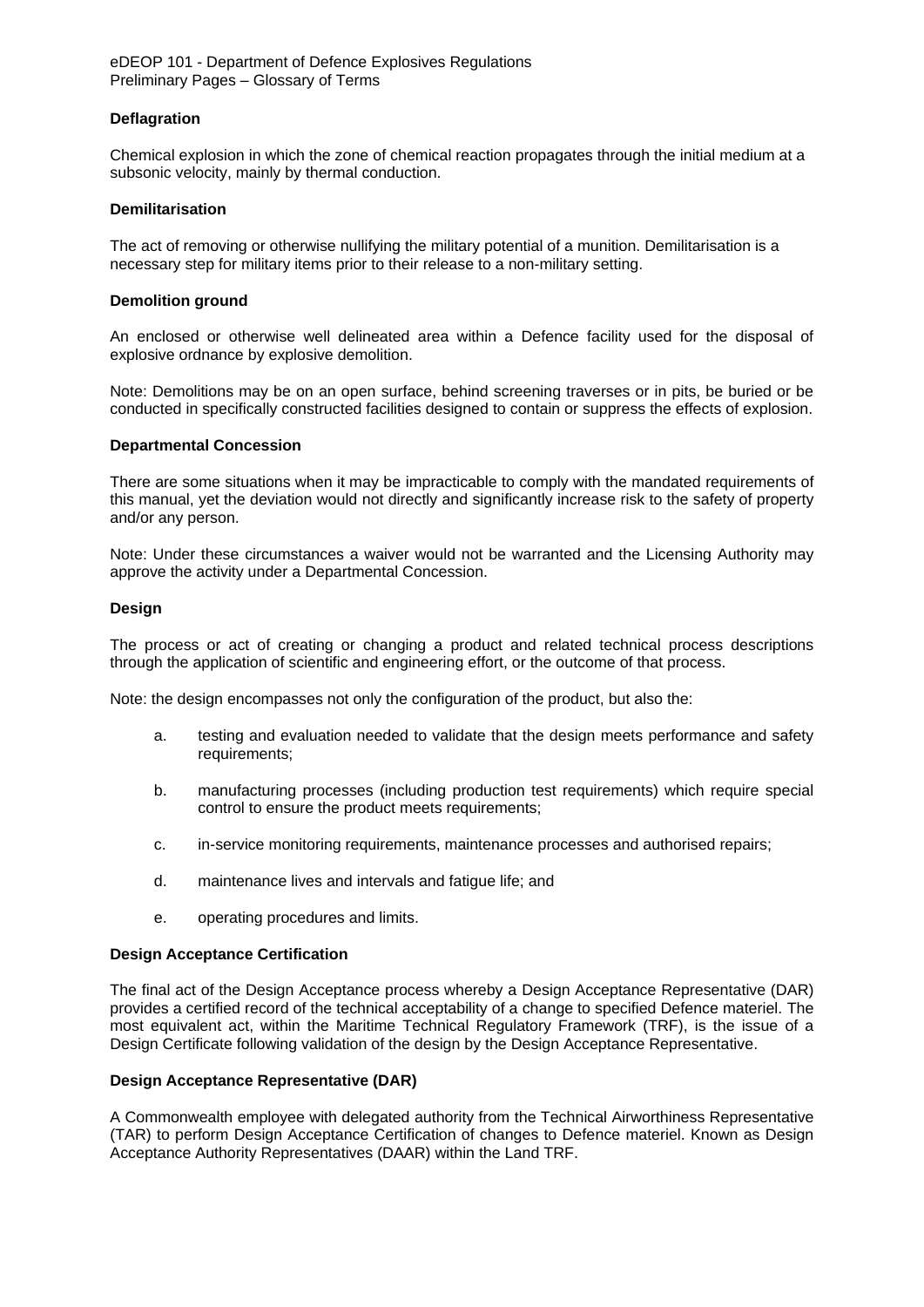### **Design Approval Certification**

The act of approval of design output resulting from a process that formally examines and documents compliance of a design (or design change) with specified requirements and design standards. Within the Maritime TRF, the most equivalent act is the issue of a Designer's Certificate certifying that a design meets specified design requirements and is fit for service, safe and environmentally compliant.

#### **Design Certification Basis**

The suite of standards against which materiel is to be design certified, derived from or judged to be equivalent to a subset of the materiel standards approved by a TRA.

#### **Design Change**

A change to the approved configuration documentation of an item, or a proposed deviation from the approved design configuration. Known as Engineering Change within the Maritime and Land TRF.

#### **Design Review**

The act whereby a design (or design change) is independently checked by an authorised, competent person (other than the person who developed the design) to: verify the validity of the assumptions, conditions, data and methods used in design development; and to verify that the design output satisfies technical integrity requirements.

#### **Design Support Network**

A collective term used to describe a group of agencies that provide design support to an AEO. Known as a Technical Support Network within the Land Technical Regulatory Framework.

#### **De-stuffing**

The process of removing cargo and cargo bracing materials (dunnage) or other methods of restraints, from a container.

#### **Detonation**

Decomposition reaction in which the zone of chemical reaction propagates through the initial medium at a supersonic velocity behind a shock front.

#### **Detonator (DET)**

A component containing at least one high explosive which, upon receipt of a specified stimulus (mechanical, electrical, pyrotechnic or other), will produce an output (shock wave and/or fragments) which is used to initiate a high explosive charge or another component of an explosive train. It may be constructed to detonate instantaneously, or may contain a delay element.

#### **Deviation**

See Production Permit.

#### **Dirty Area**

The part of a magazine or laboratory outside the safety barrier.

#### **Disposal**

The end-of-life tasks and actions for residual materials resulting from demilitarisation operations.

Notes:

1. Disposal encompasses the process of redistributing, transferring, donating, selling, or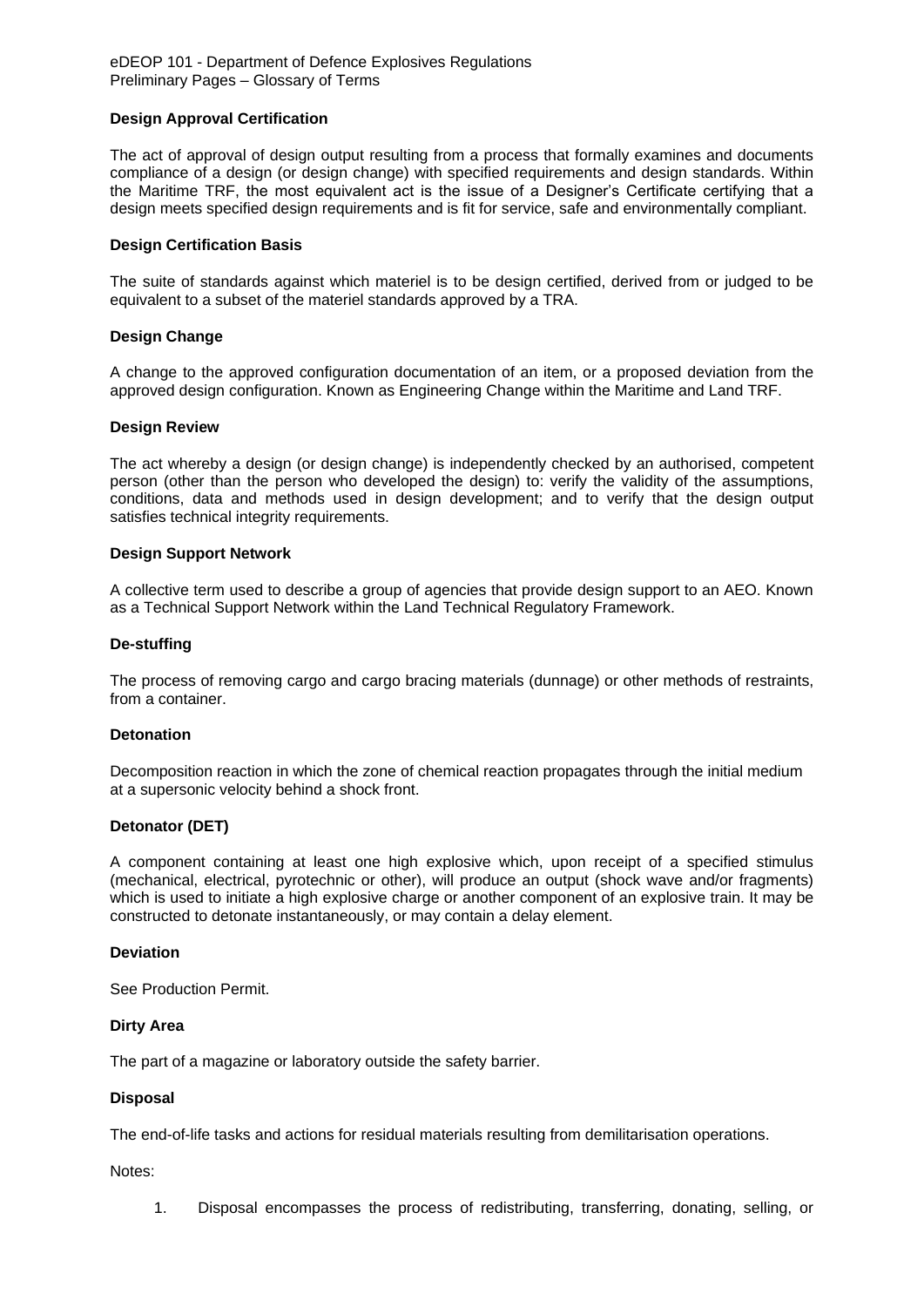destroying military EO.

2. The Explosive Ordnance Disposal (EOD) activities are not included in this definition.

## **Down Conductor**

A conductor that connects an air terminal network with an earth termination.

### **Dunnage**

A length or lengths of timber or concrete used during storage to raise explosive ordnance from the floor surface to permit ventilation of the bottom layer of the stack of containers or projectiles.

### **Dust-Proof**

Electrical components that are required to be constructed or protected so that dust will not interfere with their efficient operation.

### **Dust-Tight**

Electrical components that are required to be constructed so that dust will not enter their enclosing case.

### **Dusts of Explosives**

Dusts that are inherently explosive, as they have their own oxidant and are hazardous whether airborne or not.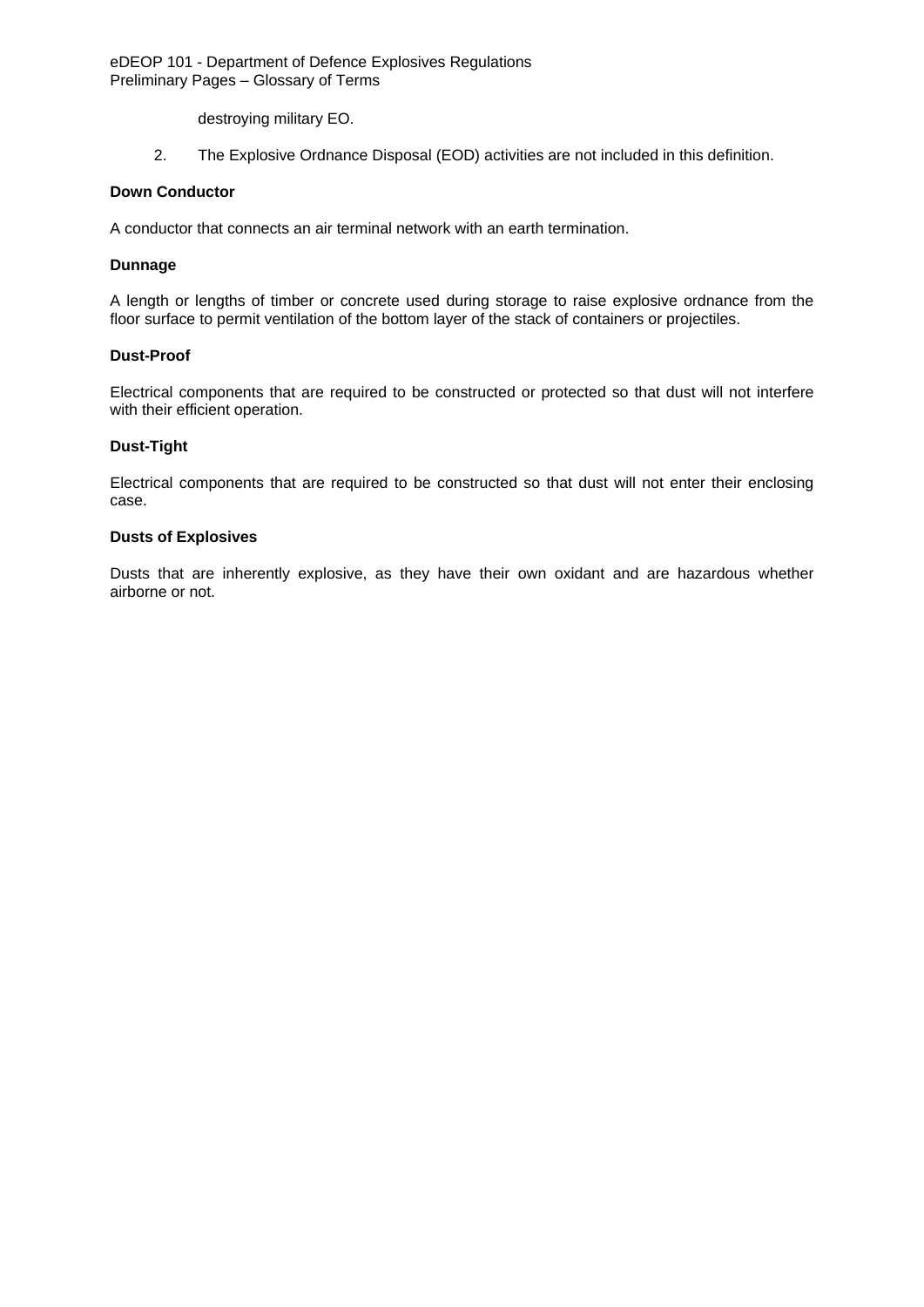## **E**

## **Earthing**

The process of making a satisfactory electrical connection between the structure, including the metal skin, of an object or vehicle, and the mass of the earth, to ensure a common potential with the earth.

### **Earth Electrode**

That part of the earth termination network in a lightning protection system which makes direct electrical contact with the general mass of earth.

### **Earth Termination Network**

That part of the lightning protection system that is intended to discharge lightning currents into the general mass of the earth. All parts below the lowest test joint in a down conductor are included.

#### **Ejecta**

Any portion of the natural ground which is projected from the site of an explosion.

### **Electro-Explosive Hazard (EEH)**

Any explosive hazard that is caused by the inadvertent functioning of an electrically initiated device due to the uncommanded transfer of electrical energy to that device.

### **Electro-Explosive Device (EED)**

An explosive or pyrotechnic component that initiates an explosive, burning, electrical, or mechanical train and which is activated by the application of electrical energy.

#### **Electro-Explosive Devices (EED) Preparation Room**

A room in a building authorised for the storage, maintenance, assembly, testing and preparation for issue of electro-explosive devices, eg explosive bolts, cable cutters, and demolition detonators (electrical).

#### **Electrostatic Earthing**

A specific form of bonding by means of which one or more conducting objects are connected to earth by a conductor.

#### **Energetic Material**

A substance or mixture of substances that, through chemical reaction, is capable of rapidly releasing energy.

#### **Energetic Material Qualification (EMQ)**

The assessment of explosive material by a relevant national authority to determine whether it possess properties which make it safe and suitable for consideration for use in a particular role (eg as a main charge filling, a booster, propellant, gun propellant or illuminant pyrotechnic).

## **Engineering Authority (EA)**

The authority assigned expressly to an organisation Authorised Engineering Organisation (AEO) or to an individual within an organisation to undertake specific engineering activities.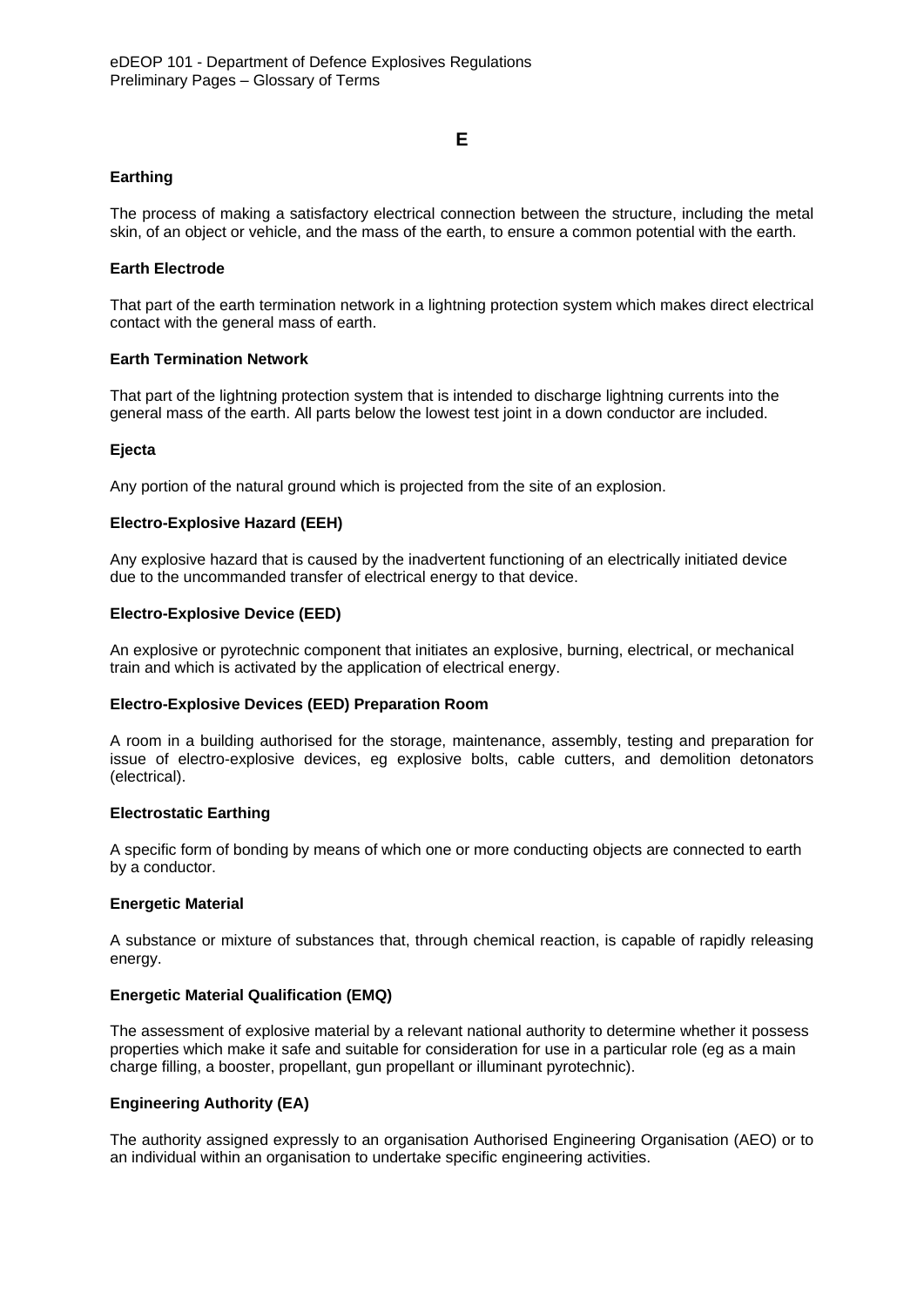### **Environmental Compliance**

Following Departmental environment instructions to minimise risks and maintain accountability in relation to environmental protection matters.

### **Equipotential Bonding**

Electrical connections intended to bring exposed conducting parts or extraneous conducting parts to the same or approximately the same potential but not intended to carry current in normal service.

### **Errors in Drill**

Any incident or hazardous practice concerning the use of ammunition resulting from some deficiency in regulations, drill or instructions.

### **Essential Building or Facility**

A building or facility whose destruction or severe damage would impair the operational efficiency of the establishment.

#### **Event**

Certain or uncertain occurrence of a particular set of circumstances.

Notes:

- 1. The event can be a single occurrence or a series of occurrences.
- 2. The probability associated with the event can be estimated for a given period of time.

#### **Event Tree Analysis**

Tree procedure related to a given failure (recognised), used to analyse the consequences of this failure on the system, to determine whether the final states obtained contained one or more feared potential events.

#### **Experimental Explosive Ordnance**

Any explosive ordnance which, as issued for trial or experiment, is known to contain any component or material differing from the approved service design, or in which the method of filling design departs from the approved service design.

#### **Explosion**

A nuclear, chemical or physical process leading to a sudden release of energy.

#### **Explosive**

A substance manufactured with a view to producing an explosion or pyrotechnic effect.

Note: An explosive atmosphere of gas, vapour or dust is not considered to be an explosive.

Comments: The term 'explosive' is used throughout this manual in the same sense as 'explosive substance' is used by the United Nations and International Maritime Organisation, in the Orange Book—*Recommendations on the Transport of Dangerous Goods—Model Regulations*, ST/SG/AC.10/1 and International Maritime Dangerous Goods Code respectively, to mean in its broadest sense all explosive and pyrotechnic substances. The term may be made more restrictive by qualifying it with such terms as primary or secondary. Also, for the purposes of this manual, the term 'explosive' may also include ammunition.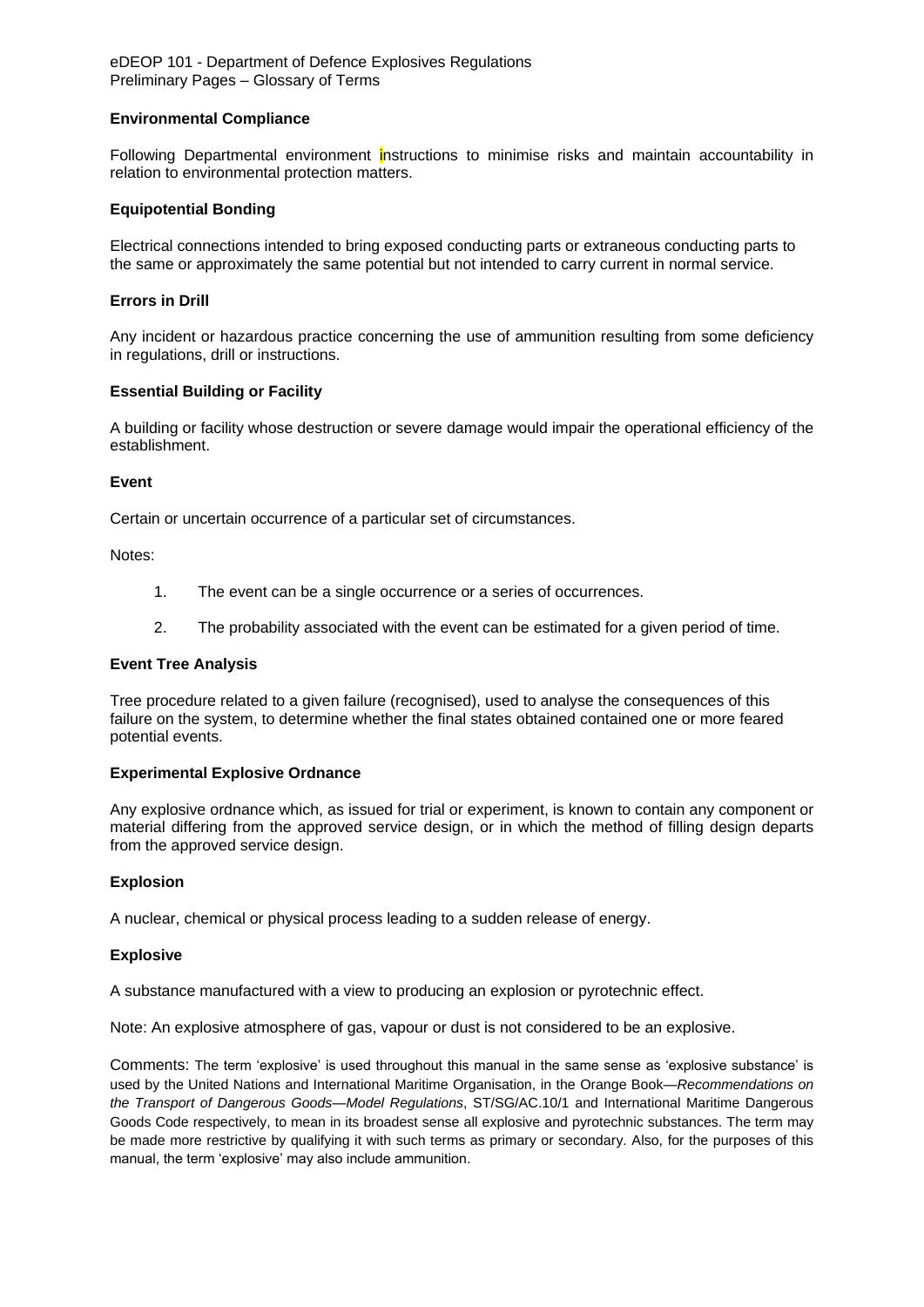### **Explosives Hazardous Area**

An area in which an explosive substance is or may be exposed to the atmosphere.

### **Explosives Hazardous Area Zones**

Zones based upon the frequency of the occurrence and duration of the explosives dust or explosives vapour being exposed.

### **Explosives Hazardous Area Zones – Adjacent Zones**

An area where explosives hazardous area zones and/or hazardous area zones are located adjacent to each other.

#### **Explosives Hazardous Area Zones – Coincident Zones**

Where different explosive hazardous area (EHA) and/or hazardous area (HA) zones exist in the same space.

#### **Explosive Hazard Data Sheets**

A document providing information on hazard data and safety test results for energetic material.

Notes:

- 1. They contain the results of specific sensitiveness and stability tests of energetic material in loose powder form.
- 2. Depending on the country of origin, they are also known as Explosive Safety Certificates and Hazardous Components Safety Data Statements.
- 3. These are not chemical Safety Data Sheets.

#### **Explosives Limit**

The permitted net explosives quantity for explosive ordnance in a building or site.

#### **Explosive Ordnance (EO)**

All munitions containing explosives, nuclear fission or fusion materials and biological and chemical agents.

Notes:

-

- 1. This includes bombs and warheads; guided and ballistic missiles; artillery, mortar, rocket and small arms ammunition; all mines, torpedoes and depth charges, demolition charges; pyrotechnics; clusters and dispensers; cartridge and propellant actuated devices; electroexplosive devices; clandestine and improvised explosive devices; and all similar or related items or components explosive in nature.
- 2. Used as a generic term in the same sense as the term 'ammunition and explosives' is used in the equivalent Allied Ammunition Storage and Transport Publication 1 (AASTP-1): 2010 Manual of NATO Safety Principles for the Storage of Military Ammunition and Explosives<sup>2</sup>.

<sup>2</sup> The continued use of AASTP 1: 2010 is under review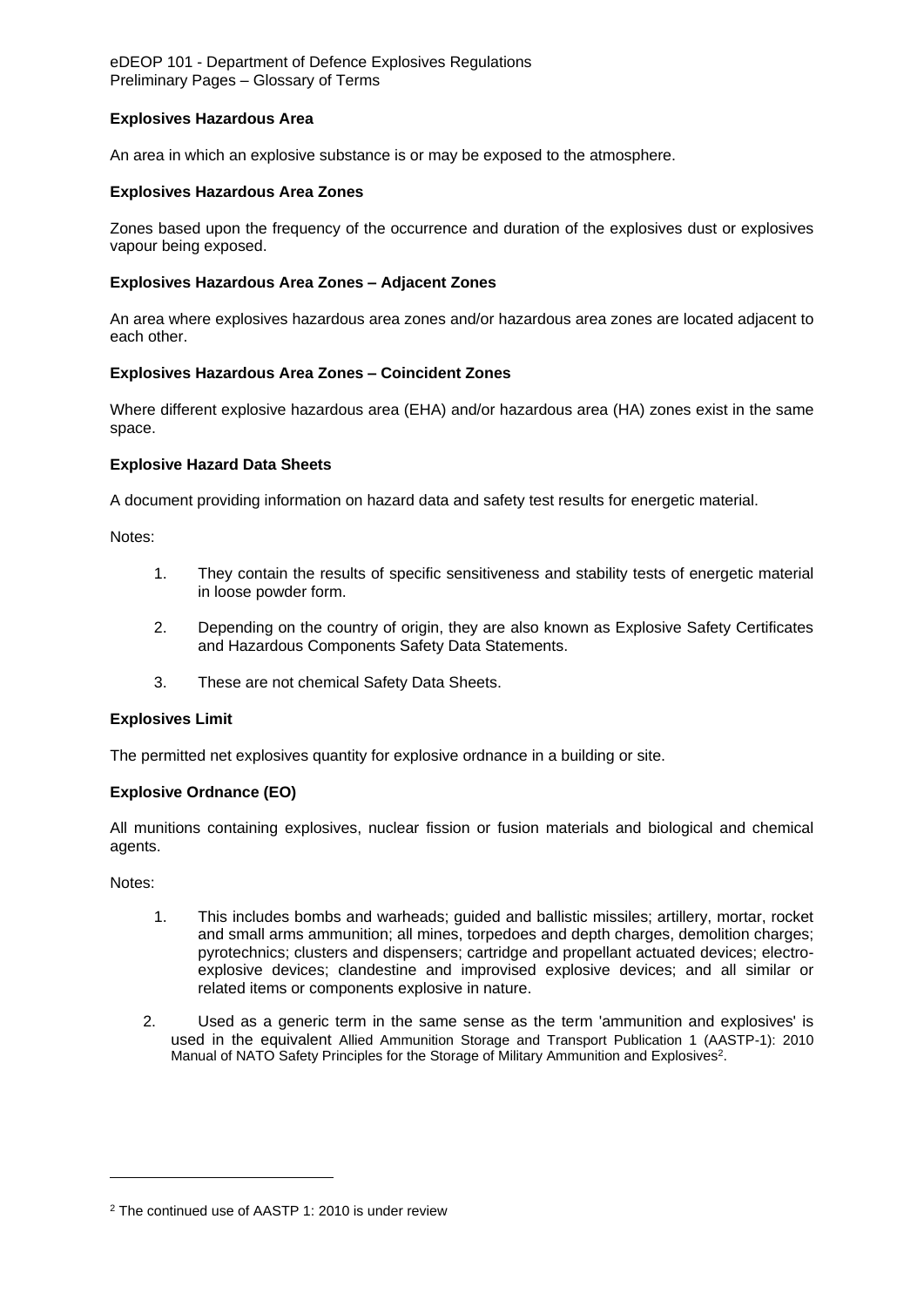### **Explosive Ordnance Area / Explosives Area**

An explosives ordnance area or Explosives Area is an area used for the handling, processing and storing of explosive ordnance. Where there is no fence, it is taken as being the area within a radius of 50 m from any building or stack containing explosive ordnance.

### **Explosive Ordnance Apron**

An area on an airfield, authorised by a competent authority, designated for the loading, unloading and parking of aircraft engaged in the transportation of explosive ordnance as air cargo.

### **Explosive Ordnance Certification**

Certification which declares that an explosive ordnance (EO) capability, as directed by the capability sponsor, is supportable.

Notes:

- 1. EO certification may be declared by the EO management organisation executive authority (or representative) when an EO design certification is combined with an EO logistical certification.
- 2. The EO certificate (EOC) documents of the attainment of EO certification.

### **Explosive Ordnance Certification Plan (EOCP)**

Details explosive ordnance (EO) certification requirements ie design certification basis, organisational responsibilities for the development of assessments and the conduct of engineering activities such as integration, and test and evaluation.

Notes:

- 1. The plan includes schedules and activities that mitigate risk ensuring necessary engineering and logistics activities are completed when required, and prior to service release.
- 2. The EOCP satisfies the requirement for a certification plan, Navy Technical Regulations Manual (NTRM), technical certification plan, Technical Regulation of Army Materiel Manual (TRAMM), design plan and the Technical Airworthiness Management Manual (TAMM).

#### **Explosive Ordnance Depot**

An establishment at which large stocks of explosive ordnance are stored and maintained.

Note: Normally it contains an explosives area, ammunition process buildings, an established proof yard, a demolition ground, transport facilities, attendant offices and other facilities required for the storage, inspection, maintenance and movement of explosive ordnance.

#### **Explosive Ordnance Design Assessment (EODA)**

The EODA details the technical integrity assessment of EO within a defined environment. The EODA satisfies the requirement for a System Safety Assessment, Safety and Suitability for Service (S3) Assessment and a Safety Case Report (SCR).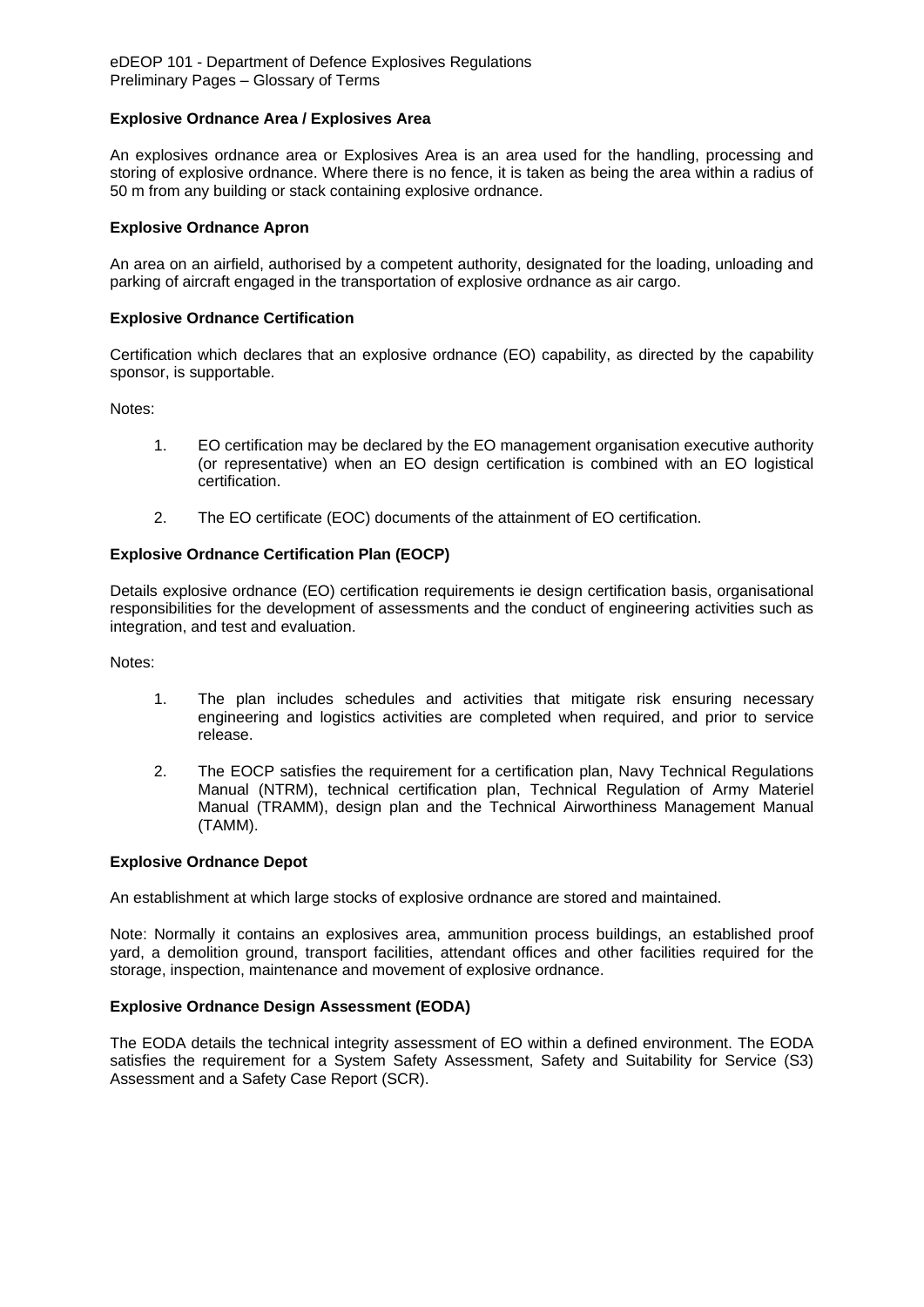### **Explosive Ordnance Disposal (EOD)**

The detection, identification, on-site evaluation, rendering safe, recovery and final disposal of unexploded explosive ordnance. It may also include explosive ordnance which has become hazardous by damage or deterioration.

### **Explosive Ordnance Disposal (EOD) Procedures**

Any particular course or mode of action taken by qualified (EOD) personnel to render safe, disassemble, neutralise or dispose of EO, improvised explosive device (IED) or any hazardous material associated with an EO incident.

Note: Procedures include:

- a. Render Safe Procedure. That portion of the EOD procedures which provide for the interruption of functions or separation of essential component of EO to prevent a detonation or function
- b. Disposal Procedures. That portion of EOD procedures pertaining to the final disposition of EO by EOD personnel. Disposition may be effected by demolition, burning, dumping at sea, breakdown, transfer of disarmed items or residue to the Service having logistic responsibility or by placing such items or residue in proper channels for further evaluation

### **Explosive Ordnance Facility**

The generic designation for any building, site or area at which explosive ordnance is or is intended to be stored, packaged or unpackaged, prepared, inspected, maintained, loaded or unloaded to aircraft or vehicles of all types, eg all danger buildings such as explosives storehouses, igloos, laboratories, ready-use compartments, explosive ordnance preparation areas (EOPA) or buildings, ordnance loading aprons (OLA), explosive ordnance preload area (EOPLA), air movements explosive ordnance apron (AMEOA), aircraft safety point (ASP) and aircraft hardened shelters.

Note: This term is used interchangeably with the term's danger building and danger facility.

#### **Explosive Ordnance Incident**

An explosive ordnance related incident is an unplanned or unexpected event or series of events involving explosive ordnance and which results or could have resulted in death, injury, occupational illness, or damage to or loss of equipment or property, or damage to the environment.

## **Explosive Ordnance Management Organisation**

Organisations which are responsible for explosive ordnance (EO) item management, ie EO acquisition organisations and in-service EO management organisations.

#### **Explosive Ordnance Package**

A re-usable item of rigid construction and of any configuration so designed as to enclose and provide protection for ammunition against impact, vibration, climatic conditions and the like, during handling, shipment and storage.

Note: It may embody integral fastenings shock absorbing media, compartments and attachments for handling; and in addition, be capable of being pressurised or hermetically sealed.

### **Explosive Ordnance Preload Area (EOPLA)**

An area or building, authorised by a competent authority, in which prepared explosive ordnance is loaded to aircraft stores suspension equipment prior to loading to an aircraft.

Notes: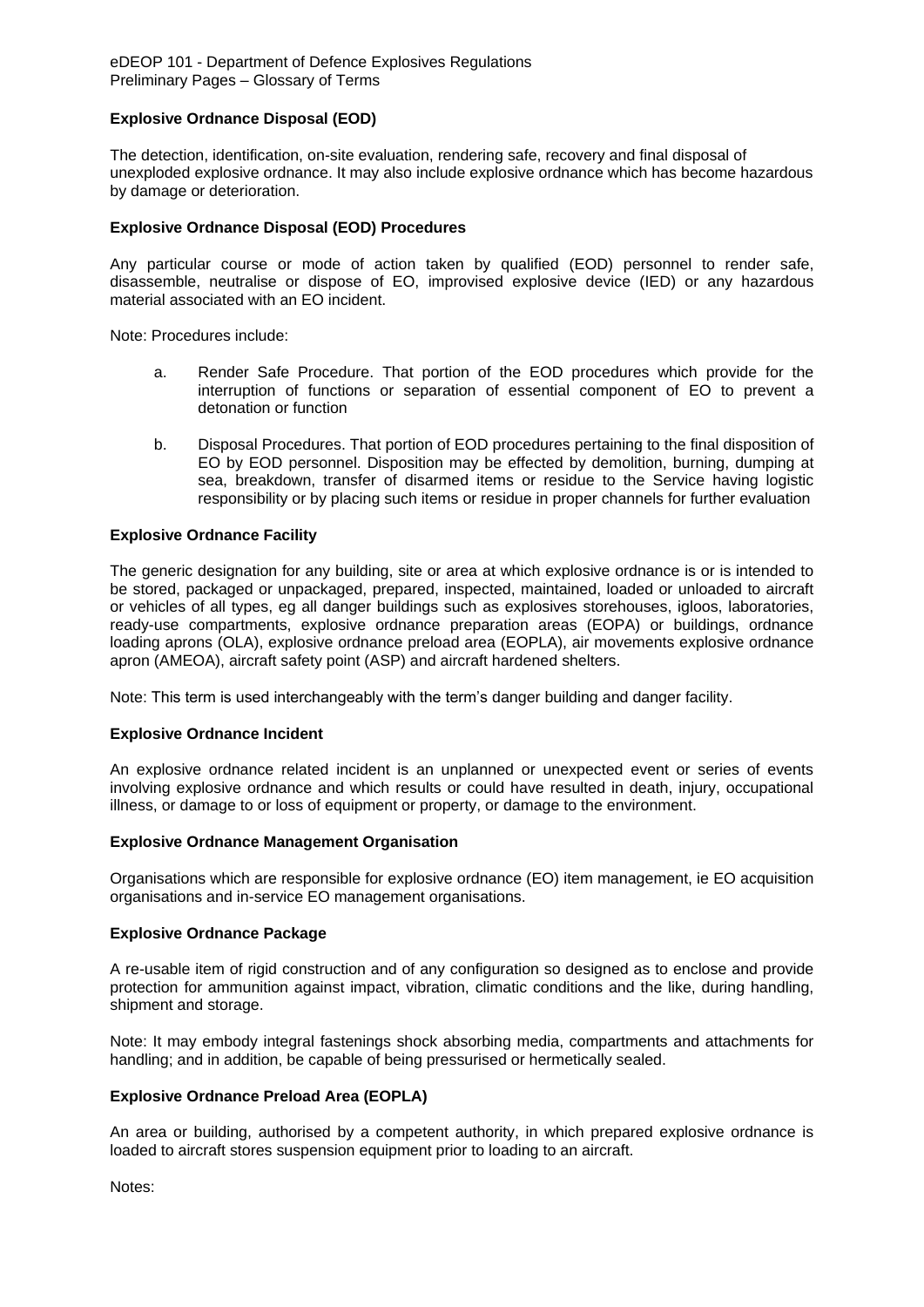- 1. Such preloaded equipment may be held in the area in ready-for-use condition.
- 2. The area is normally combined with, or adjacent to, the explosive ordnance preparation area.

### **Explosive Ordnance Preparation Area (EOPA)**

An area, facility or building authorised by a competent authority, in which aircraft associated explosive ordnance may be unpacked and repacked, prepared for use, loaded to ground support equipment for transportation to the explosive ordnance loading aprons or held ready for immediate use.

Notes:

- 1. Included in this definition are those areas where EO is palletised in preparation or held ready for loading to Aircraft as cargo.
- 2. Preparation areas are dedicated to the handling of particular items of explosive ordnance, are given specific titles, eg ammunition, bomb, missile or pallet preparation areas.
- 3. In this context
	- a. 'Ammunition' refers to aircraft gun ammunition;
	- b. 'Bomb' refers to guided and unguided HE bombs, unguided rocket ammunition (HE or practice, practice bombs (all types) and cluster bomb units);
	- c. 'Missile' refers to guided missiles only (see also Ammunition Process Building);
	- d. 'Pallet' refers to aircraft cargo pallets containing EO which is in approved packaging.

#### **Explosive Ordnance Ready-Use Shelter (EORS)**

A facility, normally of Type 3 or 4 construction situated within, or in the immediate vicinity of, an ordnance loading apron (OLA) complex, where prepared and/or preloaded explosive ordnance is held ready for use.

#### **Explosive Ordnance Safety Assurance Board (EOSAB)**

As part of the explosive ordnance (EO) safety system the EOSAB, on behalf of VCDF, provides assurances of the EO safety management within Defence.

Note: Director General Explosive Ordnance (DGEO), as Chair of the EOSAB, provides such assurances through a cyclical program comprising holistic review of the EO Safety Management System (EOSMS) and targeted reviews of the EOSMS elements; and occasional product-based review of the safety management of EO.

#### **Explosive Ordnance Service Release**

The process of permitting the actual in-service use of the design change.

#### **Explosive Ordnance Stakeholder Working Group (EOSWG)**

The group's primary role is to provide key stakeholder input into the process for the certification of explosive ordnance (EO).

Note; The EOSWG may also be utilised to meet the intent of a configuration control board (CCB) and System Safety Working Group (SSWG).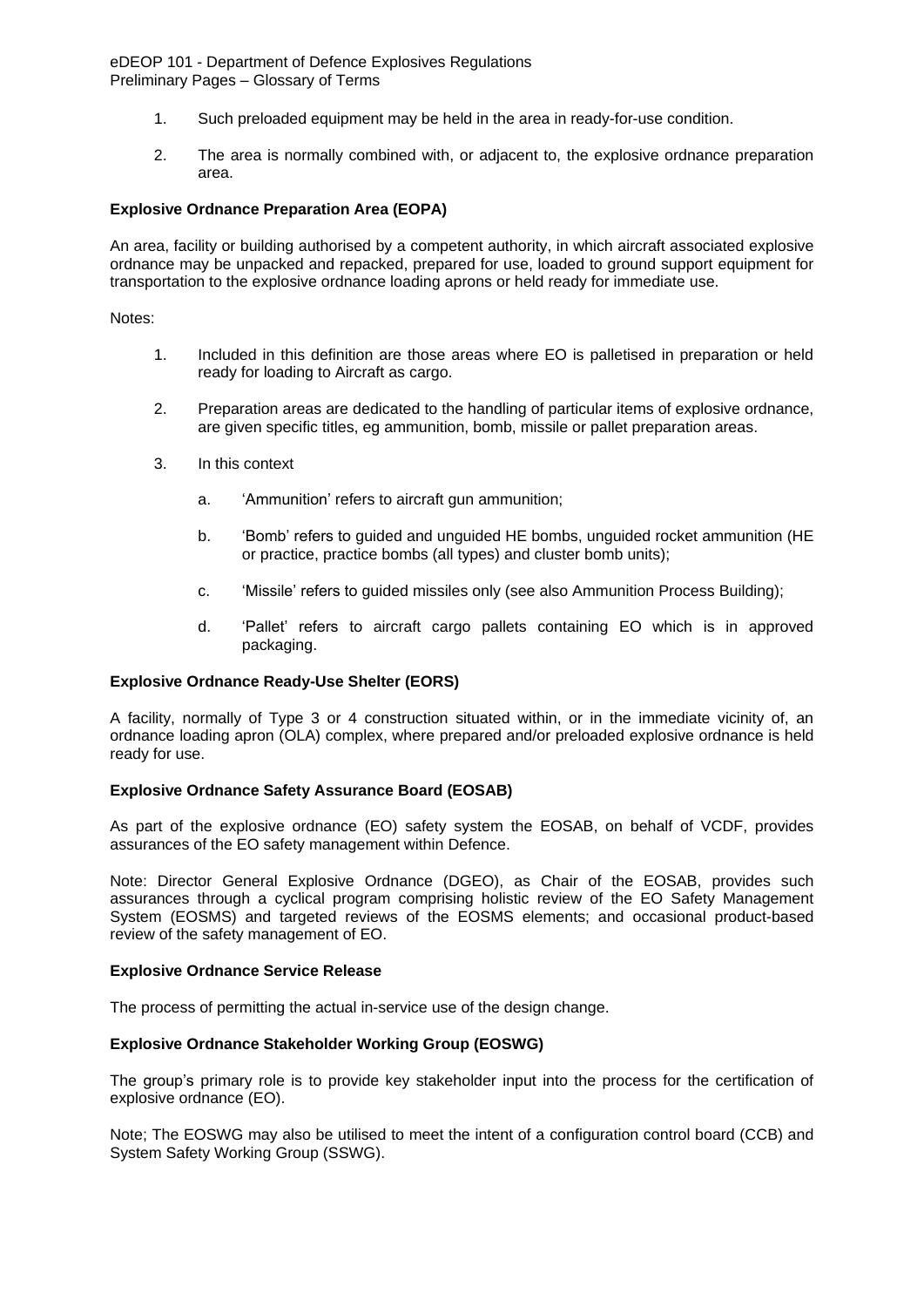### **Explosive Ordnance workshop**

Any structure used for the inspection, maintenance and renovation of explosives.

### **Explosive ordnance storehouse (EOSH)—***see also* **magazine**

A building designed and erected for the sole purpose of storing explosives or a building modified, adopted or appropriated for that purpose and approved by a competent authority. Explosives storehouses are described according to their method of construction and use:

- a. Above ground: A building at natural ground level, the roof and at least one side of which are exposed to the open air.
- b. Bunker: A building at natural ground level, the roof and sides of which are covered by earth, access being provided in one side.
- c. Igloo: A storehouse normally built at ground level, earth covered and constructed in corrugated steel or reinforced concrete, provided with a strong headwall and door(s). Earth covers the roof, the sides and the rear. The storehouse and its earth cover are designed to stringent criteria for resistance to external blast loading and attack by high velocity projections. The cross-section of the igloo may be semicircular, elliptical, rectangular etc.
- d. Underground: A natural or excavated space underground with a ceiling not less than 600mm below the natural ground level, specially adapted for the storage of explosives. Access is by tunnel or lift-shaft.
- e. Semi-underground: A building constructed into a hillside with the front face exposed to the open air.

### **Explosive Material**

A substance (or a mixture of substances), which is capable by chemical reaction of producing gas at such a temperature and pressure as to cause damage to the surroundings. The term explosive material includes solid and liquid high explosives, propellants and pyrotechnics (even when they do not evolve gases. The term 'explosive' is often used in short for explosive material.

#### **Explosives Safety**

Explosives safety is the process used to prevent premature, unintentional, or unauthorised initiation of explosives and devices containing explosives; and with minimising the effects of explosions, combustion, toxicity, and any other deleterious effects.

Notes:

- 1. Explosives safety includes all mechanical, chemical, biological, electrical and environmental hazards associated with explosives; hazards of electromagnetic radiation to ordnance; and combinations of the foregoing.
- 2. Equipment, systems, or procedures and processes whose malfunction would hazard the safe manufacturing, handling, maintenance, storage, transfer, release, testing, delivery, firing or disposal of explosives are also included.

### **Explosives Train**

An arrangement used to lead explosive reactions from one place to another.

Note: A sequential arrangement of initiator, intermediary and main charge, eg detonator, booster and main high explosive charge.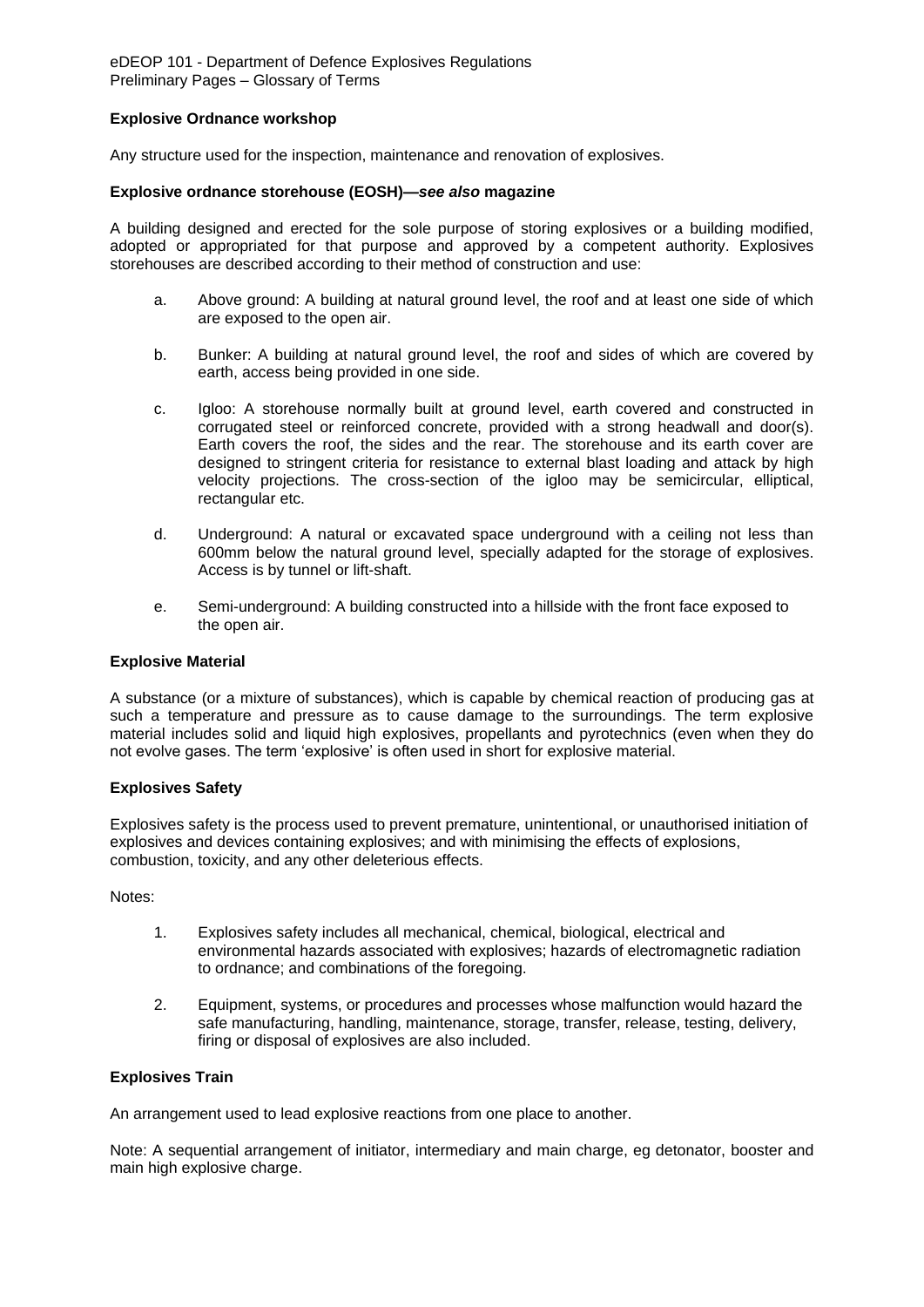## **Exposed site (ES)**

Any location, facility or vehicle which is exposed to the possible effects of an explosion (or fire) at the potential explosion site under consideration, and which requires a level of protection from the effects of that explosion.

Note: Examples are a magazine, cell, stack, truck or trailer loaded with explosive ordnance, explosive ordnance workshop, inhabited building, assembly place or public traffic route.

#### **Exudation**

The process through which an energetic material oozes out through opening such as screw threads, fuze cavity, etc.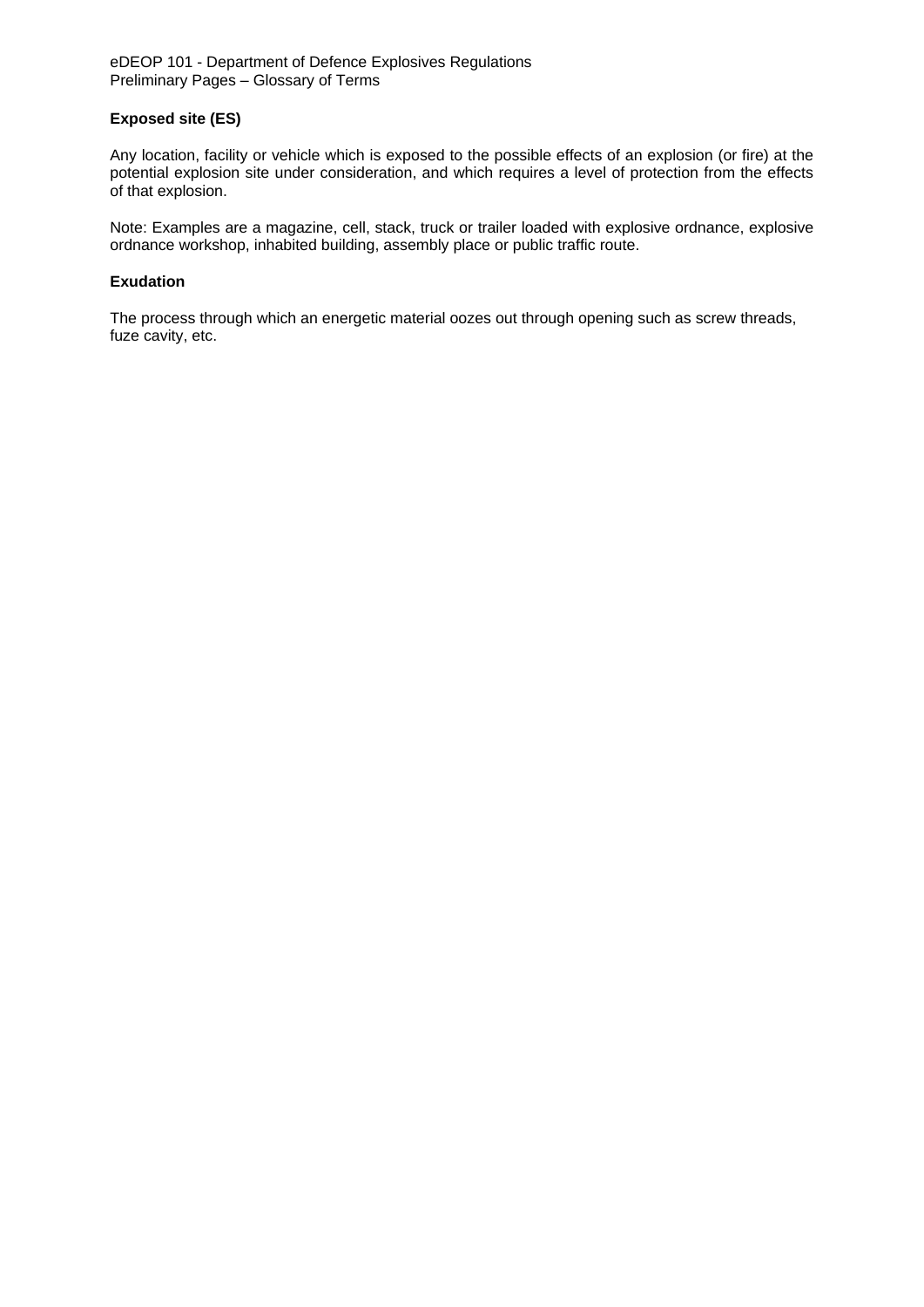# **F**

## **Filling**

The explosive content of a cartridge, projectile, bomb, round, component or separate part of a round.

Note: Also applies when the content is not strictly explosive in character, eg smoke or chemical.

## **Firing**

The action to set off an explosive event.

## **Firing Circuits**

1. **Electric/electronic fuzing systems**: The complete (sub) system including the electro-explosive device (EED), power supplies and all associated electrical and electronic components and circuitry necessary for normal EED firing.

2. **Demolition material**: The electrical and explosive circuit connecting the firing control system and the demolition charges to permit their initiation.

## **Firing Device**

A device used to initiate mines, booby traps, demolition charges and anti lift devices.

### **Firing Point**

The point from which the firer initiates the demolition; normally this will be from within the splinter proof shelter.

#### **Fitness for Service**

Materiel's ability to satisfy operational requirements. Hence it is a subset of technical integrity.

#### **Fixed Ammunition**

Ammunition with the primer and propelling charge contained in a cartridge case which is crimped or otherwise attached to the projectile, the whole being loaded into a weapon as a single unit.

#### **Flame Arrester**

A device built in to equipment in order to prevent the unrestricted propagation of flame from within the enclosure to the external surrounding atmosphere.

#### **Flame Trap**

See flame arrester.

#### **Flare**

A pyrotechnic designed to produce a source of light.

Notes:

- 1. It is designed primarily for illuminating or signalling and may be fired from weapons, dropped from aircraft, thrown by hand or displayed on the ground.
- 2. They are manufactured in various colours.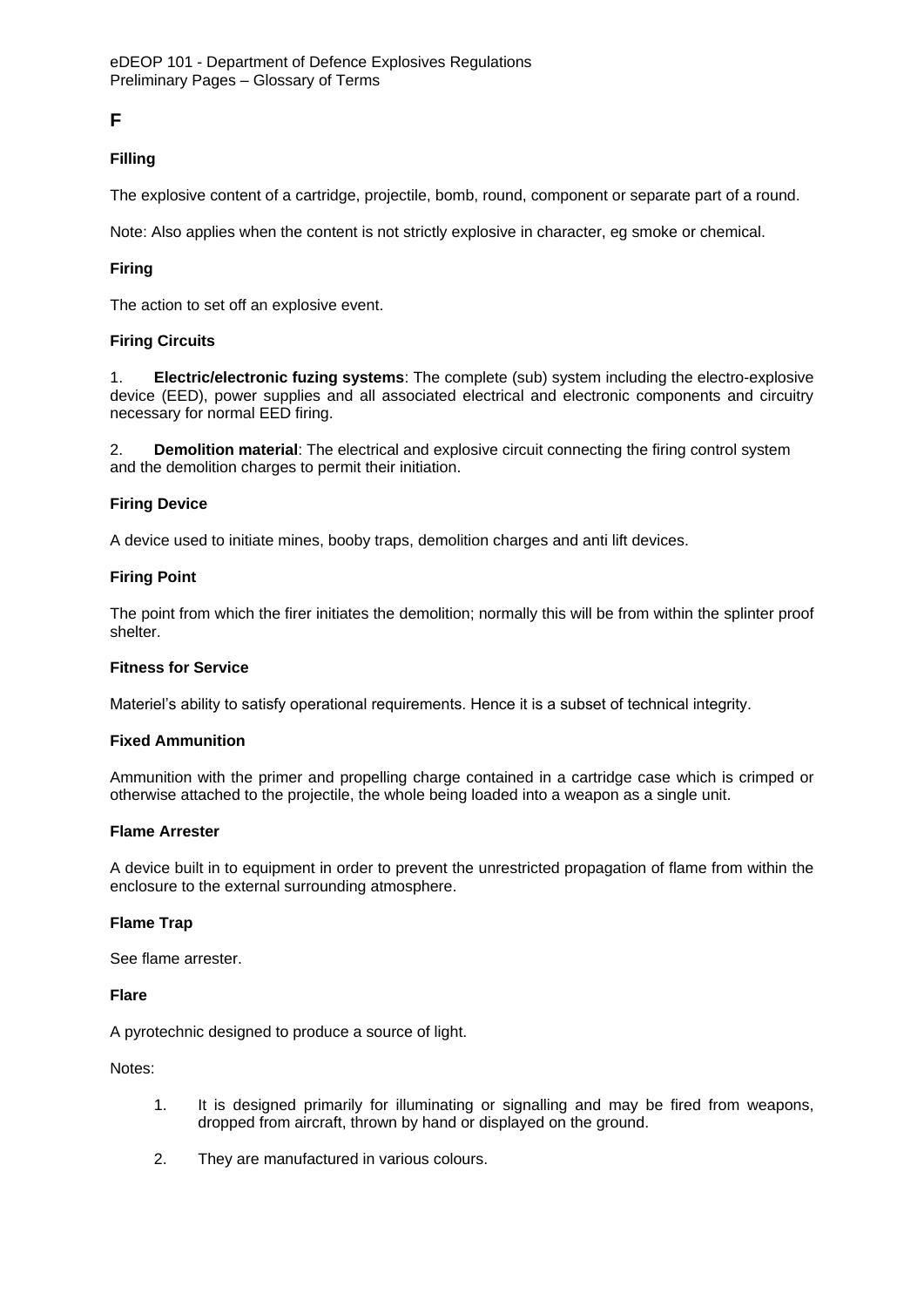### **Flash**

Flash is:

- a. Light radiated at the muzzle of the gun and produced by glowing hot propellant gases, or the ignition of combustible gaseous products of the burnt propellant after shot ejection.
- b. Light produced at detonation of the high explosive filling in high explosive (HE) filled stores, eg projectiles, rockets, grenades, mines, etc; or
- c. Intense light produced by the extremely rapid burning of a magnesium based pyrotechnic composition used to produce illumination for photographic work by night and usually from aircraft.

## **Flash Point**

The lowest temperature at which a substance gives off sufficient inflammable vapour to produce a momentary flash when a spark or small flame is applied.

## **Fraction Packaging**

Fraction Container Pack. An ammunition package containing less than the quantity of ammunition which it is designed to hold that has been packed and sealed by a competent ammunition person so that it is acceptable for storage and movement in all circumstances.

## **Fragment/Fragmentation**

Any portion of the explosive ordnance or its package which is propelled from the site of an explosion.

### **Fragment Distance**

Based on the number of 'hazardous fragments' which fall into a given area.

Notes:

- 1. A fragment is 'hazardous' when it has the impact energy to inflict a fatal wound.
- 2. The range at which the hazardous fragment density is not more than one per 56  $m^2$  (600) ft<sup>2</sup>) area is the fragment distance for that explosive ordnance.

## **Frequency**

A measure of likelihood expressed as the number of occurrences of an event in a given time.

#### **Fuse**

A device for protecting a circuit against damage from an excess current by the melting of a fuse element to break the circuit.

## **Fuze**

A device designed to control the initiation of a main charge.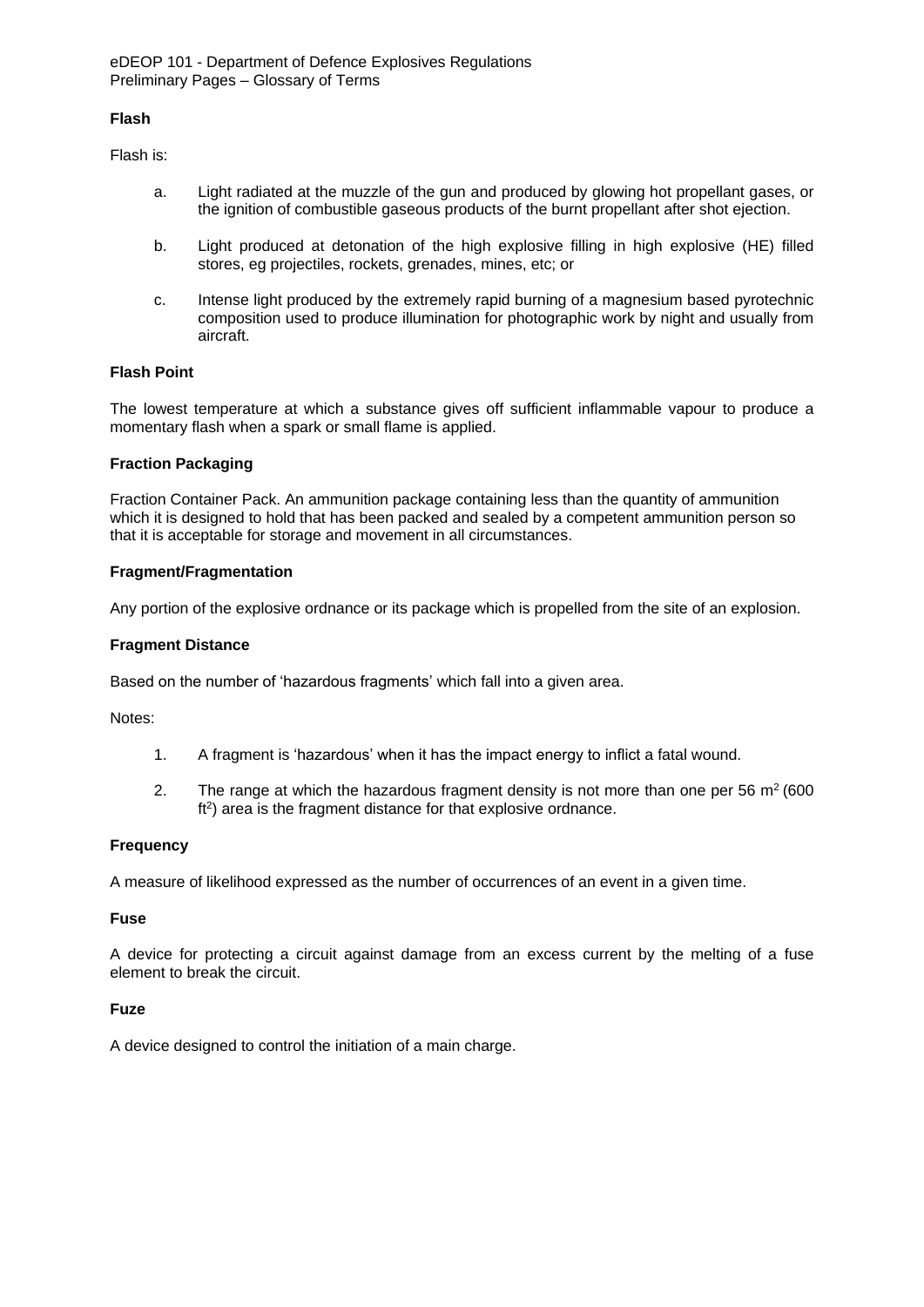# **G**

## **Green Line/Zone**

The envelope of the lines drawn at the public traffic route (PTR) for each potential explosion site in a facility.

Note: The Green Zone is the area within this line.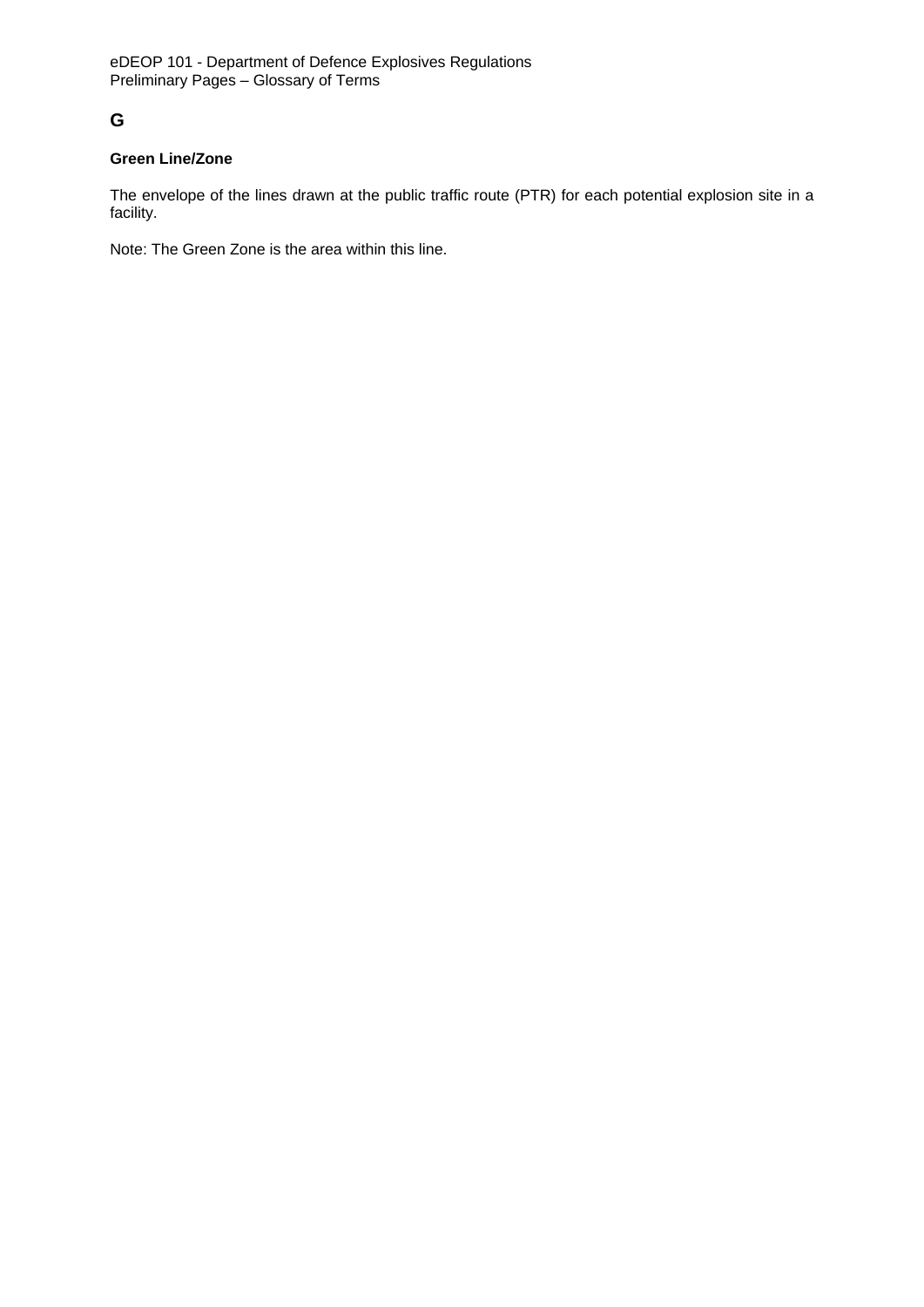### **H**

### **Hard-Standing**

A prepared base, usually of concrete, on which explosive ordnance is stacked.

### **Hardened Aircraft Shelter (HAS)**

Aircraft shelter designed to resist weapons effects.

#### **Hazard**

A condition that is a prerequisite to a mishap. Any phenomenon - environmental force or intrinsic effect - having the potential to induce an adverse effect in the munition compromising its safety or suitability for service.

Note: A hazard is characterised by its nature, severity or probability of occurrence.

### **Hazard classification**

The assignment of a type of ammunition to the correct hazard division (HD), according to tests or other assessment, and the appropriate compatibility group. Thus there are two components in the complete classification. Frequently, classification is used as short form of hazard classification.

#### **Hazard classification code (HCC)**

An alphanumeric symbol which denotes the complete HCC for a particular nature. The code comprises two or three digits, indicating the HD, followed by a letter corresponding to the compatibility group e.g. 1.3G.

#### **Hazard division (HD)**

In accord with the UN Orange Book—*Recommendations on the Transport of Dangerous Goods—Model Regulations*, ST/SG/AC.10/1, explosives, including explosive ordnance, that are deemed not too dangerous to be accepted for transport, are categorised as Dangerous Goods Class 1.

Note: This class is divided into six divisions, commonly known as hazard divisions and are:

- a. (Hazard) Division 1.1—substances and articles which have a mass explosion hazard;
- b. (Hazard) Division 1.2—substances and articles which have a projection hazard but not a mass explosion hazard;
- c. (Hazard) Division 1.3—substances and articles which have a fire hazard and either a minor blast hazard or a minor projection hazard or both, but not a mass explosion hazard;
- d. (Hazard) Division 1.4—substances and articles which present no significant hazard
- e. (Hazard) Division 1.5—very insensitive substances which have a mass explosion hazard; and
- f. (Hazard) Division 1.6—extremely insensitive articles which do not have a mass explosion hazard.

### **Hazard Identification**

The process, by which the existence, in an activity, of an event that might take place whose consequences is undesirable, is recognised.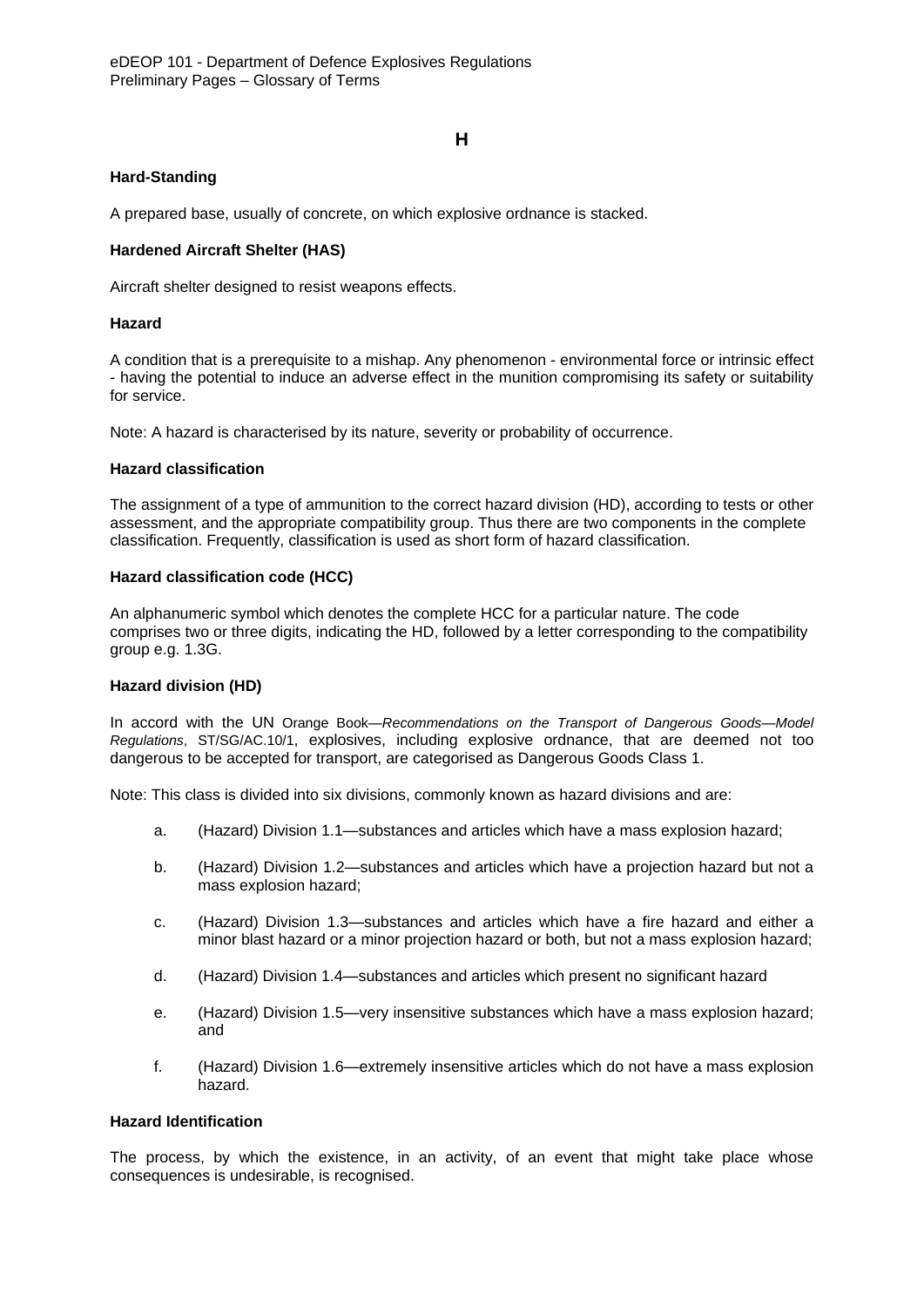#### **Hazardous Area**

Associated with flammable vapour-air mixtures and combustible dust-air mixtures of normal flammable materials and are divided by the Australian Standards into hazardous area 0, 1, 2, 20, 21 and 22.

### **Hazardous Fragment**

Is one having an impact energy of 79 Joules (58ft-lb) or greater.

### **Hazardous Fragment Density**

The density of hazardous fragments exceeding one per 56  $m^2$  (600 ft<sup>2</sup>).

### **Hazard Log**

The continually updated record of hazard, accident sequences and accidents associated with a system. It includes information documenting risk management for each hazard and accident.

#### **Heavy-walled building**

A heavy-walled building is a building of non-combustible construction, used for explosive ordnance storage, with walls of a minimum thickness of 450 mm of reinforced concrete, or 680 mm of brick or equivalent penetration resistance of other materials, with or without a protective roof of greater than 150 mm reinforced concrete with suitable support.

### **High Capacity Store**

An explosive store having a charge/weight ratio of 60% or higher.

## **High Explosive (HE)**

Any explosive substance capable of being detonated.

#### **High velocity projections**

Debris or fragments at high velocity as the result of a detonation/explosion and that may have sufficient remaining energy to propagate a detonation/explosion to another stack.

#### **Holding yard**

A designated area within a military installation where trucks or rail wagons loaded with explosive ordnance are held for short periods prior to storage or shipment.

#### **Hypergolic Liquid**

May ignite spontaneously on exposure to the atmosphere or other oxidant when used as a rocket propellant.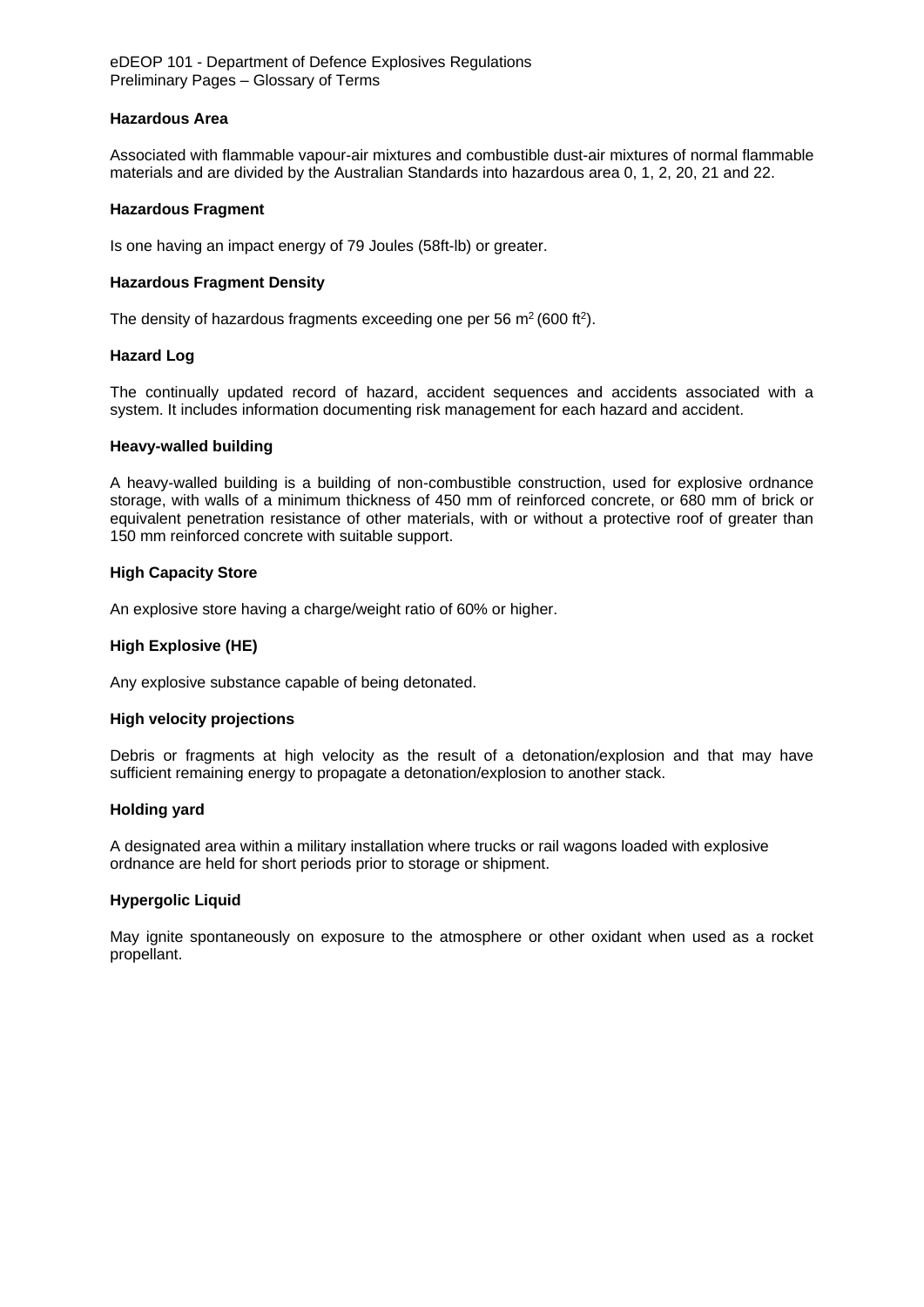## **I**

### **Igloo**

A magazine, normally built at ground level, with earth-covered roof, sides and rear, and constructed in corrugated steel or reinforced concrete, provided with a strong headwall and door(s).

Note: The magazine and its earth-cover are designed to stringent criteria for resistance to external blast loading and attack by high velocity projections. The cross section of the igloo may be semicircular, elliptical, rectangular or a combination of these.

### **Ignition**

The commencement of combustion, deflagration or explosion, not detonation.

Notes:

- 1. Means of ignition may include: propellant, primers, igniters, squibs, fuse igniters.
- 2. Ignition is normally achieved by an igniter. Detonation is started by initiation.

#### **Improvised Explosive Device (IED)**

A device placed or fabricated in an improvised manner incorporating explosive material, destructive, lethal, noxious, incendiary, pyrotechnic or chemicals designed to destroy, disfigure, distract or harass. They may incorporate military stores, but are normally devised from non-military components.

#### **Incident**

Is any unplanned, unintended, unexpected or undesired event, or series of events, involving explosive ordnance (EO) that is in the possession or under the control of Defence or is used in a Defence activity, which results, or could have resulted, in death, injury, occupational illness, or damage to equipment or property, or damage to the environment, or facilitates exposure to hazardous substances contained in EO-related items eg asbestos contained in EO components.

Note; Any occurrence that is considered an accident, dangerous occurrence, defect, malfunction, unauthorised discharge (UD), negligent discharge (ND) or involves unsatisfactory materiel is to be reported as an EO incident.

#### **Incorporation**

Incorporation is the act of implementing a design change.

#### **Incorporation Approval**

Incorporation Approval is the formal process of permitting a design change to proceed from the design to the incorporation phase, committing whatever resources are required for implementation. Incorporation Approval is granted by the Senior Executive or a nominated representative.

#### **Individual Risk**

The risk to an individual rather than to a population.

#### **Inert explosive ordnance**

An item that resembles EO but does not contain explosive, pyrotechnic or other type or energetic or other hazardous material.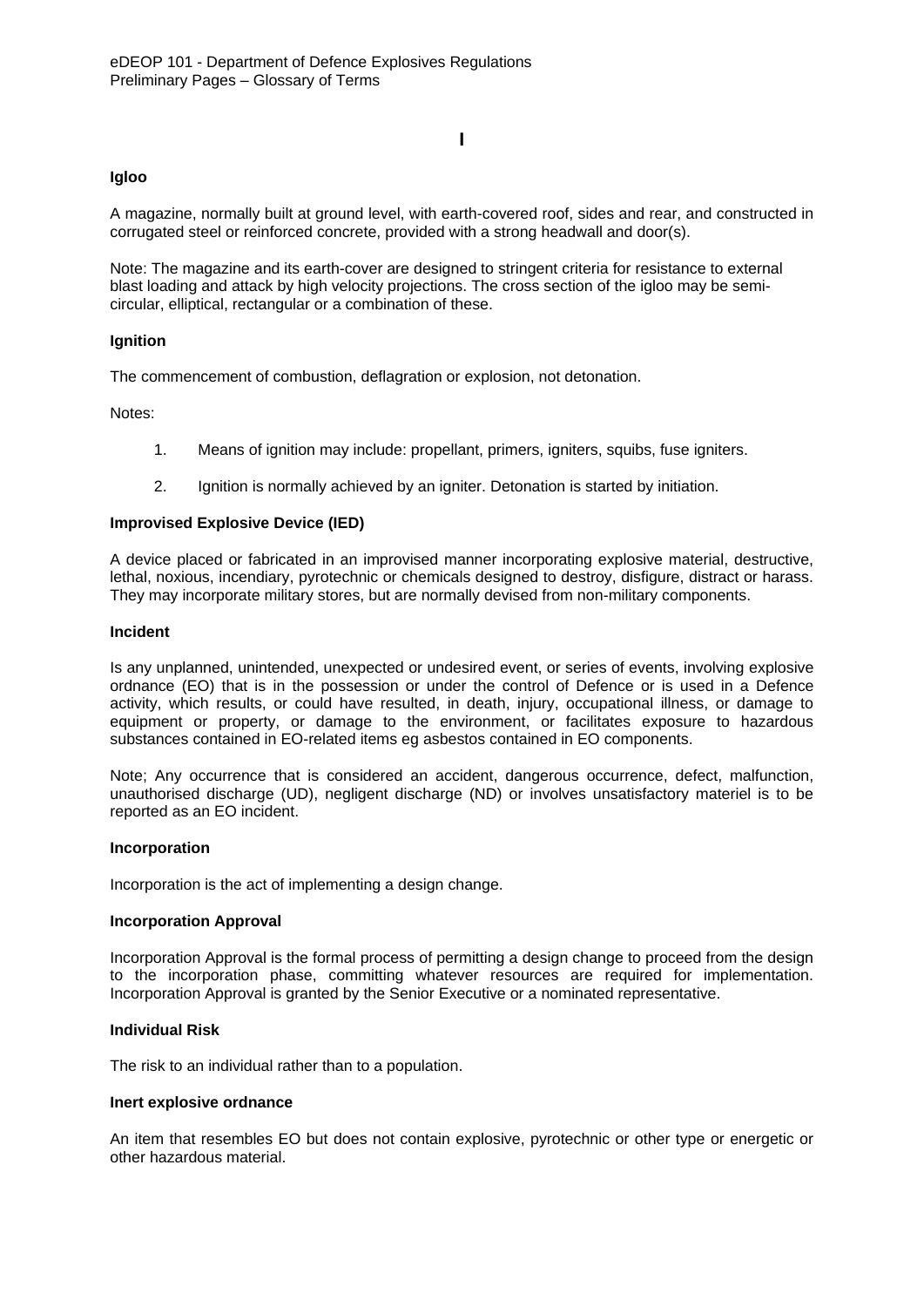#### **Inert explosive ordnance – High safety risk**

Uncertified Inert EO is categorised as presenting high safety risk where the item is inert, however, due to its appearance, condition, design and construction, it **is not completely obvious** that an item does not contain explosive, pyrotechnic or other type of energetic or other hazardous material. Examples of these types of items include practice warheads with expended tracer elements, combustible time fuzes and carrier projectiles.

#### **Inert explosive ordnance – Low safety risk**

Uncertified Inert EO is categorised as presenting low safety risk where the item, due to its appearance, condition, design or construction it is **completely obvious** that an item does not contain explosive, pyrotechnics or other type of energetic or other hazardous materiel. Examples of these types of items include empty fired cartridge cases, trench art and solid shot projectiles.

#### **Inhabited building**

A building or structure, other than an operating building, occupied in whole or in part by people.

#### **Initiation**

Initiation is the transmission of a violent chemical reaction at supersonic velocity from one explosive into an adjacent explosive so as to cause its detonation. Means of initiation may include: fuzes, primers, detonators, blasting caps.

#### **Inner Package**

A substantial case, bag, canister or other receptacle, so constructed and closed so as to prevent any explosive from escaping under normally expected Service conditions of storage and transportation for the contents.

#### **Inter-module Quantity Distance**

Applicable to field storage and prevent sympathetic reactions of adjacent basic or storage modules.

#### **Insensitive Munitions (IM)**

Insensitive Munitions are defined as those munitions which reliably fulfil their performance, readiness and operational requirements on demand, but which minimise the probability of inadvertent initiation and severity of subsequent collateral damage to weapon platforms, logistic systems and personnel when subjected to selected accidental and combat threats.

#### **In-service Surveillance (ISS)**

The process and associated activities, with defined technical integrity indicators, which can be monitored to ensure the explosive ordnance (EO) remains safe and fit for service throughout its defined life.

#### **Inside quantity distance (IQD)**

The minimum permissible distance between a potential explosion site (PES) and an exposed site inside the explosive ordnance area.

Note: There are two types of IQD, inter magazine distance (IMD) and process building distance (PBD).

#### **Inspection**

A survey of explosive ordnance by qualified and authorised explosives inspection personnel to determine its condition.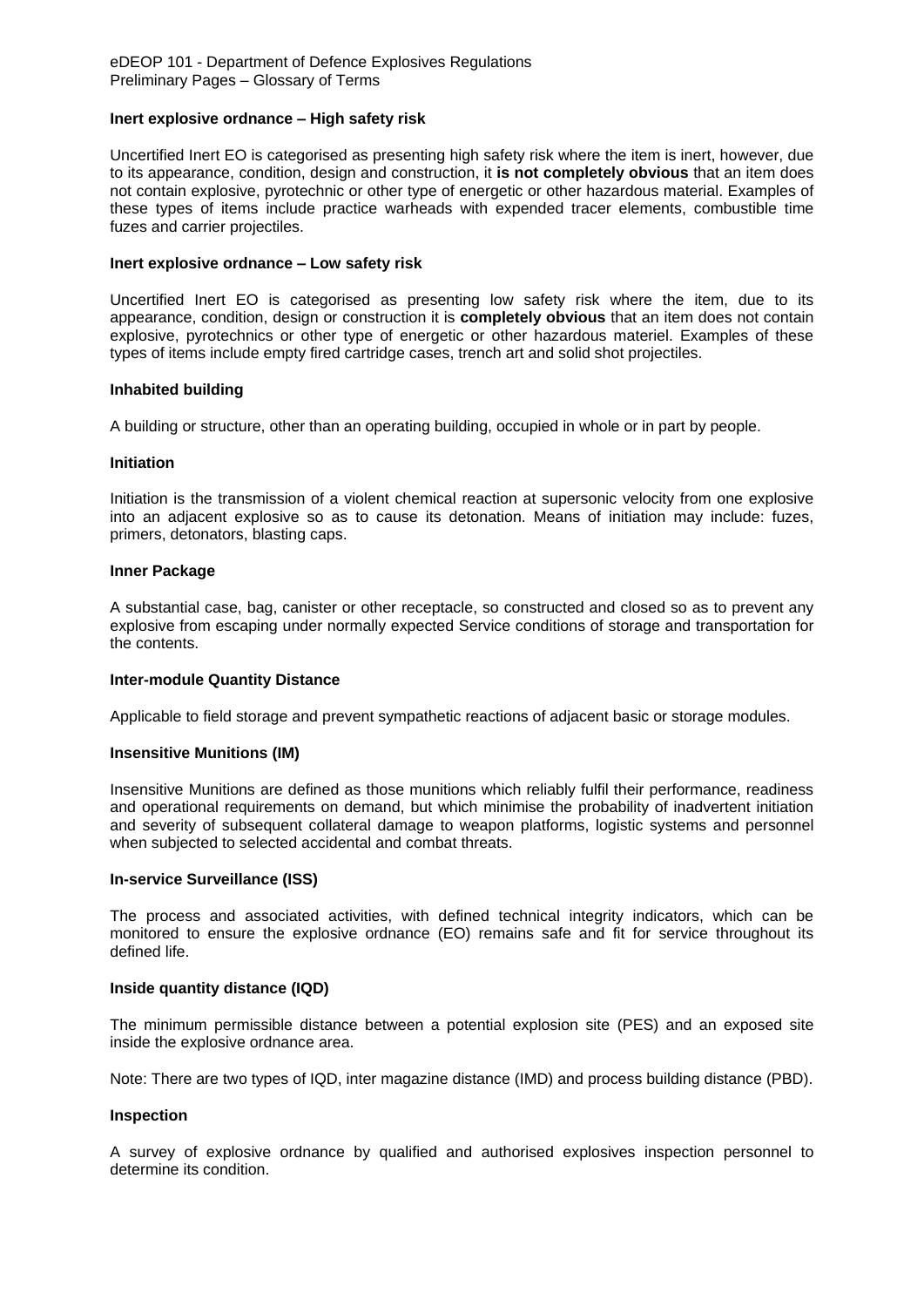#### **Installed Explosive Ordnance**

Any item of explosive ordnance (EO) that is fitted to a fixed or removable aircraft component to provide an energy source, eg to operate a mechanism.

Note: Installed explosive ordnance comprises:

- a. Special-Role Installed EO, which is installed in the aircraft or its suspension equipment for specific missions, eg bomb ejector cartridges, suspension equipment jettison cartridges, fuel tank jettison cartridges, towed target release cartridges, gun recocking cartridges; and
- b. Common-Role Installed EO, which is fitted to an aircraft for all roles and missions, eg ejection seat cartridges, canopy jettison cartridges, crew module ejection cartridges, fire extinguisher cartridges, engine starter cartridges, signalling cartridges, helicopter winch cartridges, survival packs complete with signal cartridges and small arms ammunition.

#### **Instructional Ammunition**

Inert replicas of ammunition (which may be sectioned) used for classroom instruction only.

#### **Integrated Weapon Facility**

An integrated system of explosives resistant barricades and shelters designed to protect other weapons, equipment and personnel from the effects of an accidental blast.

Notes:

- 1. Special equipment and techniques are incorporated in the design to minimise the possibility of fire and to propagate the effects of blast and fire away from working areas, eg heat, gas and debris.
- 2. The facility consists of Test Cells (TC) and Weapon Assembly Rooms (WAR) arranged symmetrically around a central test equipment house, which functions also as the safety citadel.
- 3. The citadel contains essential services for maintaining the safety and security systems in the event of accidental explosion, fire or electrical power failure.
- 4. General services are provided either locally at the test cells or in outlying plant rooms.

#### **Interchange yard**

An area set aside where a public carrier delivers or collects railcars or vehicles from a military installation.

#### **Intrinsically Safe**

Type of protection based upon the restriction of electrical energy within equipment and of interconnecting wiring exposed to an explosive atmosphere to a level below that which can cause ignition by either sparking or heating effects.

### **In-Use Life**

The period of time a non-explosive consumable may remain fitted to a higher assembly. (This definition is not applicable to explosive ordnance and applies to non-explosive consumables only).

#### **Isolation**

Isolated Storage. The storage of explosives in an unsafe or possibly unsafe condition in separate licensed accommodation away from all other explosives.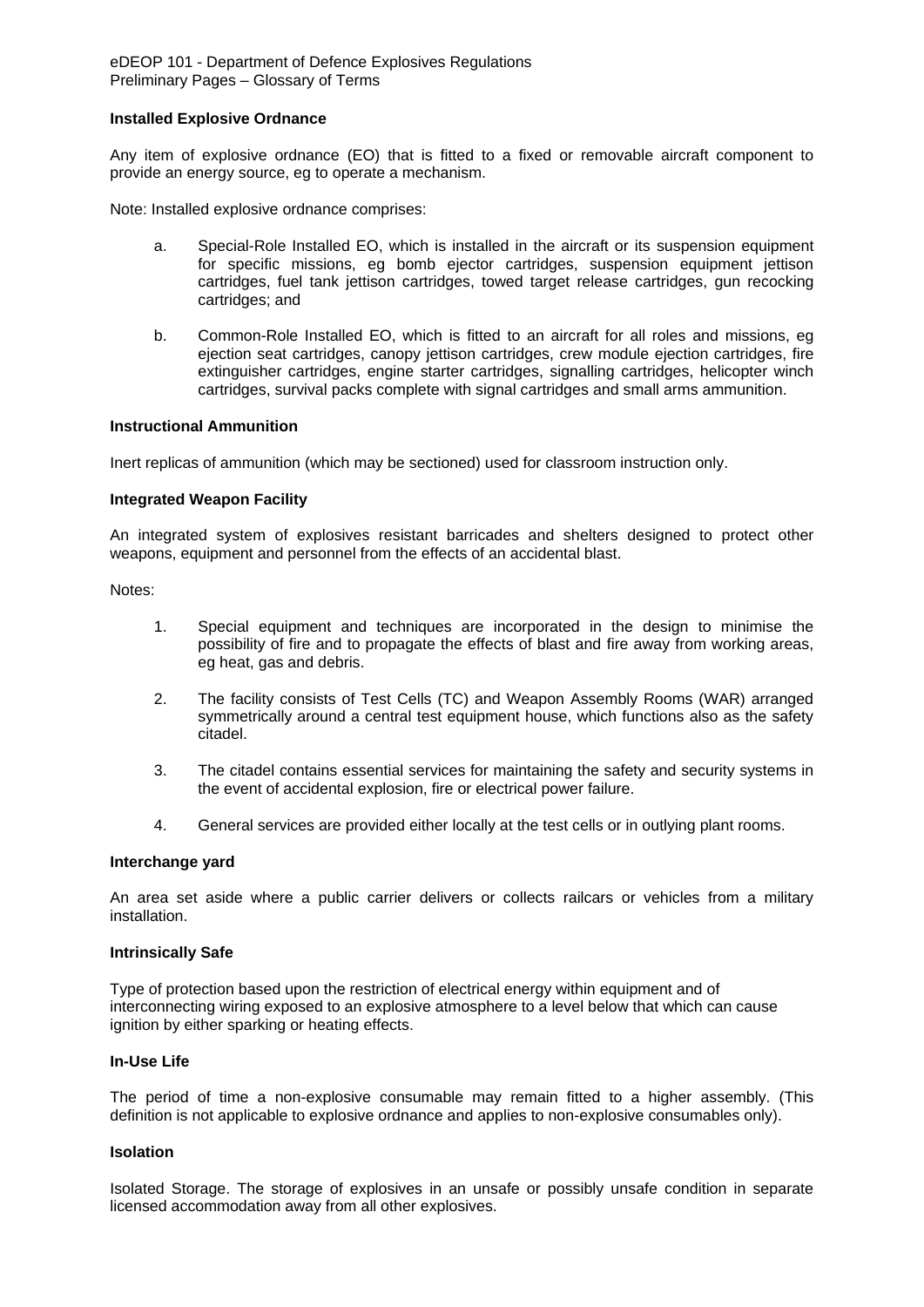**J L**

## **Laboratory**

See Process Building.

### **Levels of maintenance**

**Operational Level Maintenance (OLM).** Includes tasks directly related to the preparation of equipment for immediate use and recovery, minor repair of the equipment after use. OLM tasks require a small range of support equipment and may involve the limited use of workshop facilities. Previously known as Organisational level by Navy.

**Intermediate Level Maintenance (ILM).** Covers maintenance carried out in a workshop, and normally consists of servicing, limited repair or replacement of damaged or unserviceable parts, components or assemblies.

**Deep Maintenance (DM).** Covers the most extensive maintenance that can be performed on an application or an item where the primary focus is asset preservation. It includes overhaul, repair of some complex items and tasks involving major disassembly and repair of an item as well as some servicing. DLM normally requires a wide range of special general support equipment and facilities. Previously known as Depot level by Navy.

### **Licensing Authority (LA)**

Is the nominated Defence Group appointment responsible for the authorisation and issue of licences to operate and use an explosive ordnance facility.

#### **Life Cycle**

A time-based description of the events and environments an item experiences from manufacture to final expenditures or removal from the operational inventory.

Notes:

- 1. It includes one or more mission profiles and disposal or demilitarisation.
- 2. Also refer to Manufacture to Target or Disposal Sequence (MTDS).

#### **Light Frangible Structure**

The physical characteristics of an explosive ordnance storehouse that is built of light and frangible materials so that they will not produce dangerous debris at a potential explosion site.

Note: Buildings with walls of 230 mm solid brick or with 275 mm cavity brick walls are considered light structures for inter-magazine quantity-distance purposes.

### **Light structure**

A light structure erected to protect a stack against weather.

#### **Likelihood**

Used as qualitative description of probability and frequency.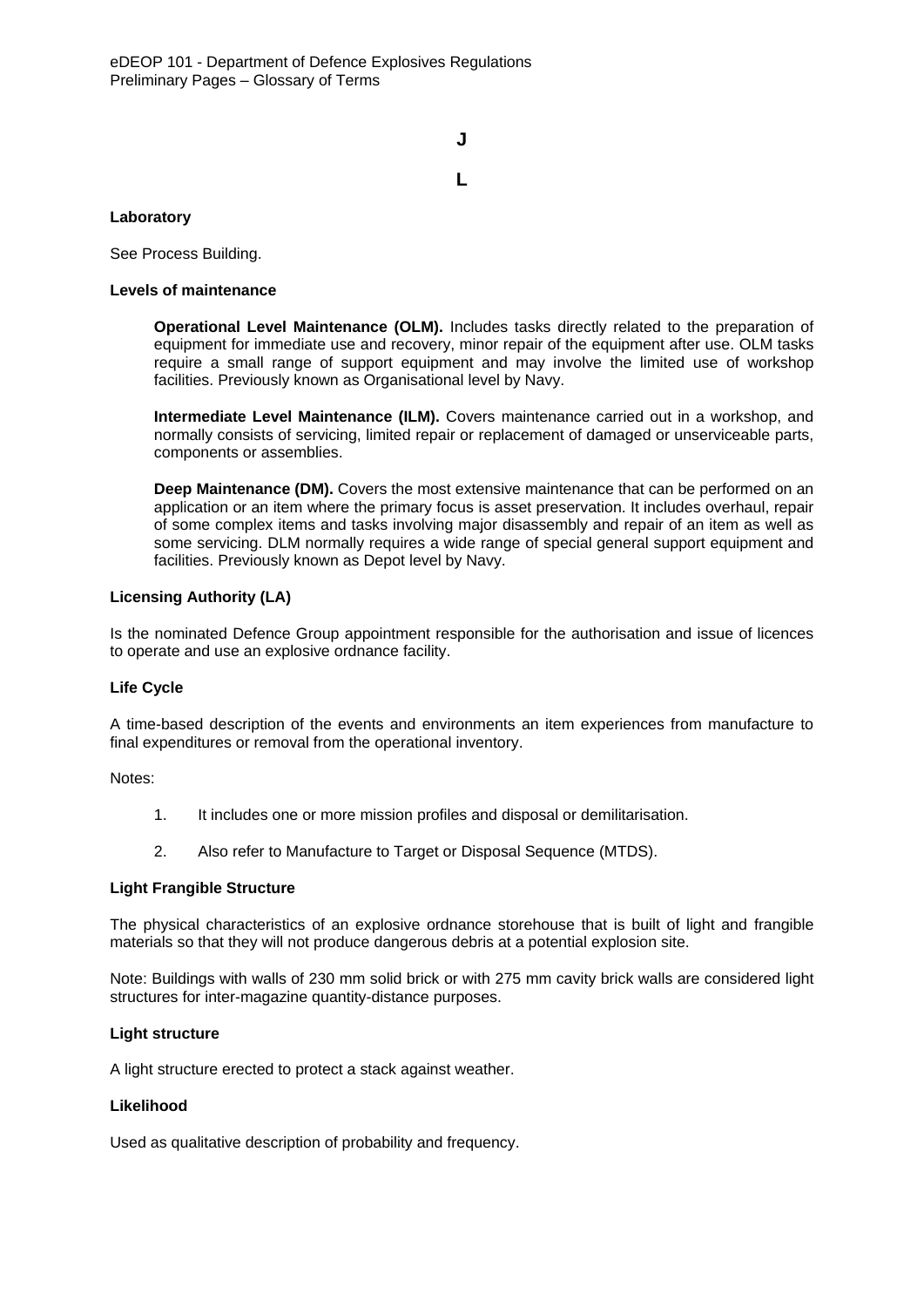### **Limited Humidity Conditions**

The conditions of atmospheric humidity required to minimise the absorption of moisture by hygroscopic substances.

### **Load**

The process involving fitting or installing munition(s) from a: weapon, weapon system, platform or item of ordnance in such a manner that it is prepared for the future use of the munition in its intended design mode of operation but currently remains unable to be functioned due to one or more mechanical or electrical safety interfaces.

#### **Lobbed ammunition, store or explosive ordnance**

Unexploded ammunition that has been projected from an exploding stack and may explode on impact.

### **Logistical Certification**

May be provided when all logistical issues which are necessary to provide through life support of the item of EO has been appropriately planned and supportable.

Note: The EO logical certificate (EOLC) documents the attainment of EO logistical certification.

#### **Lot**

A quantity of munitions, munition components or explosives, each of which is manufactured by one manufacturer under uniform conditions, and which is expected to function in a uniform manner.

Note: A lot is designated and identified by assignment of a serial number.

#### **Low Explosive**

An explosive substance which decomposes rapidly through combustion with the evolution of heat and flash, and generates a large quantity of gaseous products.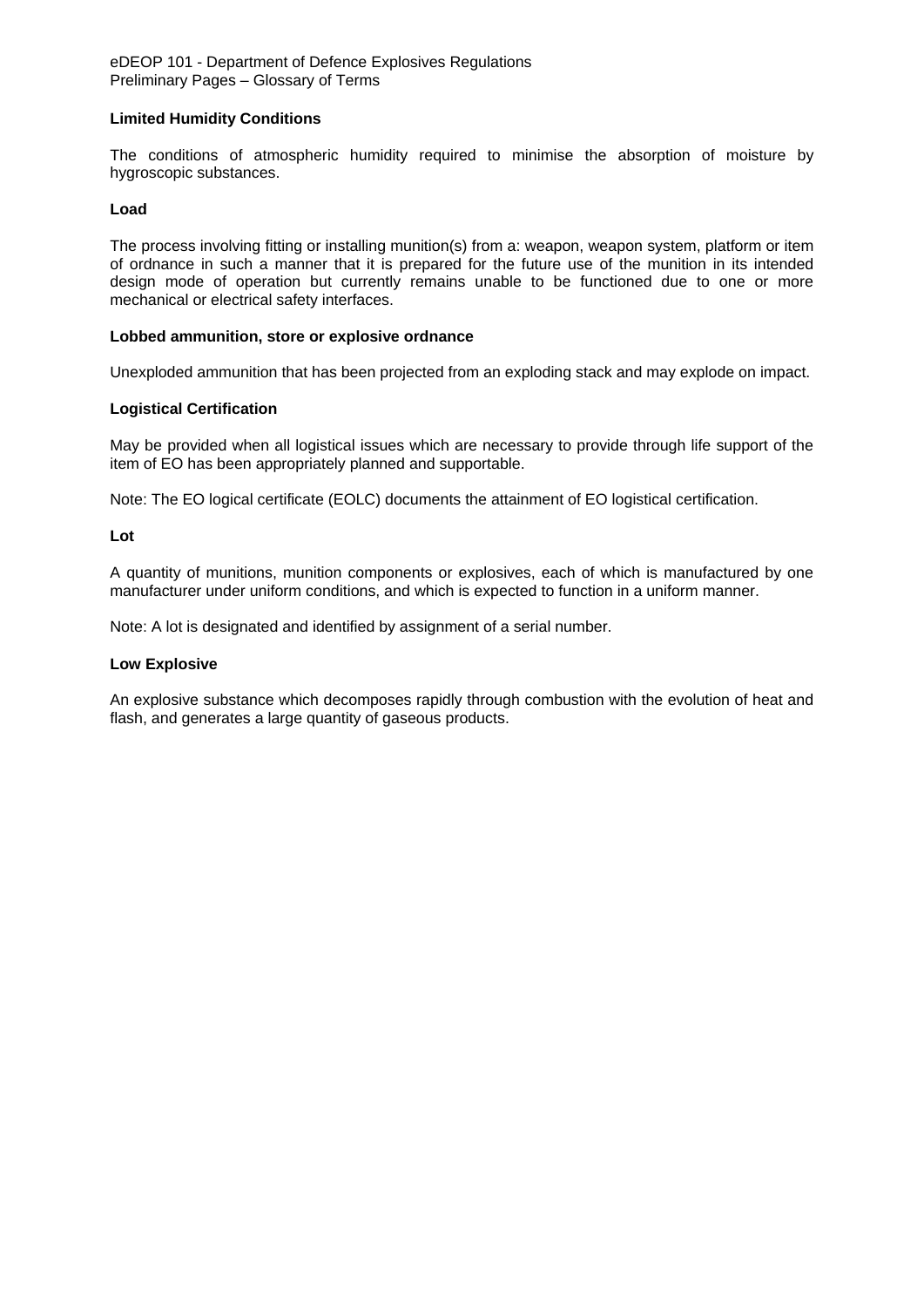## **M**

#### **Magazine—***see also* **explosive ordnance storehouse**

An enclosure designed to protect certain goods of class 1 from damage by other cargo during loading and unloading and by adverse weather conditions when in transit, and to prevent unauthorised access.

Notes:

- 1. A magazine may be fixed or portable structure, a closed freight container or a loadcarrying compartment of a closed vehicle.
- 2. Details for conversion of ISO shipping containers for use as magazines are contained in AS2187.1 Explosives – Storage, transport and use, Part 1: Storage, Appendix E.

#### **Maintenance of Explosive Ordnance (EO)**

All action taken to retain explosive ordnance (EO) material in or restore it to a specified condition.

Note: The need to retain EO in serviceable condition involves many different maintenance processes including repair, assembly/disassembly, scheduled/unscheduled servicing, testing, calibration, sentencing, reconfiguration and modifications.

#### **Malfunction.**

Any failure of an item of explosive ordnance (EO) to function as designed when fired, launched or otherwise activated, or when explosive components function during a non-functional test.

#### **Manufacture to Target or Disposal Sequence (MTDS)**

Identifies and documents the major events expected to occur in the life cycle of the explosive ordnance (EO) from development to operational use or disposal and generally consists of a logistical, tactical and disposal phases.

Notes:

- 1. An accurate identification of the MTDS provides the basis for the determination of the design certification basis.
- 2. EO has two distinct, but interrelated, phases of their MTDS.
- 3. EO spends most of its in-service life in the 'off-platform' phase where it is stored, maintained or disposed (separated from the platform) as apposed to when the EO is combined with the weapon/platform to complete its MDTS during the 'on-platform' operational phase.

#### **Marking**

Includes basic overall colours, role and hazard colour codes, as well as the descriptive markings and symbols which identify the explosive ordnance (EO) and indicate any special features.

#### **Marking Drawing**

A 'marking drawing' details the markings to be applied to particular EO.

#### **Marshalling yard**

An area within a military installation used for receiving, dispatching and switching of railcars or trucks.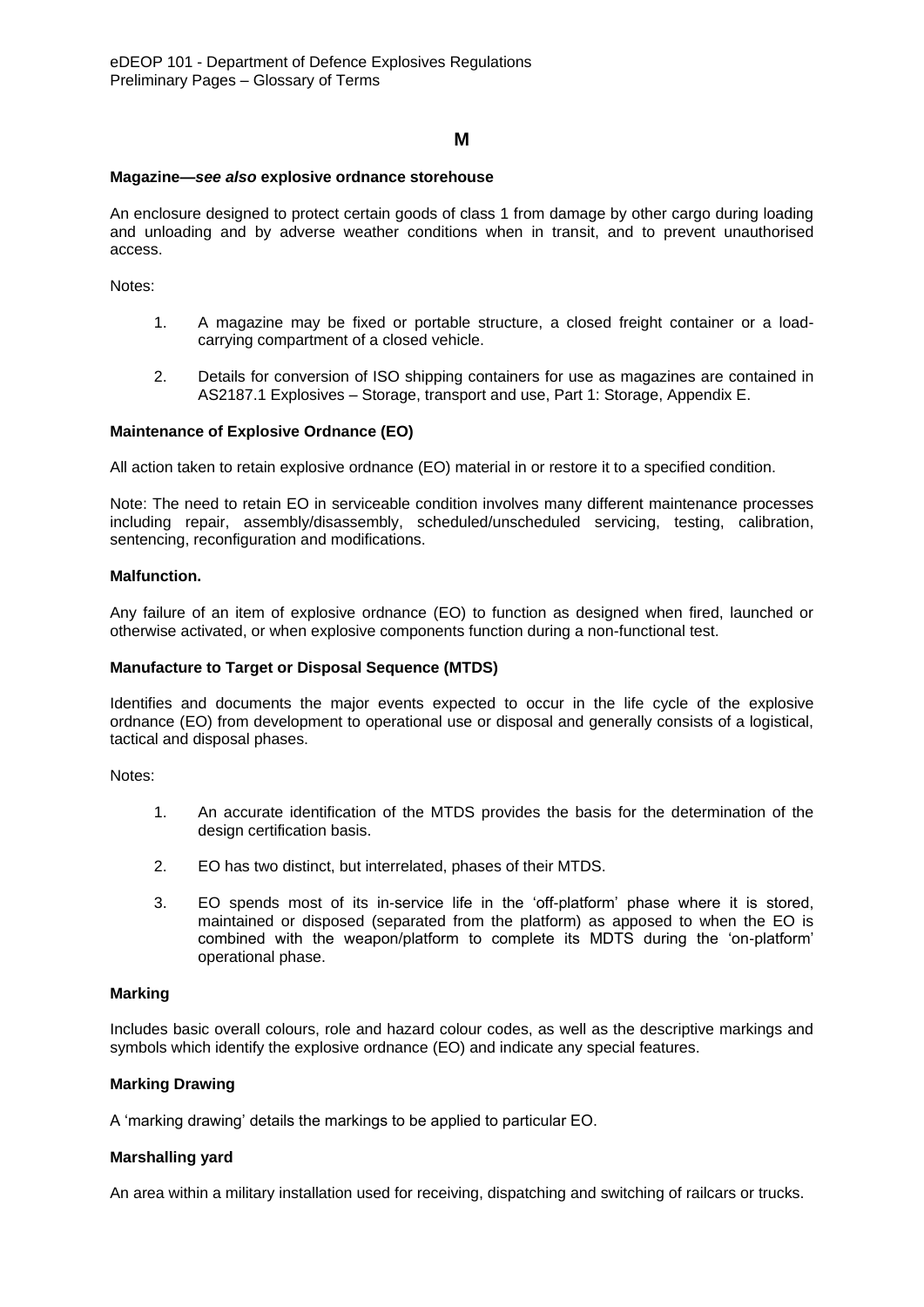#### **Mass Detonating Explosives**

Explosive ordnance which can be expected to detonate and consume most of the entire mass virtually instantaneously.

#### **Mass explosion**

An explosion which affects virtually the entire quantity of explosives under consideration practically instantaneously.

Note: The term usually relates to detonation, but also applies to deflagration when the practical effects are similar, for example, the mass deflagration of propellants under very strong confinement so as to produce a bursting effect and a serious hazard from debris.

#### **Mass fire**

A deflagration of the entire quantity of explosives under consideration under circumstances that avoid a bursting effect and a serious hazard from debris.

Note: A typical mass fire occurs in a few seconds at most, and produces extensive flame, intense radiant heat and minor projection effects.

#### **Means of Ignition**

A general term used in connection with the method employed to ignite a deflagrating train of explosive or pyrotechnic substances ( for example: a primer for a propelling charge, an igniter for a rocket motor, an igniting fuze).

#### **Means of Initiation**

Any device used to cause a detonation of an explosive. Examples include blasting cap, detonator for ammunition and detonating fuse.

#### **Misfire**

Failure to fire or launch as intended.

#### **Missile Preparation Area, Facility or Building**

See Explosive Ordnance Preparation Area.

#### **Moderate fire**

A fire, comparable with that involving an ordinary commercial warehouse, which burns comparatively slowly and with a moderate flame radius, and from which some items may be thrown out for a short distance.

#### **Modification**

A formal, documented and systematic alteration to an item or process.

#### **Monitoring**

A process, conducted by technically qualified personnel from the Defence Groups, of ensuring compliance with Defence policy for the safe storage, transport and handling of explosive ordnance.

#### **Monitoring authority**

Is the designated senior executive appointed in writing by the group head as responsible for ensuring compliance by the Group with the provisions of Defence policy for the safe storage, transport and handling of explosive ordnance.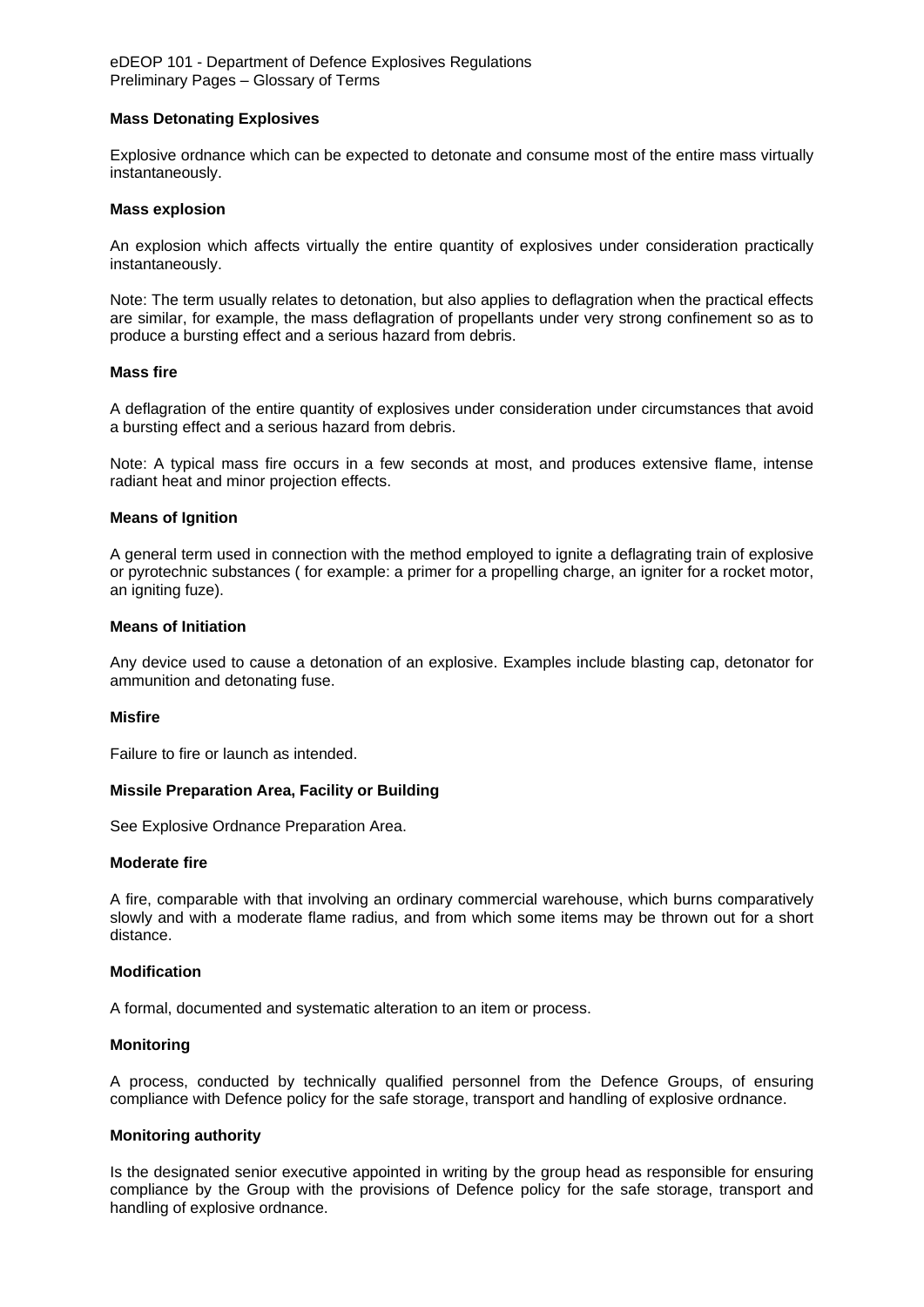Note: The conduct of technical inspections/audits to ensure compliance with Defence policy may be delegated to a technically competent action officer/agency who is independent of the licensing and management authorities of the inspected facility.

### **Munition**

A complete device, (eg missile, shell, mine, demolition store, etc.) charged with explosives, for use in connection with offence, or defence, or training, or non-operational purposes, including those parts of weapon systems containing explosives. Also refer to EO.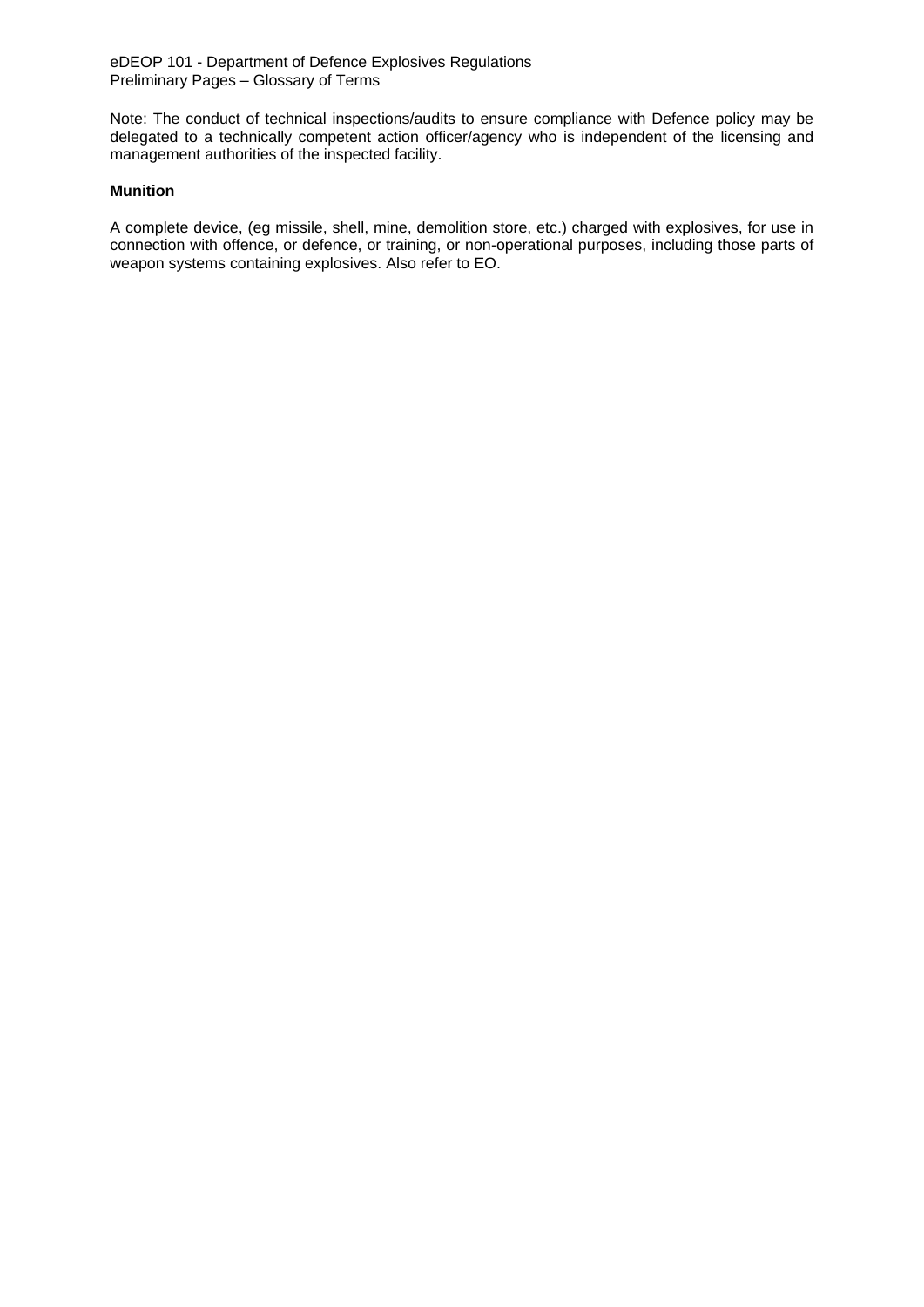### **N**

### **National Authority**

All energetic materials within an item of EO are to receive EMQ prior to use within ADF service. As part of the STANAG 4170 - Principles and Methodology for the Qualification of Explosive Materials for Military Use (4 February 2008) agreement, each participating nation is to identify their appropriate National Authority (NA) for the EMQ for military use. The Director Ordnance Safety (D,OS) has been identified as the Australian EMQ NA.

#### **Nature**

A division of ammunition or explosive ordnance in accordance with the general properties of the filling, eg high explosive (HE), incendiary, smoke.

### **Negligent Discharge**

When a weapon is fired through negligence on the part of the operator, either as a result of a negligent act or failure to apply the correct procedures/drills.

### **Net explosives quantity (NEQ)**

The total explosives content of an ammunition, unless it has been determined that the effective quantity is significantly different from the actually quantity. It does not include such substances as white phosphorus, war gases or smoke and incendiary compositions unless these substances contribute significantly to the dominant hazard of the hazard division concerned.

### **Net Explosives Weight (NEW)**

The total weight of all Class1 material in an item, stack of items, ship, vehicle, aircraft, cubicle or building.

### **Non-explosive Dangerous Goods (NEDG)**

Items that are related by function to explosives and which are used for somewhat similar purposes as certain types of explosives.

Notes:

- 1. NEDG are by their nature hazardous and are classified as Dangerous Goods Class 2 to 9, as appropriate.
- 2. In the Service environment NEDG may be managed as if they belong to the Dangerous Goods Class 1, ie they are allocated a hazardous classification code for transportation purposes and may be stored in explosives storage areas in accordance with specific handling instructions for NEDG.

#### **Noteworthy Risk**

A risk requiring DAR or higher level of authority retention in accordance with the TAR-approved SSPP. Typically with a risk level equivalent to Medium or above, as defined by MIL-STD-882C.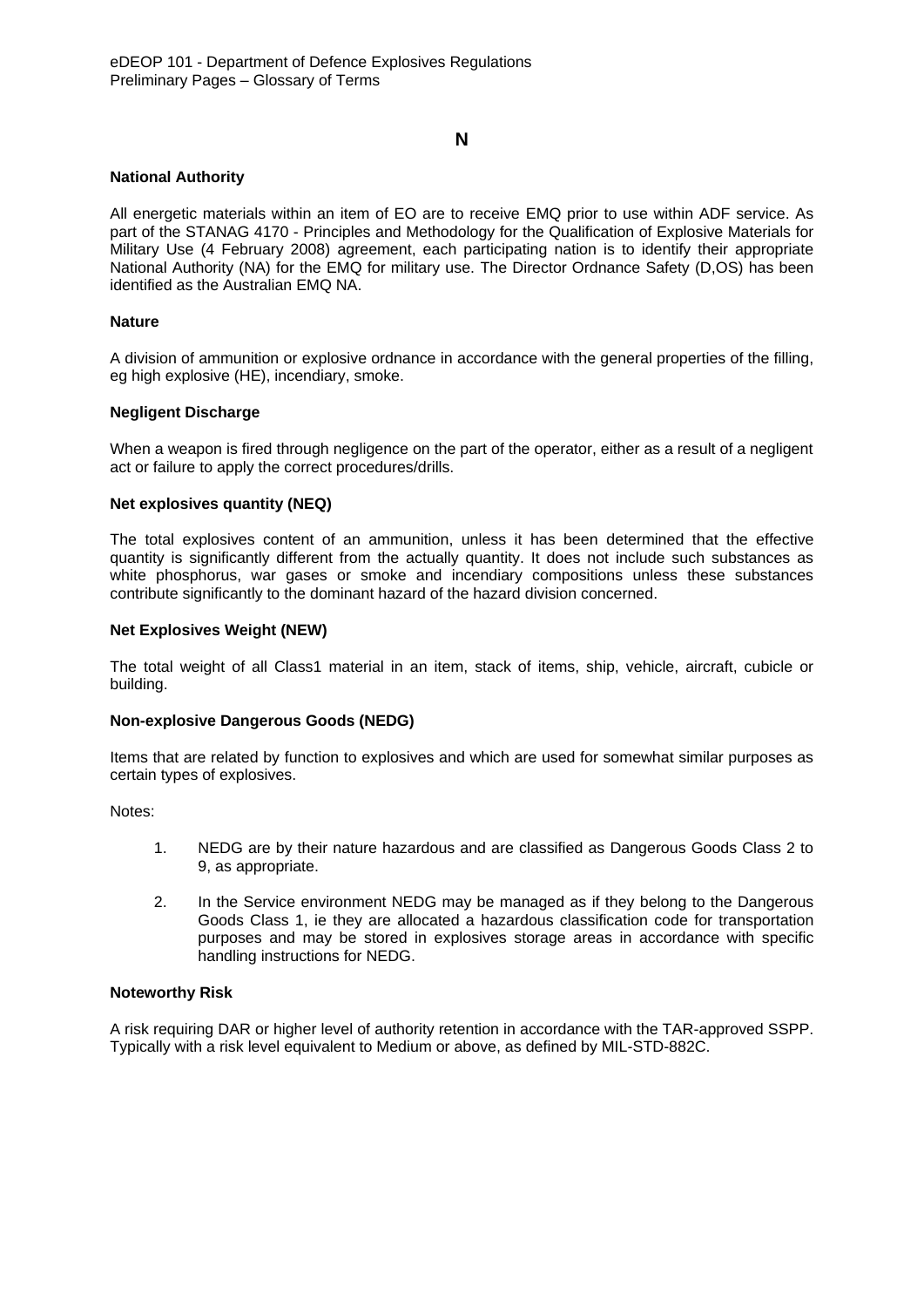## **O**

### **Objective Quality Evidence (OQE)**

The specified documentary evidence required to validate an item for a specific application.

### **Off-Platform**

The Off-Platform phase includes:

- 1. The peace-time logistical storage and transportation (over land) of explosive ordnance (EO) in Australia in accordance with the provisions of eDEOP101.
- 2. Off-platform maintenance activities include: inspection, condition monitoring, servicing, repair, overhaul, testing, rebuilding, modifications and other workshop activities that are to ensure that EO remains serviceable for issue to user units.
- 3. The logistics disposal of EO by demolition or other types of demilitarisation.

#### **On-Platform**

The On-Platform phase includes:

1. For the land environment activities such as preparation, employment, carriage, loading/unloading to weapon systems aboard land platforms and emergency response across land on-platform activities.

Note: A soldier is to be considered a land platform when appropriate.

- 2. For the maritime environment activities such as stowage, transport and handling aboard maritime platforms, preparation for maritime employment, employment from maritime platforms and emergency response across maritime on-platform activities.
- 3. For the aviation environment activities such as preparation for air employment, loading/unloading/installation/stowage to aircraft, carriage and employment from aircraft and emergency response across aviation on-platform activities.

#### **Operational Acceptance Authority**

The appointment which is responsible for providing the ADF capability towards which an item of explosive ordnance (EO) contributes.

#### **Operational Ammunition**

All ammunition designed for use in operations as contrasted to practice ammunition that is used for training only.

#### **Operational Life**

The time for which materiel may be expected to remain safe and serviceable when used under its service or training conditions, when these are different from its storage conditions, but which is within the envelope of its lifecycle.

#### **Operational Release**

The acknowledgement by the relevant capability manager that a capability system or subset has proven effective and suitable for the intended role and that in all respects is ready for operational service.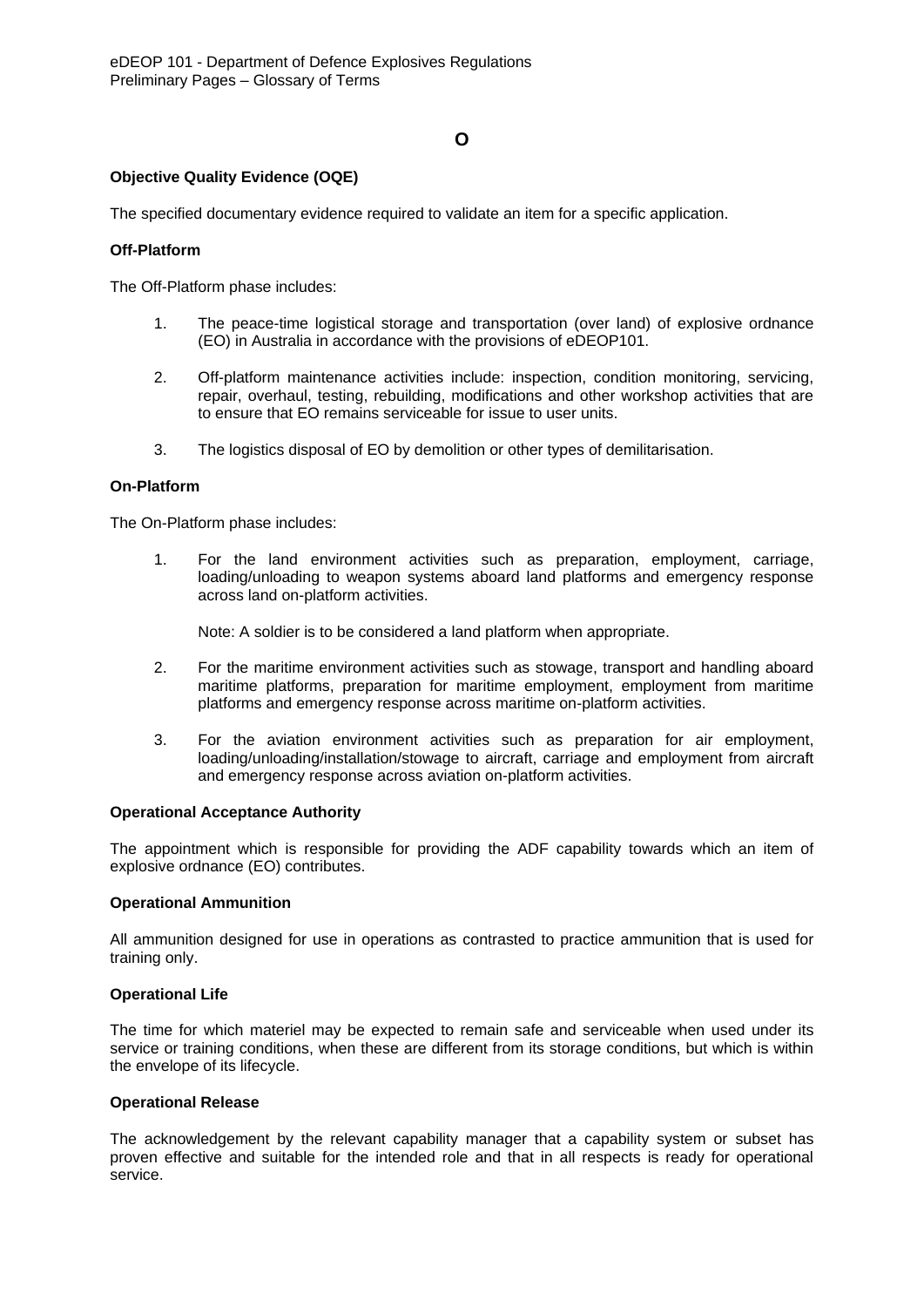### **Operating Environment**

The total set of all external natural and induced conditions to which a system is exposed at any given moment.

### **Ordnance**

A weapons system with its associated munitions and auxiliary materiel needed to fire a munition.

### **Ordnance Loading Apron (OLA)**

An area on an airfield, authorised by a competent authority, where the loading and unloading of explosive ordnance to an aircraft stores delivery system, or the stowing of explosive ordnance in an aircraft is performed, or where aircraft containing explosive ordnance (loaded and/or stowed) may be parked and where sufficient explosive ordnance may be held ready for immediate loading and stowing.

Note: OLA are sometimes designated according to the aircraft type which is normally operated from that apron, eg fighter replenishment apron (FRA), bomber replenishment apron (BRA).

### **Outside Quantity Distance (OQD)**

The minimum permissible distance between a potential explosion site (PES) and an exposed site outside the explosive ordnance (EO) area.

Note: There are three kinds of OQD including inhabited building distance (IBD), vulnerable building distance (VBD) and public traffic route distance (PTRD).

#### **Outer Package**

A box, barrel, case or cylinder of wood, metal, or other solid materials compatible with the contents, and of such strength, construction and character that it will not be broken or accidentally opened, nor become defective or insecure thereby permitting explosive items to escape during the normally expected Service conditions of storage and transportation of the contents.

#### **Owner**

The agency responsible for the provision of and maintenance of facilities and services in support of defence capability. The agency also carries the responsibility for construction and maintenance of electrical installations. Normally this is defence Support Group but may include other agencies as appropriate.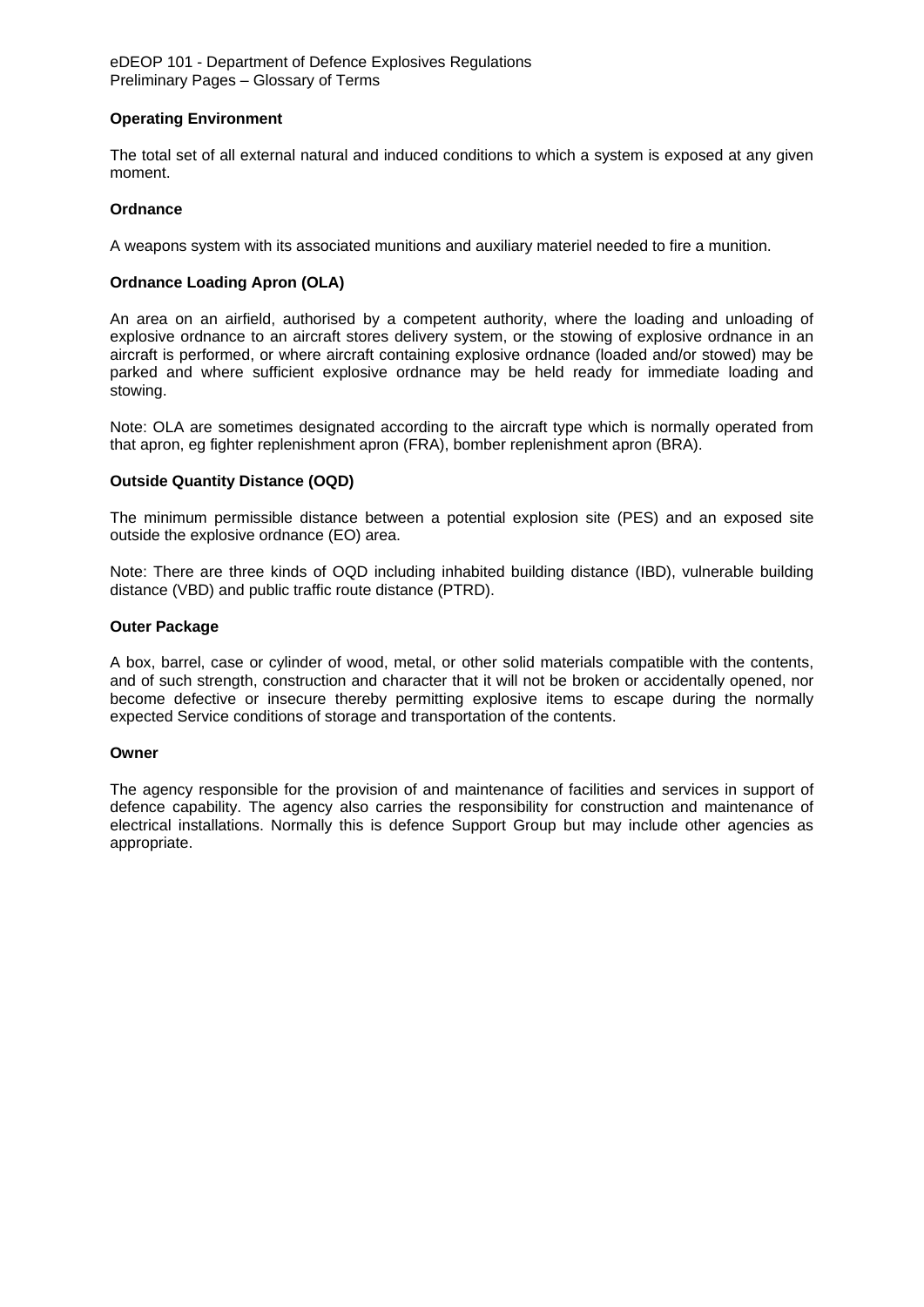#### **P**

#### **Package**

Any form of box, container, cylinder, or frame containing explosive ordnance (EO) during storage or transportation.

Note: The package may comprise inner package which directly contains the EO, the outer package which is the normal package used for transit and storage, any package between the inner and the outer package which is designated the intermediate package, pallets and associated packing pieces if they form part of the primary package.

### **Pallet**

A portable item of equipment affording a platform upon which goods may be placed to form a unit load for lifting by means of rigid forks or blades.

#### **Particle velocity**

The local velocity imparted by the transmission of a shock or a reflected wave.

#### **Partition**

A dividing wall in an explosive ordnance storehouse, process building or unit ammunition store, constructed from floor to roof without a gap and from wall to wall without openings; constructed of nonflammable material of strength equivalent to a brick wall not less than 230 mm thick.

#### **Passive Surveillance**

Those surveillance activities which are conducted for all explosive ordnance (EO) as part of systematic EO monitoring, such activities may include visual inspections prior to use or incident reporting.

#### **Plant Room**

A secure general purpose room, normally located in a non-hazardous area and typically used to accommodate building services equipment for electricity, air conditioning or plumbing used in the functioning of a large building.

#### **Potential Explosion Site (PES)**

The location of a quantity of explosives that will create a blast, fragment, thermal or debris hazard in the event of an accidental explosion of its content.

#### **Potential Risk**

Theoretical risk based on an assumption that an individual resides at a given location for 24 hours/day, all year.

#### **Preparation Room**

A room in a process building for the receipt and preparation of explosive ordnance before its entry into the work room for whatever subsequent operations are to be performed on the explosive ordnance.

#### **Primary explosive**

Substance, or mixture of substances used to initiate a detonation or a burning reaction.

Notes: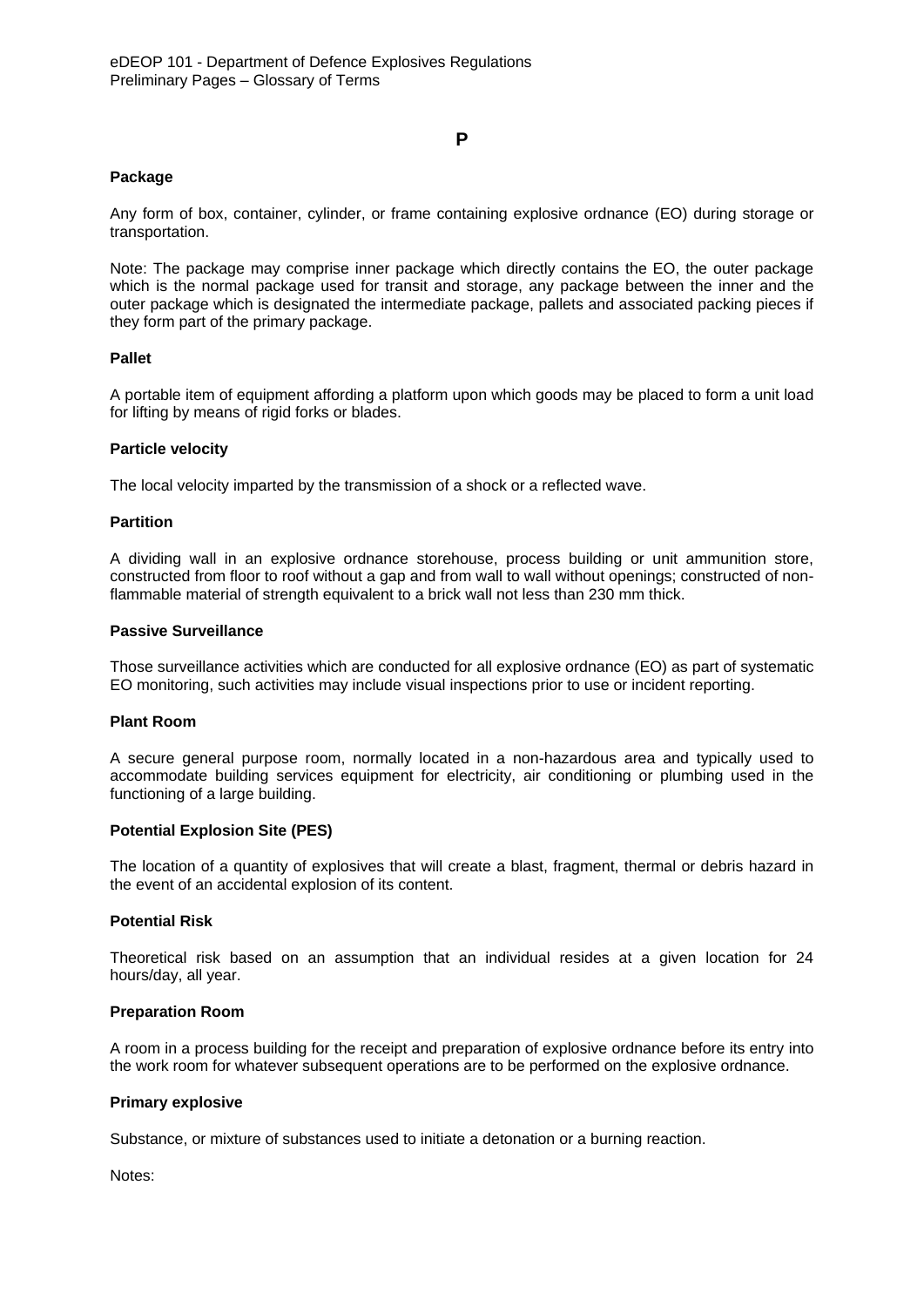- 1. In their intended role, these materials are sensitive to a range of thermal, mechanical and electrical stimuli like for instance heat, impact, friction, electricity, and undergo a rapid reaction upon initiation.
- 2. Primary Explosives are used in initial or intermediary charges in devices such as primers, detonators, caps, relays, electric matches, etc.
- 3. To determine the conditions under which the explosive is to be used upstream or downstream of a barrier (interrupter).
- 4. Examples for primary explosives are lead azide and lead styphnate.

## **Probability**

Probability is the likelihood of a specific outcome, measured by the ratio of specific outcomes to a total number of possible outcomes. Probability is expressed as a number between 0 and 1, with 0 indicating an impossible outcome and 1 indicating an outcome is certain.

## **Process Building (PB)**

A building or area that contains or is intended to contain one or more of the following activities:

- a. maintenance,
- b. preparation,
- c. inspection,
- d. breakdown,
- e. renovation, and
- f. test or repair of explosives.

#### **Prohibited Articles**

Articles which are not permitted within an explosive ordnance area and/or facilities.

## **Projectile**

An object, projected by an applied exterior force and continuing in motion by virtue of its own inertia, as a bullet, shell or grenade.

#### **Projections**

Overarching term for debris, fragments, non-metallic portions of the ammunition or its package, and lobbed ammunition.

## **Proof**

The functional testing and assessment of the performance of explosive ordnance to determine its condition.

## **Propagation**

- 1. Transfer of a reaction between explosives or munitions.
- 2. Transfer of a form of wave energy along a path.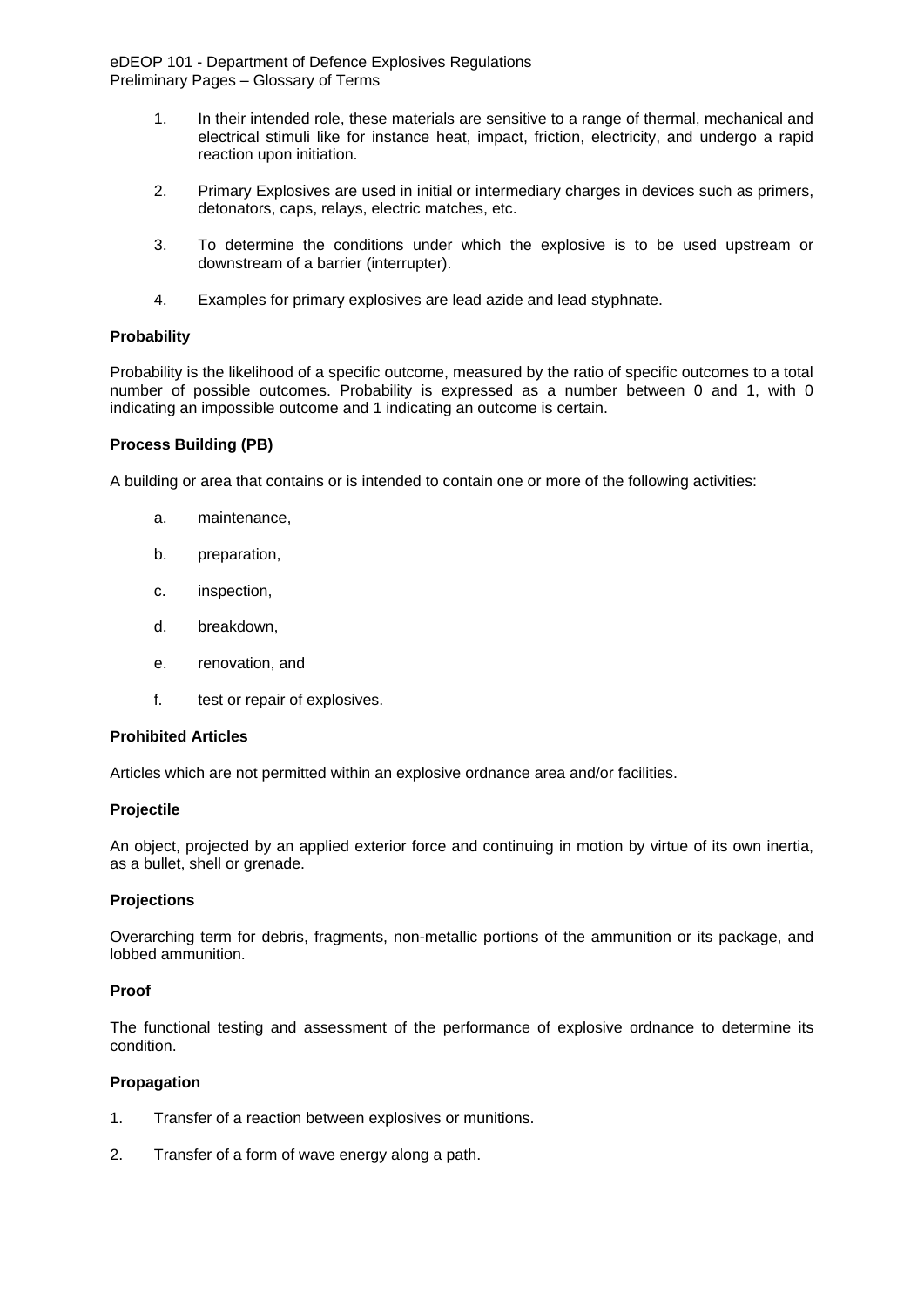### **Propellant**

Substance or mixture of substances used for propelling projectiles, or to generate gases for powering auxiliary devices.

Note: When ignited, propellants burn or deflagrate to produce quantities of gas capable of performing the intended task. However, propellants are required not to undergo a deflagration-to-detonation transition in their application.

#### **Protective roof**

A roof reinforced with a 15cm concrete or its equivalent, designed to protect the contents of a building from projections.

Note: The roof should not collapse if the walls are damaged, except in the case of earth-covered structures.

### **Public Traffic Route (PTR)**

A public traffic route is:

- a. a road used for general public traffic;
- b. a railway outside the explosive ordnance area which is used for public passenger traffic;
- c. a waterway, such as a river having tidal water, and a canal used by passenger vessels, and other waterways where special consideration is warranted; and
- d. taxiways and runways at joint user airfields.

#### **Purple Line**

The line on a safeguarding map showing the area in which buildings of frame and glass eg curtain wall construction, would be subjected to an enhanced risk of blast.

### **Pyrotechnic**

Explosive stores generally containing combustible materials for the production of smoke, light, fire or sound, or a combination of these effects as a result of a non-detonative self-sustaining exothermic reaction.

#### **Pyrotechnic substance**

Energetic material designed to produce an effect of heat, light, sound, delay, gas or smoke or a combination of these as a result of a non-detonative, self-sustaining, exothermic, chemical reactions.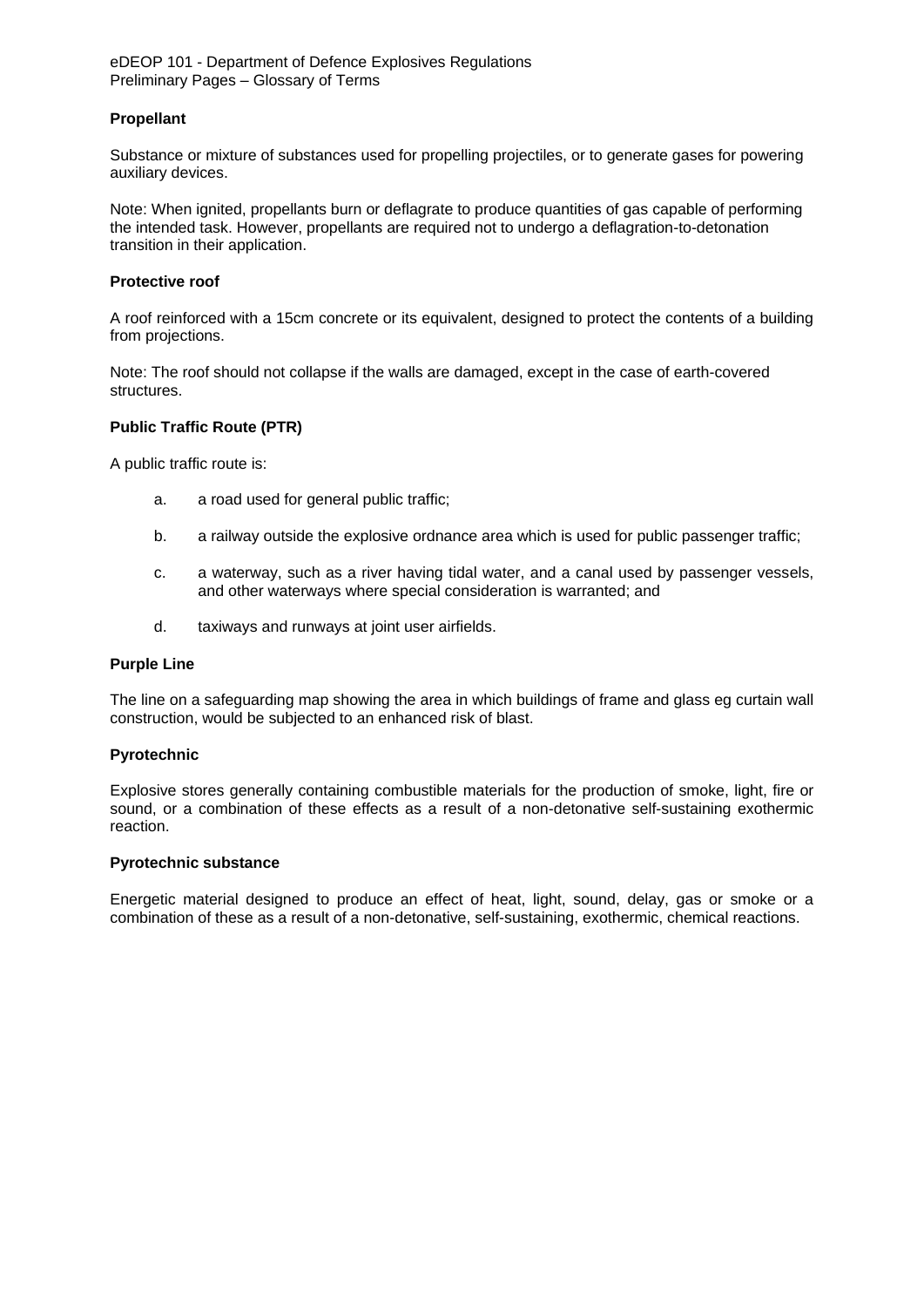## **Q**

### **Qualified Explosive**

An explosive material that has successfully completed the Energetic Material Qualification (EMQ) process of a National Authority.

### **Quantity Distance (QD)**

The minimum permissible distance between a potential explosion site (PES) containing a given quantity of explosive ordnance and an exposed site (ES). It is based on a tolerable risk to life and property from the effects of a mass fire or an explosion.

- a. **Inside Quantity-Distance.** (IQD). There are two kinds of IQD as follows:
	- (1) **Inter-Magazine Distance (IMD).** IMD is the minimum permissible distance to be observed from a PES to any storage site containing explosive ordnance. This distance is intended to provide a specified degree of protection to the explosive ordnance at the ES; the degrees of protection are highly dependent upon factors such as sensitiveness of explosives, types of explosive ordnance, type of packaging, and the type and construction of the building at the PES or the ES or both.
	- (2) **Process Building Distance (PBD).** PBD is the minimum permissible distance between a PES and Process Buildings. This distance is intended to provide a reasonable degree of immunity for personnel within the process building from the effects of nearby explosion, such as flame, radiant heat, pressure and projections. In the event of an explosion however, light structures may be severely damaged at these distances from a PES.
- b. **Outside Quantity-Distance (OQD).** There are three kinds of OQD as follows:
	- (1) **Inhabited Building Distance (IBD).** IBD is the minimum permissible distance between a PES and inhabited buildings, caravan sites or assembly places. This distance is intended to prevent serious structural damage by flame, blast or projections to ordinary types of inhabited buildings or caravans, thereby making consequential death or serious injury to the occupants unlikely.
	- (2) **Vulnerable Building Distance (VBD).** VBD is the minimum IBD between a PES containing explosive ordnance of Hazard Division 1.1 and buildings of Vulnerable Construction. VBD provide for larger IBD (normally  $44.4Q^{1/3}$ ) so as to afford buildings of Vulnerable Construction a similar degree of protection to that for inhabited buildings of traditional construction, ie 230 mm solid brick or equivalent.
	- (3) **Public Traffic Route Distance (PTRD).** PTRD is the minimum distance between a PES and public traffic routes. This permissible distance is intended to protect the occupants of vehicles on the route from serious danger. Two sets of distances are used depending on whether traffic on the route is considered light or dense.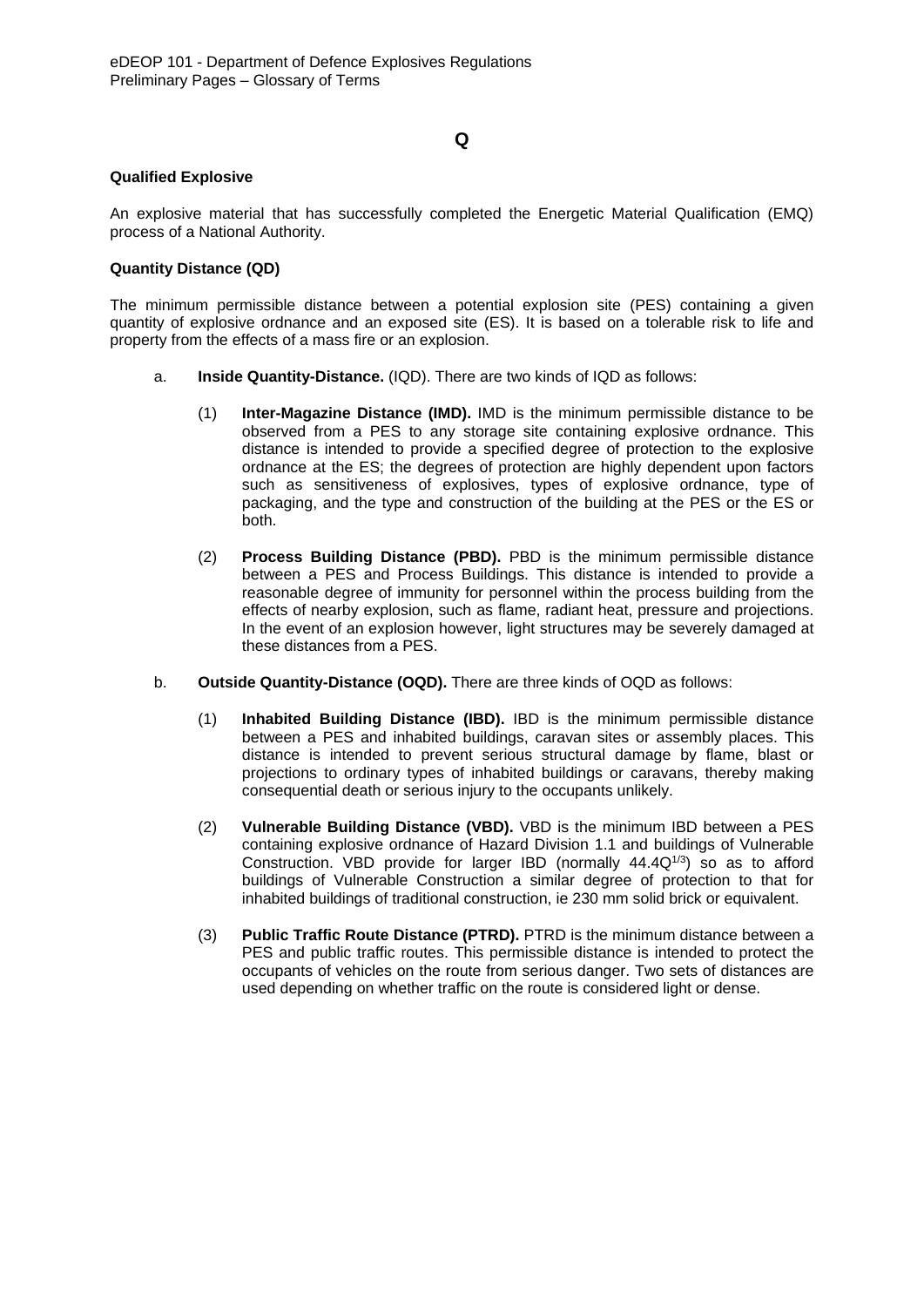## **R**

#### **Radiation Hazard/Radio Frequency Hazard (RADHAZ)**

The risk of inadvertent ignition of electro-explosive device and inflammables, injury to personnel or malfunction of safety critical electronic systems resulting from exposure to electromagnetic radiation environment in the frequency range emitted by radio and radar installations.

### **Ready-use Lockup**

A facility outside a designated explosive ordnance area conveniently sited for the storage of explosive ordnance for immediate use.

#### **Reliability**

Reliability is the probability that an item will perform its intended function for a specified duration given specific operating conditions.

#### **Repair**

A process by which a non-conforming item is made to conform to the interchangeability and functional criteria previously specified.

### **Residual Risk**

The remaining level of risk after risk treatment measures have been taken.

### **Restricted Electrical Area (REA)**

An area containing explosive ordnance (EO) where the explosives substances are not exposed and an explosive atmosphere will not exist.

#### **Ring Conductor**

That part of the earth termination network that connects the earth electrodes to each other or to the down conductors.

### **Risk**

The combination of frequency, or probability, and the consequences of a mishap.

#### **Risk Acceptance**

An informed decision to accept the likelihood and the consequence of a particular risk.

#### **Risk Analysis**

The systematic use of available information to identify hazards and to estimate the risk to individuals or populations, property or the environment.

#### **Risk Assessment**

The overall process of risk analysis and risk evaluation.

## **Risk Contour**

The boundary of an area outside which the probability of occurrence of a hazardous event associated with the risk is less than some specified number.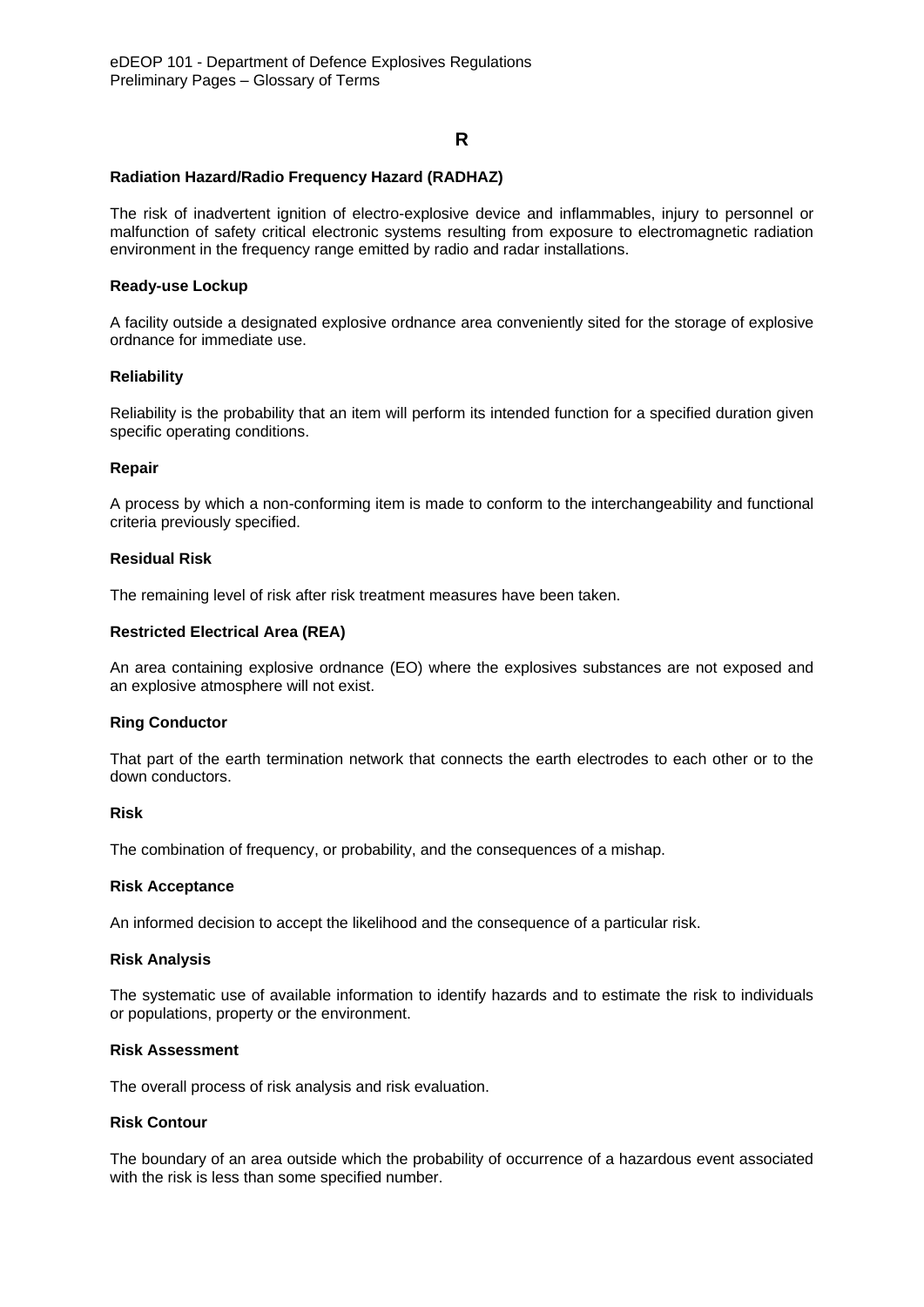#### **Risk Control**

That part of risk management, which involves the provision of policies, standards and procedures to eliminate, avoid or minimise adverse risks facing an enterprise.

### **Risk Engineering**

The application of engineering principles and methods to risk management.

#### **Risk Evaluation**

The process in which judgements are made on tolerability of the risk on the basis of risk analysis and taking into account factors such as socio-economic and environmental aspects.

#### **Risk Level**

A qualitative or quantitative measure of risk, resulting from: an assessment of potential damage to equipment or personnel; sub-optimal completion of mission; and damage to morale, spirit de corps or professional image associated with each identified risk.

#### **Risk Management**

The systematic application of management policies, procedures and practices to the tasks of identifying, analysing, assessing, treating and monitoring risk.

#### **Risk Reduction**

A selective application of appropriate techniques and management principles to reduce either likelihood of an occurrence or its consequences, or both.

#### **Robust Construction**

This term refers to the physical characteristics of an explosive ordnance storehouse which has the following features:

- a. a 150 mm thick concrete roof
- b. 230 mm thick brick or concrete equivalent walls
- c. no windows (unless protected by traverses)
- d. metal doors, or fire resistant doors faced with metal; and
- e. a concrete floor

#### **Robust Shell**

Those shells with an explosive content which does not exceed 20% of the total shell mass and with a shell casing sufficiently thick to prevent perforation by fragments produced by explosive ordnance of Hazard Division 1.1.

#### **Round**

A complete assembly of a projectile (with or without fuze), the propelling charge in a cartridge case, and the means of igniting the propelling charge.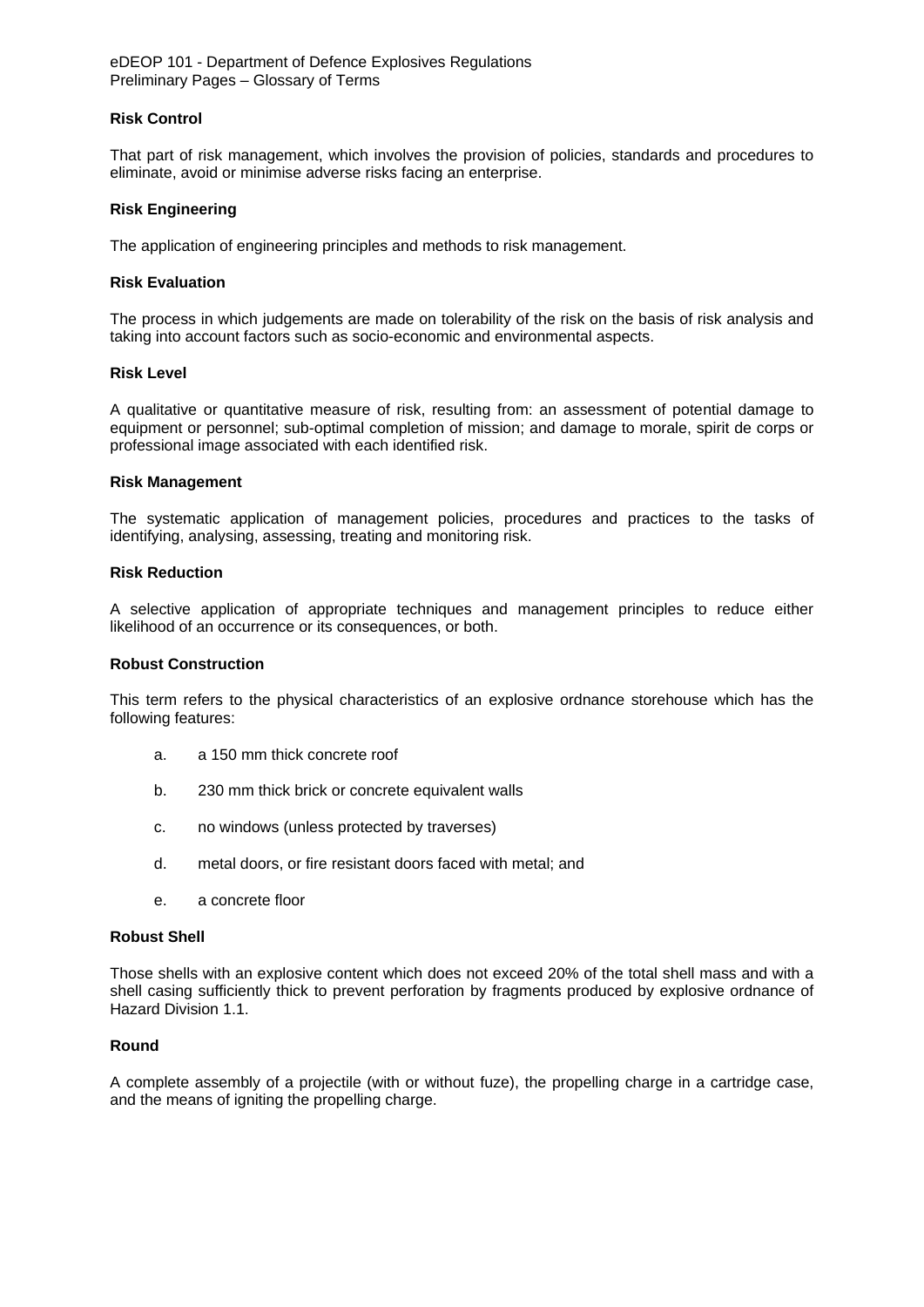## **S**

### **Safe quantity Explosives (SE)**

An area in laboratories and test facilities where very small quantities of explosives are prepared and tested by an authorised competent person and its ignition could not cause the subsequent initiation of other hazardous materials, significant damage to equipment or injury to personnel (Zone SE).

### **Safeguarding**

Safeguarding is a process of planning which is designed to protect the utility of explosive ordnance facilities from encroachment by public development.

Note: The essence of safeguarding lies in the exercise of control over non-departmental land so as to prevent the construction of exposed sites which would restrict the operations of potential explosion sites.

#### **Safeguarding map**

An unclassified map depicting the safeguarding lines and zones for establishments which have licensed explosive ordnance activities.

Note: Safeguarding maps are unclassified, they do not identify potential explosion sites or the nature of any explosive ordnance related activity.

#### **Safety and Suitability for Service (S3)**

Summarises the requirements for explosive ordnance (EO) to be acceptably free from hazards and to have inherent characteristics that meet specified requirements during its agreed life cycle.

Notes:

- 1. Excludes operational effectiveness and lethality but may include certain performance characteristics if these aspects are deemed to be part of the item design function.
- 2. Within the ADF context, S3 is considered to be a subset of technical integrity.
- 3. Technical integrity incorporates S3 aspects plus environmental compliance.

#### **Safety Certificate**

Former title of explosive hazard data sheet (EHDS) within the UK and Australia.

#### **Safety Critical**

Applied to a condition, event, operation, process, or item whose proper recognition, control, performance, or tolerance is essential for safe system operation or use; eg safety critical function, safety critical path, safety critical component.

### **Safety Data Sheet (SDS)**

Means a document that describes the identity, properties (that is to say chemical and physical properties and health hazard and environmental hazard information), uses, precautions for use, safe handling procedures and safe disposal procedures of a hazardous chemical.

#### **Safety Management System**

The organisational structure, processes, procedures and methodologies that enable the direction and control of the activities necessary to meet safety requirements and safety policy objectives.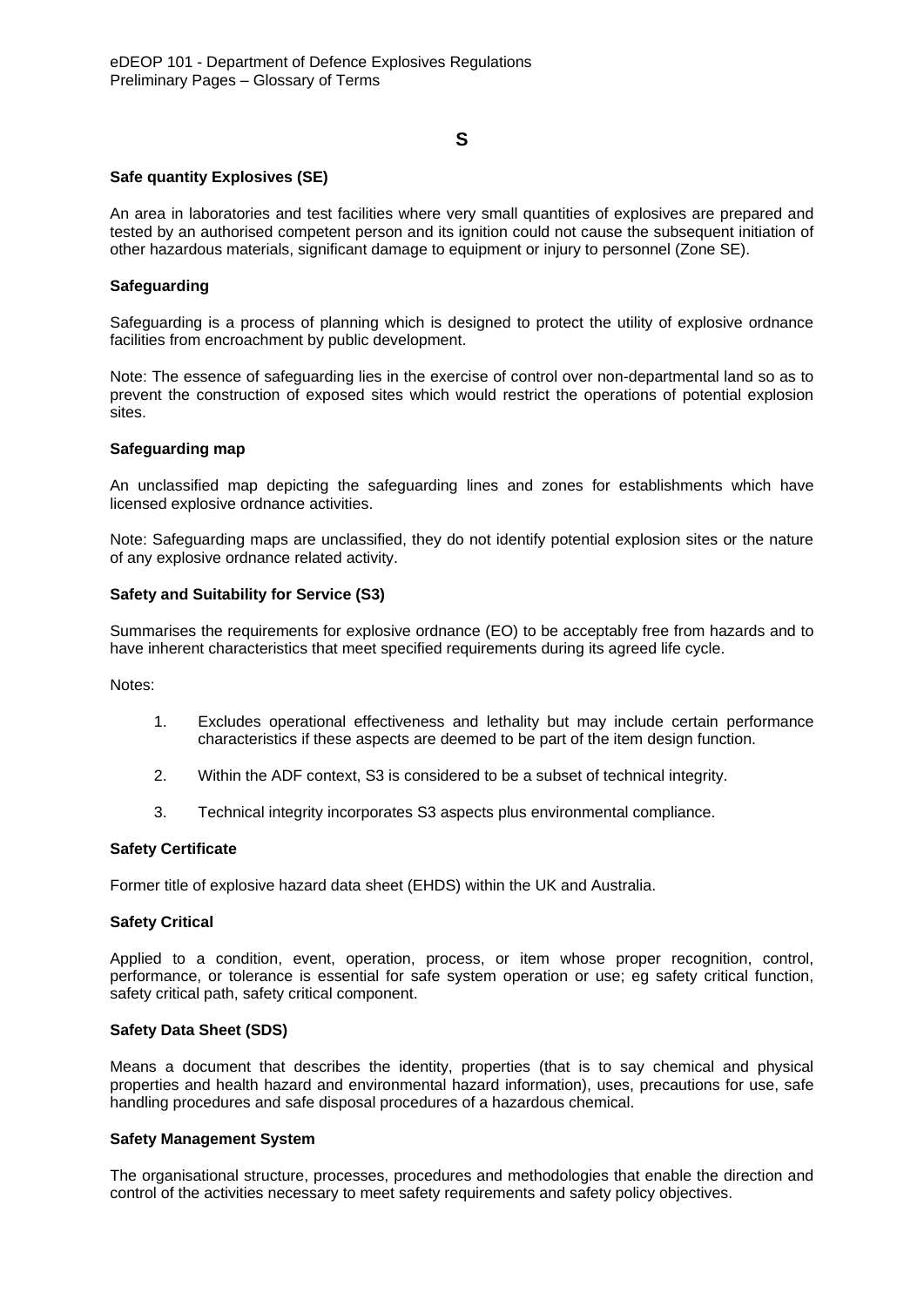#### **Safety Risk Management**

The application of safety systems in a risk management framework with the specific objective of preserving human resources or placing people first.

### **Salvage**

The process of retrieving explosive ordnance for the purpose of repair, or of reclaiming serviceable or repairable components, and disposal of scrap.

#### **Scheduled Servicing**

Preventative maintenance carried out at predetermined intervals.

### **Screening Traverse**

A natural ground feature, artificial mound or traverse which is capable of containing all projections inclined at 40 degrees or less to the horizontal is a screening traverse.

Notes:

- 1. The angle is measured from the top of the stack and the point furthest from the traverse site.
- 2. The primary purpose of a screening traverse is to protect personnel elsewhere from an accidental explosion within the confines of the traverse.

#### **Secondary explosive**

A substance or mixture of substances which is relatively insensitive and will detonate when initiated by a shock wave but which normally does not detonate when heated or ignited.

Notes:

- 1. As opposed to primary explosive.
- 2. The above definition applies essentially to fuzes. In this application, AOP-7 helps to determine the circumstances under which the explosive is to be used (upstream or downstream of a barrier, interrupter).

#### **Security Incident**

A security incident is any event that compromises security and/or breaches security regulations. Such events ie EO theft or loss, may be deliberate, negligent or accidental, and are often the result of a failure to comply with security policy as detailed in the Defence Security Manual (DSM).

#### **Segregation**

The act of having stored apart, but not necessarily in separate accommodation, explosive ordnance known to be other than serviceable but in a safe condition.

#### **Self-propelled/Self-propelling**

Self-propelled/self-propelling are the terms used to signify that an explosive item incorporates its own means of sustaining flight; it may also contain its own means of ignition.

#### **Semi-fixed Ammunition**

Ammunition where the projectile and cartridge are separate but in the same package.

Note: The user fits the projectile into the mouth of the cartridge that is a loose fit, before loading into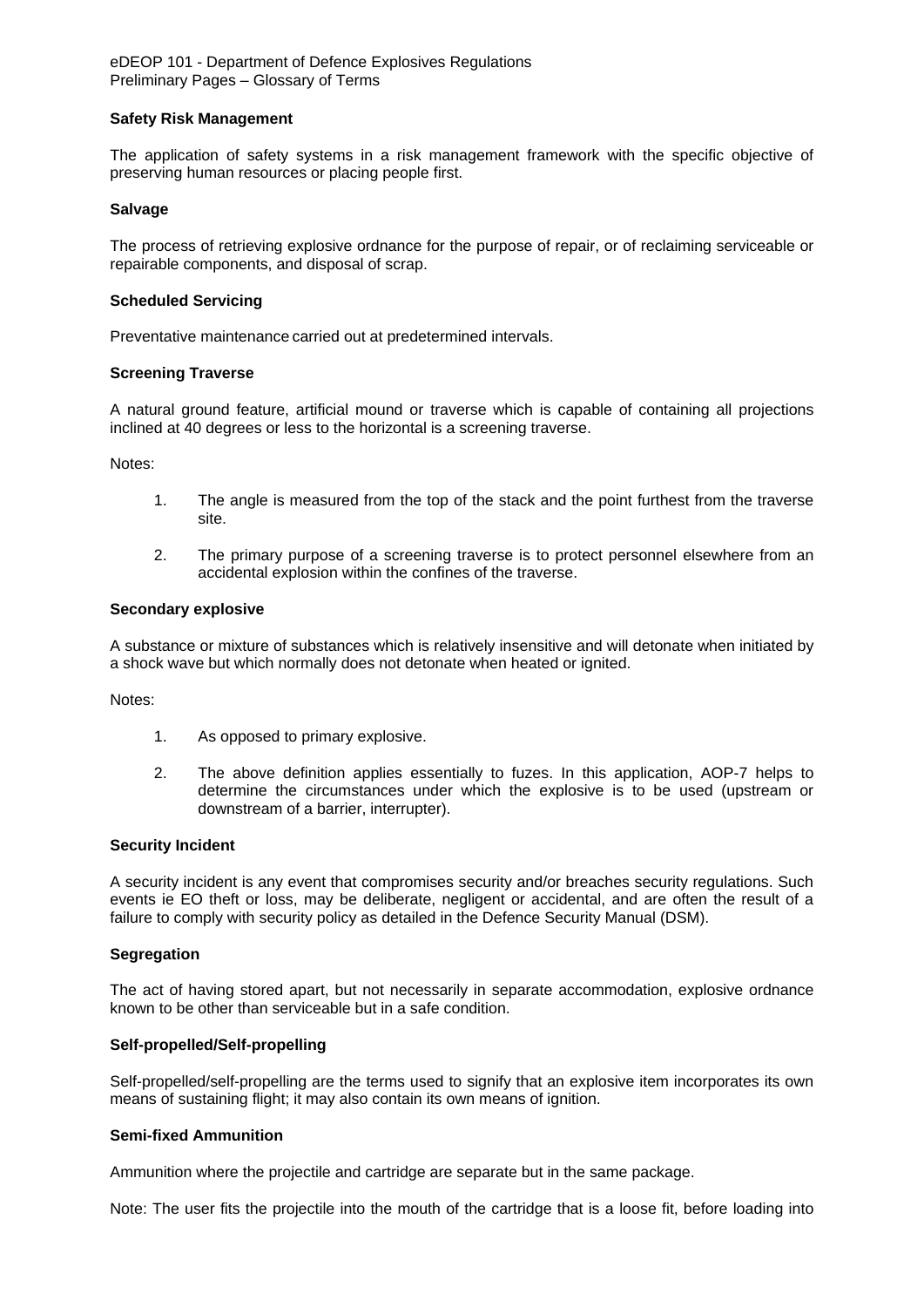the gun.

### **Senior Design Engineer (SDE)**

A senior professional engineer within an AEO, responsible to the senior executive for overall adequacy of the engineering activities conducted by the AEO and for ensuring compliance with the regulations. The SDE is also authorised to approve significant design changes and to assign engineering authority to other competent personnel within the AEO. Overall responsibility for the Engineering Management System (EMS) is the responsibility of the SDE.

Within the Maritime TRF the most equivalent comparison is to a Level 2 Engineer. Within the Land TRF the most equivalent comparison is to a Level 5 engineer.

#### **Sensitiveness**

Sensitiveness: Safety of an explosive or explosive item: The probability or a measure of the ease of being initiated by a specified stimulus.

Notes:

- 1. Sensitiveness is an inverse measure of the safety of an explosive against accidental initiation, the probability of being initiated by unintended events.
- 2. For the assessment of the sensitiveness of an explosive or an explosive item, the no-free level is determined.

#### **Sensitivity**

Sensitivity: Suitability for service, reliability: A measure of the stimulus required to cause reliable functioning of an explosive system in the design mode.

Notes:

- 1. Sensitivity is the probability of being initiated by an intended action and a specified stimulus. For the assessment, the all-fire level is determined.
- 2. The expression of the sensitivity towards these actions depends on the equipment and the test procedure.

#### **Sensitivity Analysis**

Examines how the results of a calculation or model vary as individual assumptions are changed.

#### **Sentence**

A written decision as to the condition of explosive ordnance and/or 'dangerous goods' as the result of an inspection.

#### **Serious structural damage**

Damage which renders building uninhabitable and is not readily repairable.

Note: Examples are serious weakening or displacement of foundation, supporting walls, interior supports, side walls, floors or ceiling structures breaking numerous rafters or other important supporting members of roofs or floors.

#### **Service Life**

The time during which materiel, in specified storage conditions and when subsequently used in its specified operational and/or training conditions, may be expected to remain safe and serviceable.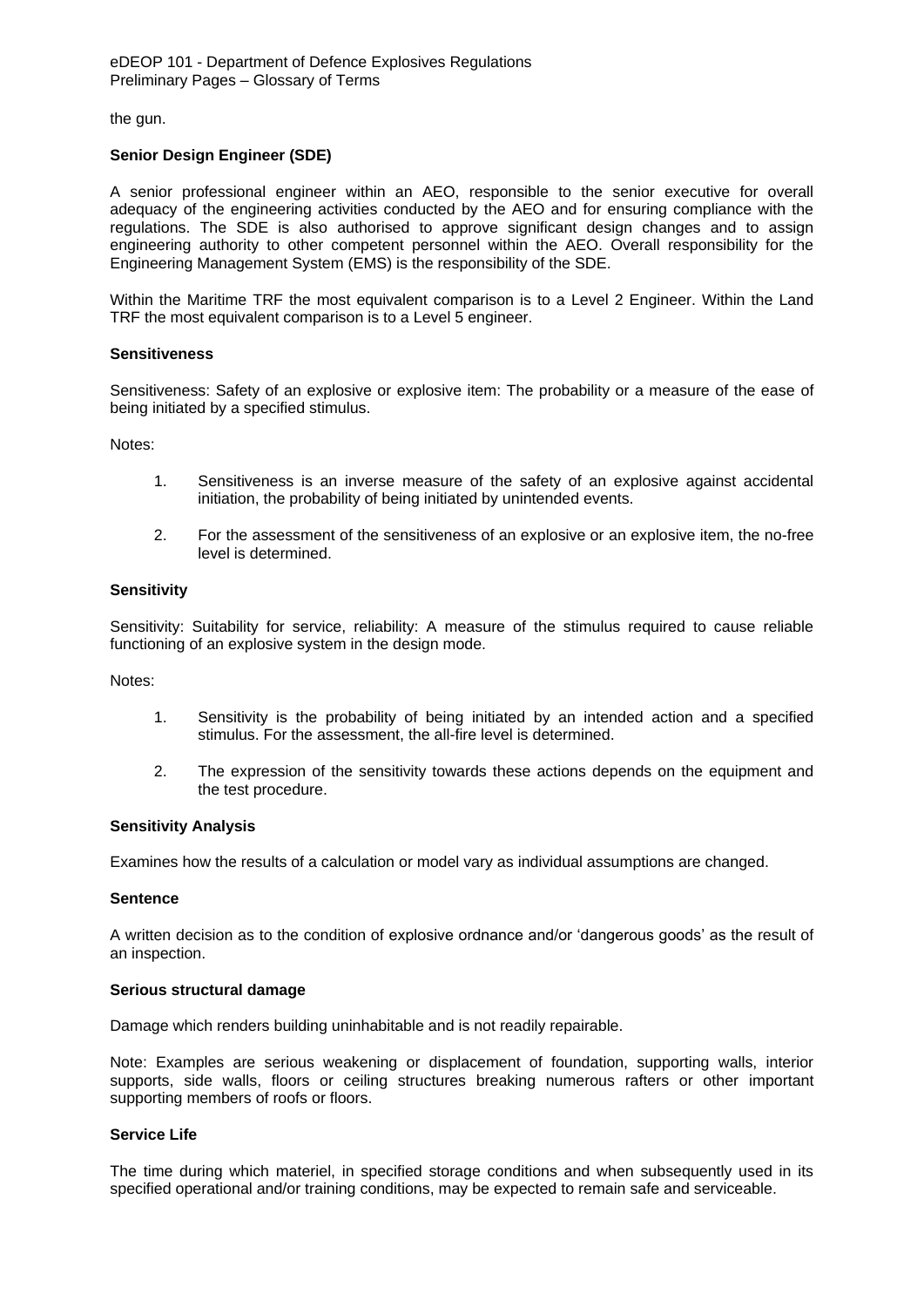Notes:

- 1. Where environmental monitoring equipment is used, the service life will depend on the environmental influences to which the material has been exposed.
- 2. The service life does not include the elimination from service, eg disposal.

#### **Shelf Life**

The period from the date of manufacture or cure date, as stipulated by the manufacturer, up to the date at which a non-explosive consumable is not to be applied or fitted for its intended purpose. Once the consumable has been incorporated into the weapon the `shelf life' restriction no longer applies.

Note: This definition is not applicable to explosive ordnance and applies to non-explosive consumables only.

#### **Shifting Lobby**

An entrance room in an explosive building divided by a barrier into a 'Clean Area' and a 'Dirty Area', in which personnel exchange their outer clothing for magazine clothing (and vice versa).

#### **'Side On' Overpressure**

The value of a blast wave without reflection.

Notes:

- 1. Minimum 'face on' pressure values are approximately double those for 'side on' because reflection occurs when the shock strikes evenly across the face of a building or other obstacle.
- 2. As the front moves across and around the building, the overpressure on the face drops off rapidly to the 'side on' value.
- 3. When the structure has been completely engulfed by the wave, the pressure exerted on all the walls and the roof will be approximately the same as 'side on' value.

#### **Simultaneous Detonation**

The detonation of two or more items or stacks of explosive ordnance which are in close proximity to one another, one item or stack detonating after the next within such a short time interval between detonations.

Notes:

- 1. the time in milliseconds is less than 4.15 times the cube root of the explosive weight in kilograms for lateral target positions and less than 5.9 times the cube root of the explosive weight in kilograms for axial target positions, that, for all intent and purpose, the overall detonation would appear to have emanated from a single item or stack.
- 2. Pressures produced by the independent detonations grow together (coalesce) within very short distances from their sources, this results in peak overpressures in excess of that of each independent source.
- 3. The pressure curve would be more nearly like that resulting from the total weight of explosives involved and would extend over a slightly longer time period.
- 4. The actual separation time between successive detonations is influenced by the spatial separation of explosives, geometry and distribution, the character of the dividing wall or other barrier between, and the sensitivity of the explosives.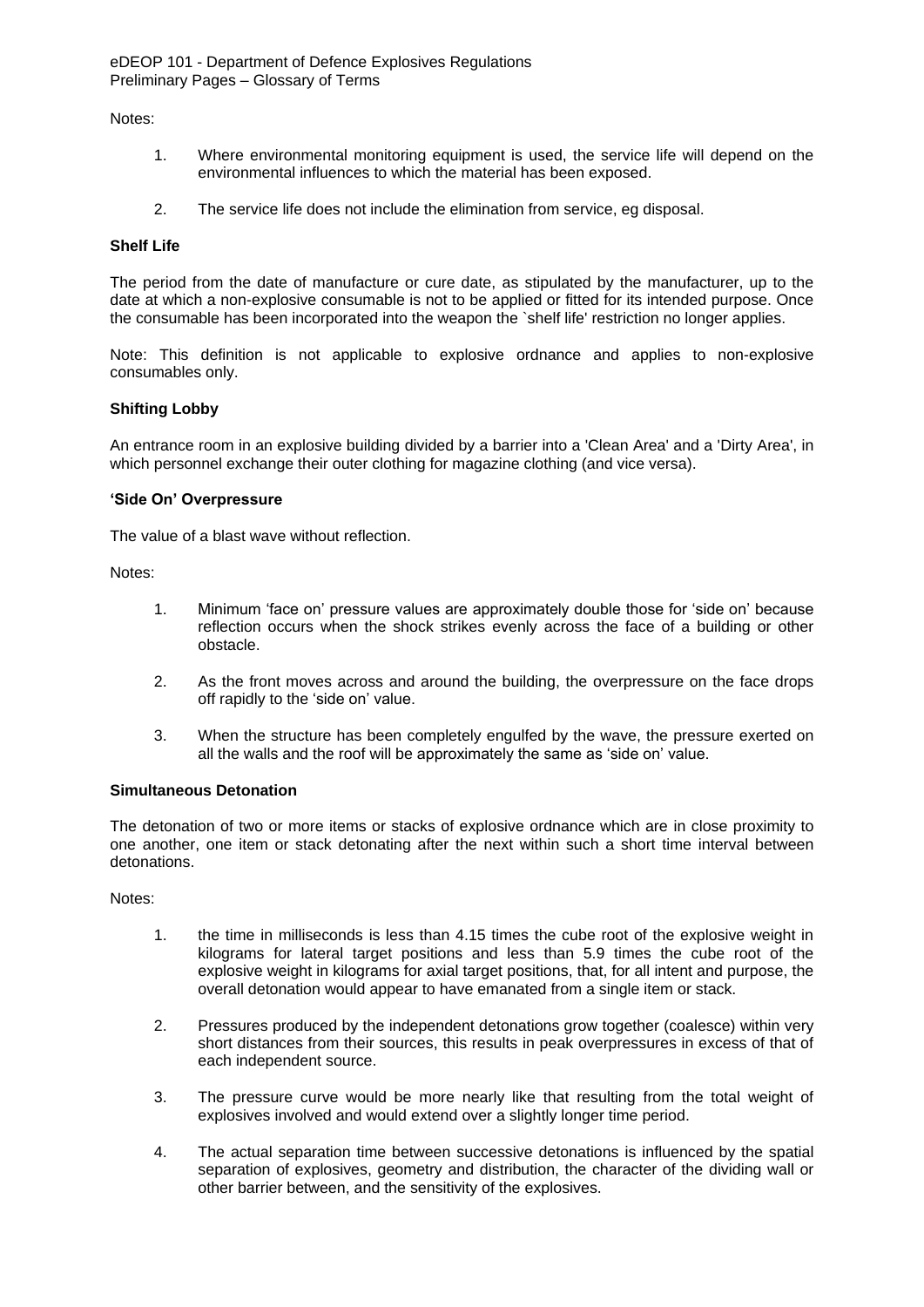### **Site**

Sometimes used as shortened form of both potential explosion site and exposed site.

### **Small Arms**

Firearms of small calibre including pistols, rifles, revolvers, machine guns, carbines and shot guns.

Note: The maximum calibre for small arms is 20mm.

### **Small Arms Ammunition (SAA)**

Ammunition for small arms, ie all ammunition of less than 20 mm calibre, and all gauges of shotgun cartridges.

### **Small Quantity of Explosives**

The net explosives quantity (normally less than 50kg) of various types of explosive ordnance that are permissible under the small quantity conditions prescribed in this manual.

#### **Societal Risk**

The relationship between frequency and the number of people suffering from a specified level of harm in a given population from the realisation of specified hazards.

#### **Spall**

Material, especially small pieces of rock, detached from a surface by the passage of a shock wave.

#### **Spalling**

The transmission of a shock wave through material that creates high-speed particles from the opposite face of that material without breaching it.

#### **Spark Arrester**

A device fitted to an internal combustion engine exhaust to prevent emission of hot particles or sparks from the exhaust system.

Note: This device will not prevent the emission of flame.

#### **Special Precautions**

Special Precautions is an EHA in an enclosed area where an exposed explosives substances is or may sublime (Zone SP). In the open the condensate will evaporate at a rate greater than the source because its surface area is much greater. Even when a build-up occurs, the quantities are typically micrograms and pose an insignificant risk. In this regard a typical bay/laboratory would be considered an open space. In closed situations this may not be true.

#### **Special Protection Ex s**

(Electrical Distribution) A concept which has been adopted in AS 1826 to permit the certification of those types of electrical equipment which, by their nature, do not comply with the constructional or other requirements specified for equipment with established types of protection, but which nevertheless can be shown, where necessary by test, to be suitable for use in prescribed zones or hazardous areas.

## **Stability**

Explosives are liable to chemically decompose during storage, from the day they are manufactured.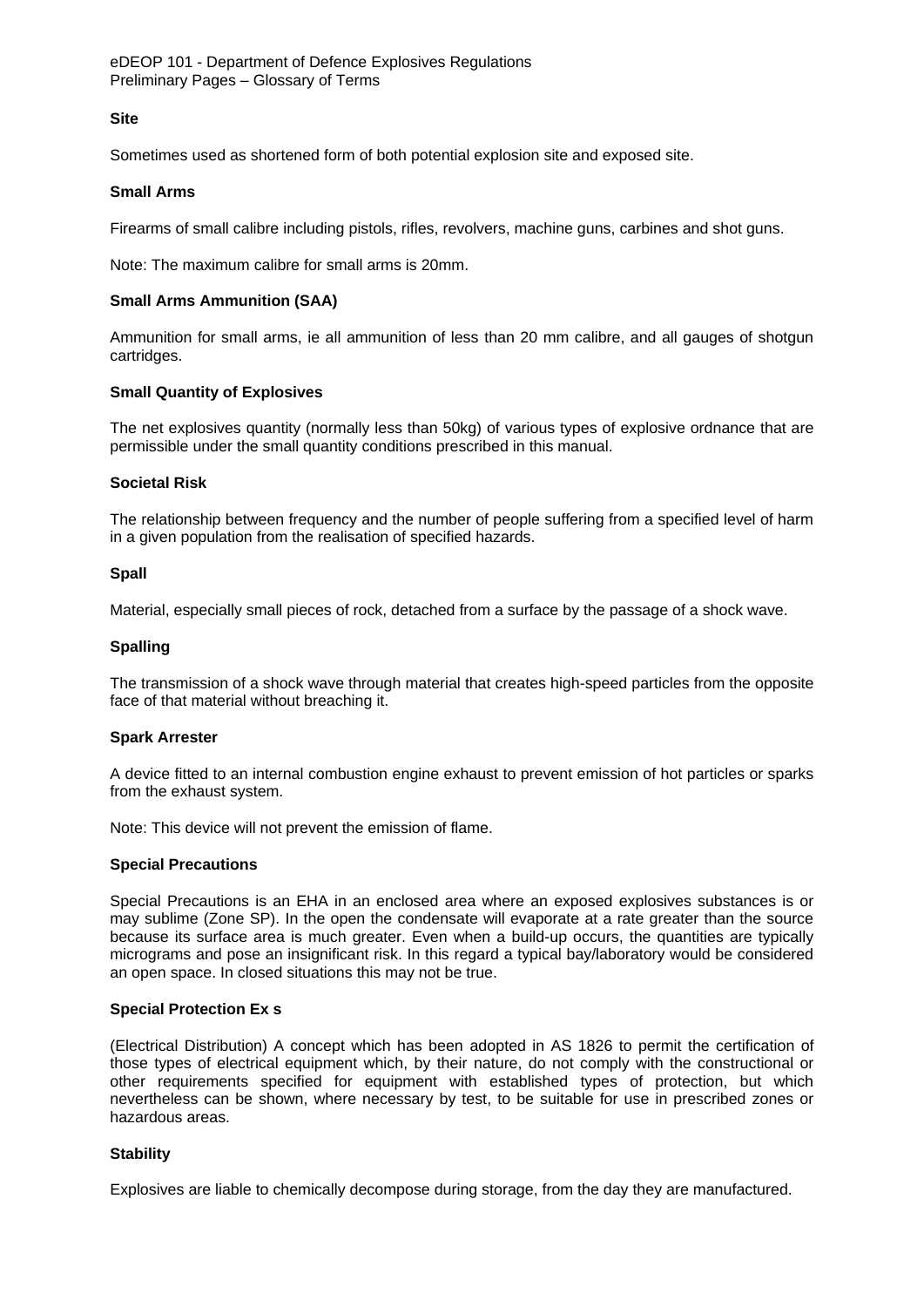Notes:

- 1. Such a change may effect their performance and in some cases can render them dangerous.
- 2. The resistance that an explosive exhibits to such change is broadly referred to as 'stability'.

#### **Static pressure**

Static pressure is the pressure due to the mass and temperature of gases inside a structure after shock effects from an explosion have ceased.

#### **Stockholder**

A person who holds on charge the unit stock of explosive ordnance or a section of it, for issue as required in accordance with approved instructions.

#### **Storage Life**

The length of time for which an item of supply, including explosives, given specific storage conditions, may be expected to remain serviceable and, if relevant, safe.

#### **Storage Module**

One to five Basic Modules.

#### **Storage Site**

Several Storage Modules.

#### **Stuffing**

The placing of cargo and cargo bracing materials (dunnage) or other methods of restraint, if required, into a container.

### **Sub-station**

An assemblage of equipment at one place including any necessary housing for the conversion, transformation or control of electrical power.

#### **Surveillance**

The constant review of accumulating test results to ensure that the overall quality remains acceptable. The term is also applied to the continuing examination of the stores themselves.

#### **Suspect Explosive Ordnance**

Includes explosive ordnance (EO) which is considered to be in an uncertain condition because it has been misfired, malfunctioned, dropped, deteriorated or damaged.

#### **Sympathetic Detonation**

Detonation of a charge by exploding another charge adjacent to it.

#### **System**

A combination of complete operating equipments, assemblies, components, parts or accessories, including software and man/machine interfaces, integrated to perform a specific operational function.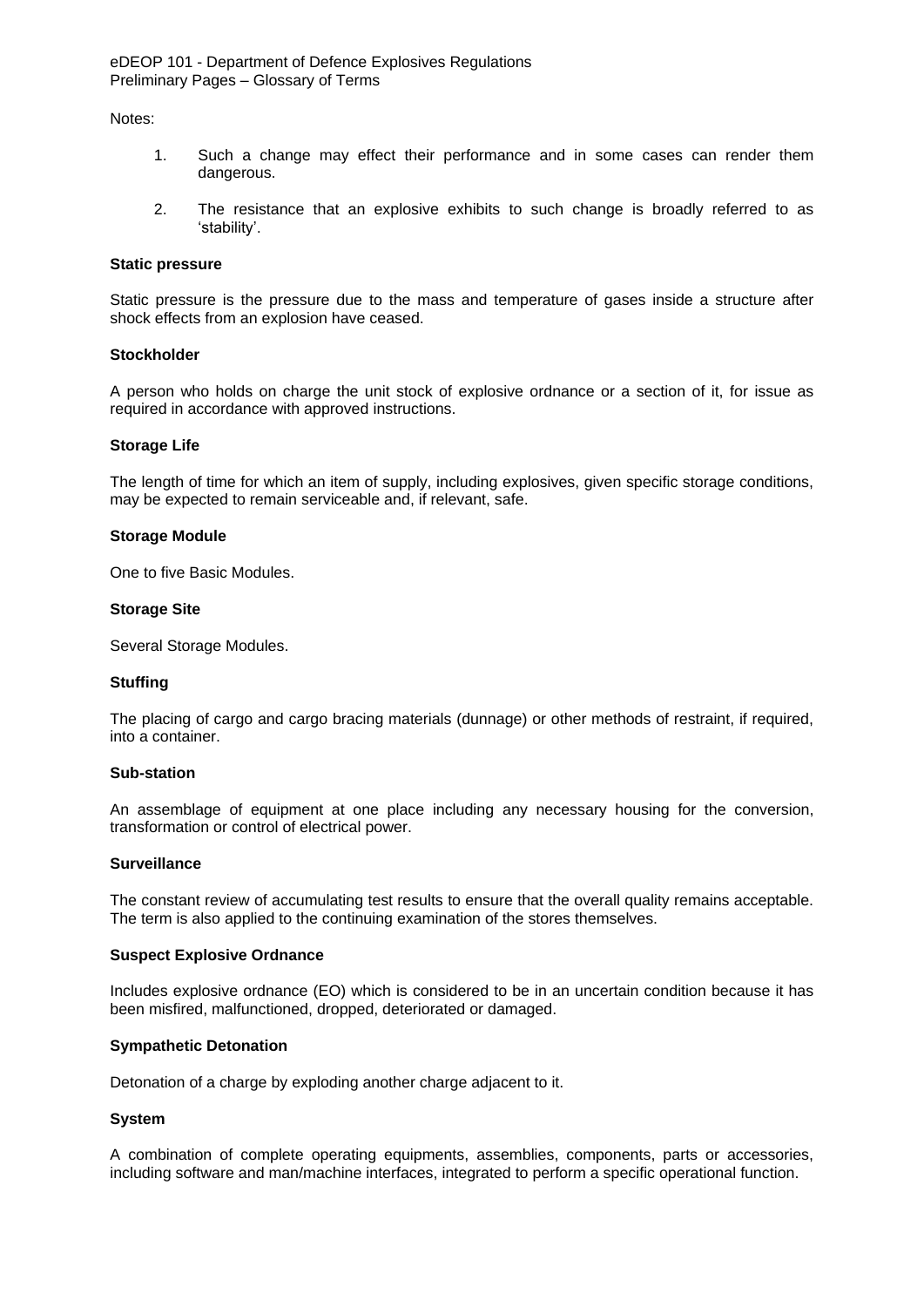## **System Integrity**

(Safety Systems) The ability of a system to function correctly whilst being subjected to potentially destructive internal or external influences, and to fail safely under these conditions.

### **System Safety**

The application of engineering and management principles, criteria, and techniques to optimise the safety of a 'system', within the constraints of operational effectiveness, time and cost throughout all phases of the life cycle.

### **System Safety Program (SSP)**

The combined tasks and activities of system safety management and system safety engineering.

### **System Safety Program Plan (SSPP)**

A description of the planned tasks and activities to be used to implement the required system safety program. This description includes organisational responsibilities, resources, methods of accomplishment, milestones, depth of effort, and integration with other program engineering and management activities and related systems.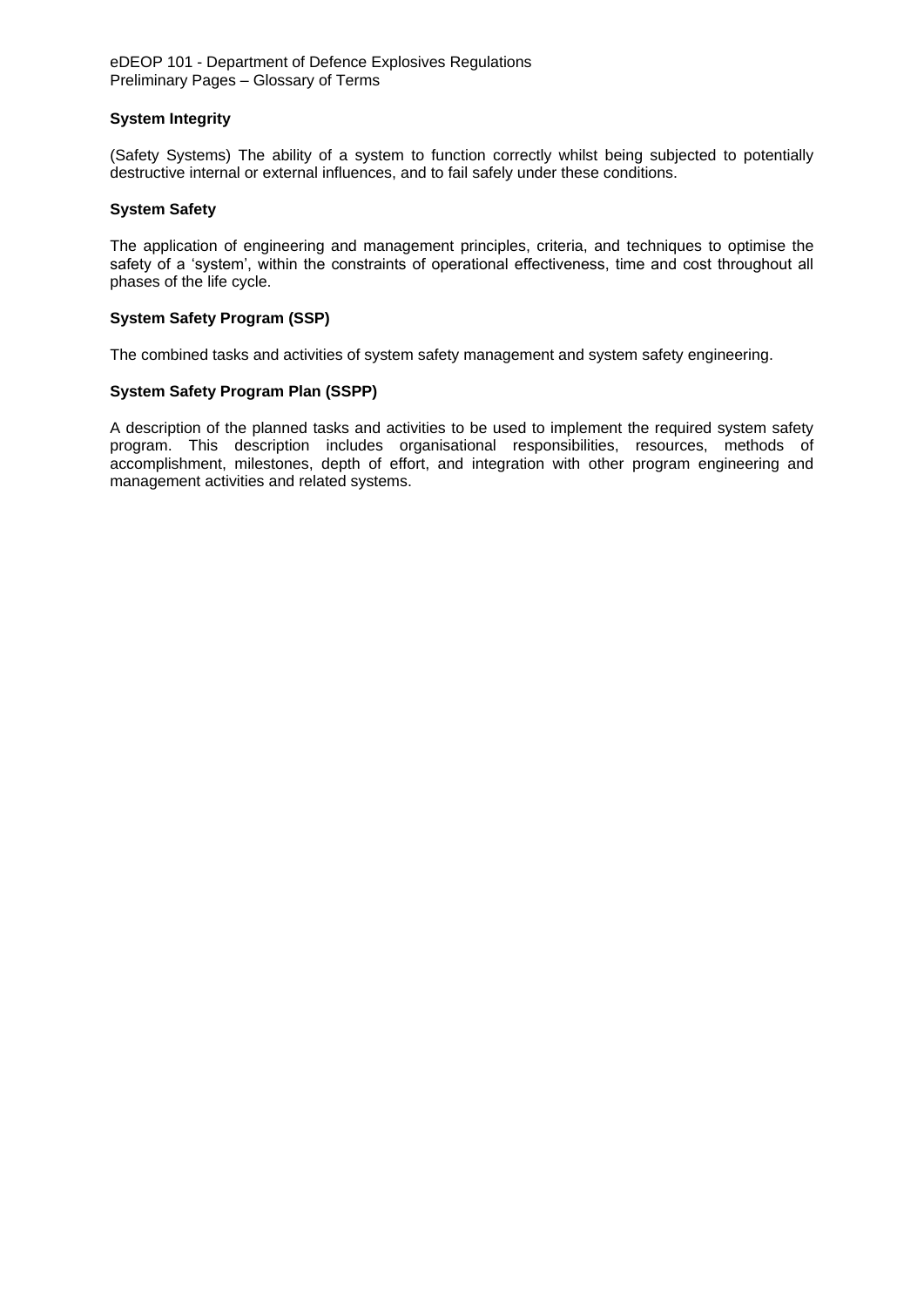## **T**

### **Technical Data**

All recorded information of a scientific, technical and engineering nature relating to a weapon system. Includes specifications, standards, engineering drawings, instructions, reports, manuals, tabular data, test results and software documentation used in the development, production, in-service operation and logistics support (such as maintenance, provisioning, codification, testing and modification), and disposal of a weapon system.

### **Technical Integrity**

An item's fitness for service, safety and compliance with regulations for environmental protection.

### **Technical Regulation**

How Service Chiefs, as capability output managers, establish confidence in the processes by which the technical integrity of Defence materiel is achieved (adapted from DI(G) LOG 4-5-012). Technical regulation is based on the principles of Defence materiel being acquired, designed, manufactured and maintained:

- 1. to approved standards,
- 2. by competent and authorised individuals,
- 3. who are acting as members of an authorised organisation, and
- 4. work is certified as correct.

#### **Technical Regulation Authority**

The appointment or organisation authorised by a single Service Chief to issue instructions for the technical regulation of a nominated type of Australian Defence Force materiel.

#### **Technical Regulatory Framework**

The TRF establishes the technical integrity environment within which internal and external organisations are to provide ADF material and services to Defence.

#### **Test**

The planned assessment of an item for the purpose of determining suitability and/or reliability, by qualification, type, performance, endurance (see AS/NZS ISO 9000:2016 - Quality management systems - Fundamentals and vocabulary) or environmental.

#### **Test Joint**

A joint designed and situated to enable resistance or continuity measurements to be made.

#### **Thin-skinned munitions**

Metal cased munitions, eg artillery projectiles, aircraft bombs and the like, are considered to be thinskinned for the purposes of storage if their mean diameter to mean wall (excluding the base and/or fuze receptor wall) thickness ratio (D/t) is greater than 10.

## **TNT Equivalence**

TNT Equivalent: Method of quantifying the energy released in explosives in terms of the amount of TNT (trinitrotoluene) which could release the same amount of energy when exploded.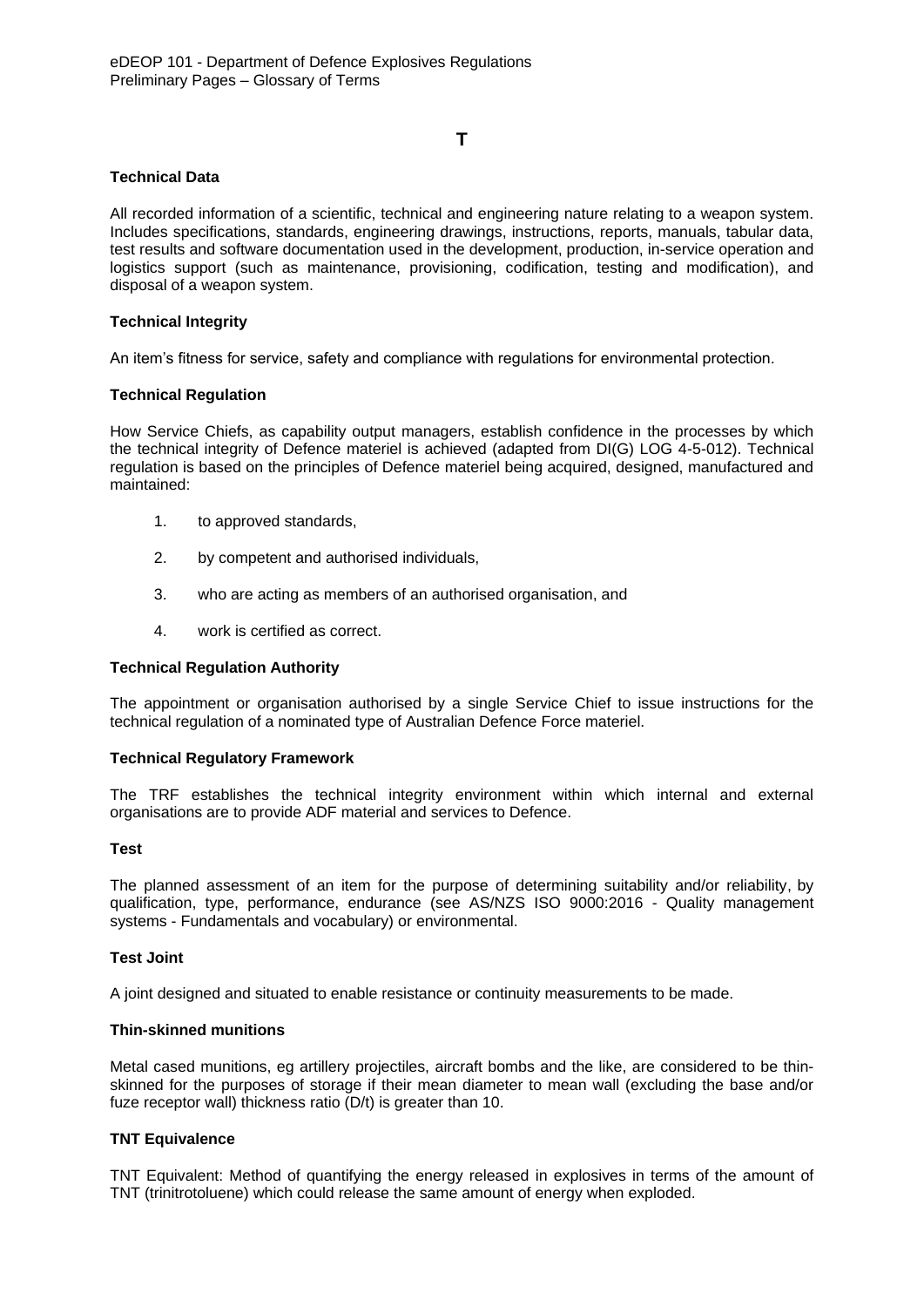Note: The term 'TNT Equivalent' has traditionally been used to rate energy output and thus the destructive power of nuclear weapons, or from the explosion of a given quantity of fissionable material, in terms of the amount of TNT (trinitrotoluene) which could release the same amount of energy when exploded.

### **Transfer Facility**

An area licensed where explosive ordnance changes mode of transport.

Notes:

- 1. Includes areas where loaded vehicles may be parked.
- 2. Includes shipping yards, transit areas, marshalling yards, transhipment areas, staging areas and the like.

### **Transportation Explosives Quantity (TEQ)**

Regarded to be the total amount, in kg, of explosive substances or, in the case of explosive articles, the total amount of explosive substances contained in all articles.

Notes:

- 1. In this instance the total explosives quantity is referred to as the transportation explosives quantity (TEQ).
- 2. TEQ is the 'net explosives quantity' referred to in the Australian Code for the Transport of Explosives by Road and Rail (AE Code).

#### **Traverse**

A natural ground feature, artificial mound, barricade or wall which is capable of intercepting high velocity low angle projections from a PES and preventing initiation of explosives stocks stored nearby. It may be destroyed in the process.

#### **Truck Holding Area**

See Transfer Facility.

## **Type**

A division of ammunition and explosive ordnance in accordance with its general design and role, eg AP, SAP, Nose Ejection.

#### **Type (or Final) Qualification**

Type or Final Qualification relates to the use of the explosive material in a specific application or munition. Final Qualification is given when the explosive has been assessed as part of the design of the specific munition, and predicted to be safe and suitable for military operation or training use in that role.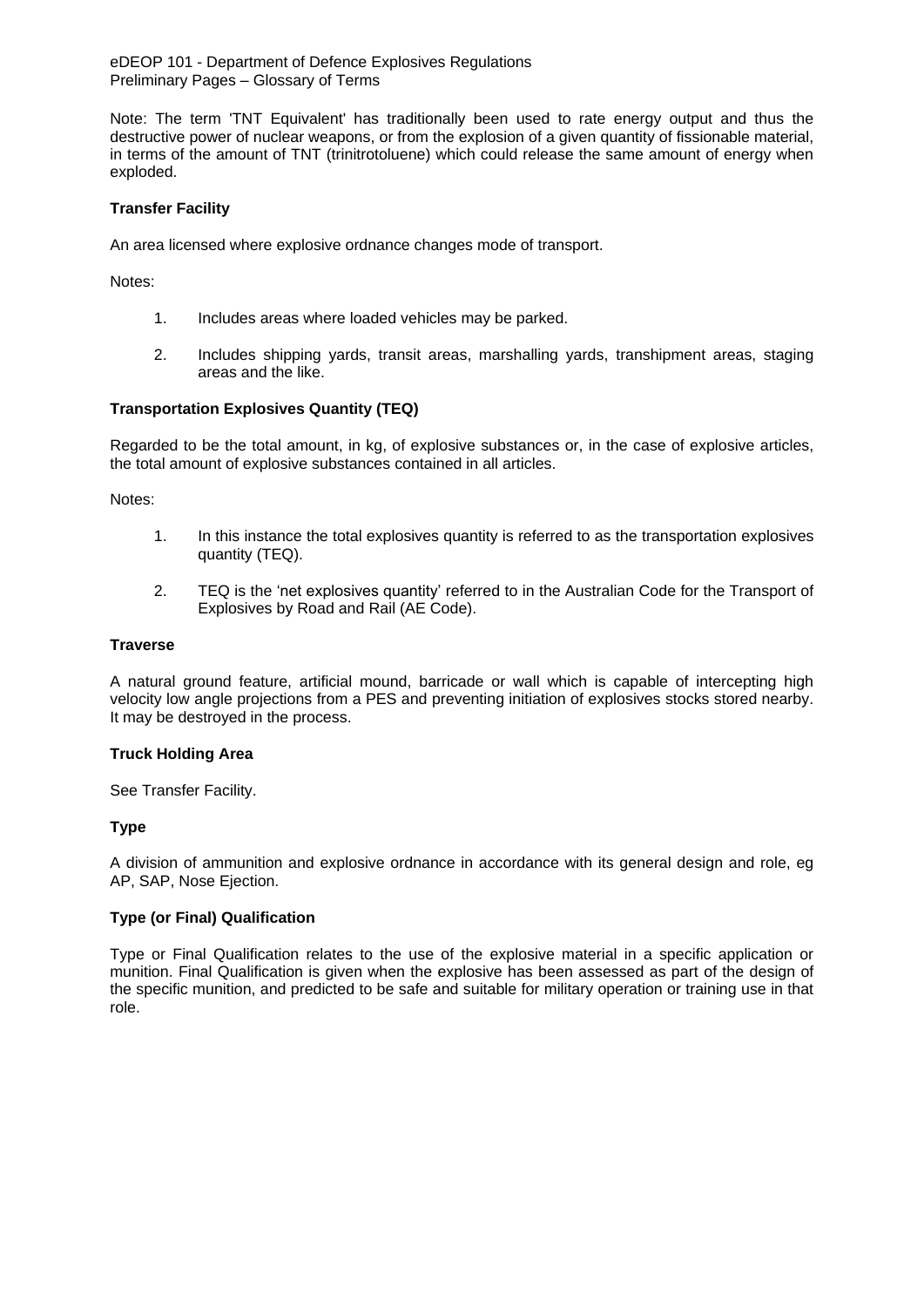### **U**

### **Unauthorised Discharge.**

An occurrence where a person intentionally and without authorisation discharges small arms ammunition (SAA).

Note: Any unauthorised discharge of a weapon system or explosive ordnance (EO) that is not SAA is to be treated as an accident or dangerous occurrence.

### **Underground petroleum, oil, lubricant (POL) tank**

POL tank with a minimum cover of 1.2 m earth or 10 cm of concrete.

### **Underground pipeline**

Pipeline (petroleum, oil, lubricant (POL), gas, water etc.) with a cover of at least 1.2 m of earth or 10 cm of concrete.

#### **Underground storage**

Cavern excavated into solid rock, for the purpose of storing ammunition and explosives.

### **Unexploded Explosive Ordnance (UXO)**

Explosive ordnance which has been primed, fused, armed, or otherwise prepared for action and has been fired, dropped, launched, thrown, projected or placed in such a manner as to constitute a hazard to operations, installations, personnel or material and remain unexploded either by malfunction or design or for any other cause.

#### **Unit load**

A unit load is a load designed to be carried, stored and handled as a separate unit and able to withstand the conditions associated with the appropriate modes of transport, and comprising a number of packages or articles which are either:

- a. placed or stacked on, and secured to, a load board such as a pallet;
- b. placed in a protective outer packaging such as a pallet box; or
- c. permanently secured together in a sling.

A single large package such as a tank-container, intermediate bulk container or freight container is specifically excluded.

#### **Unit Returns/Receipts**

Explosive ordnance and associated non-explosive stores returned from a user unit to an ammunition depot are known as unit returns/receipts.

#### **Unload**

The process involving removal of all munition(s) from a weapon, weapon system, platform or item of ordnance.

Notes:

1. This includes removal of the subject munition from platform and weapon system magazines.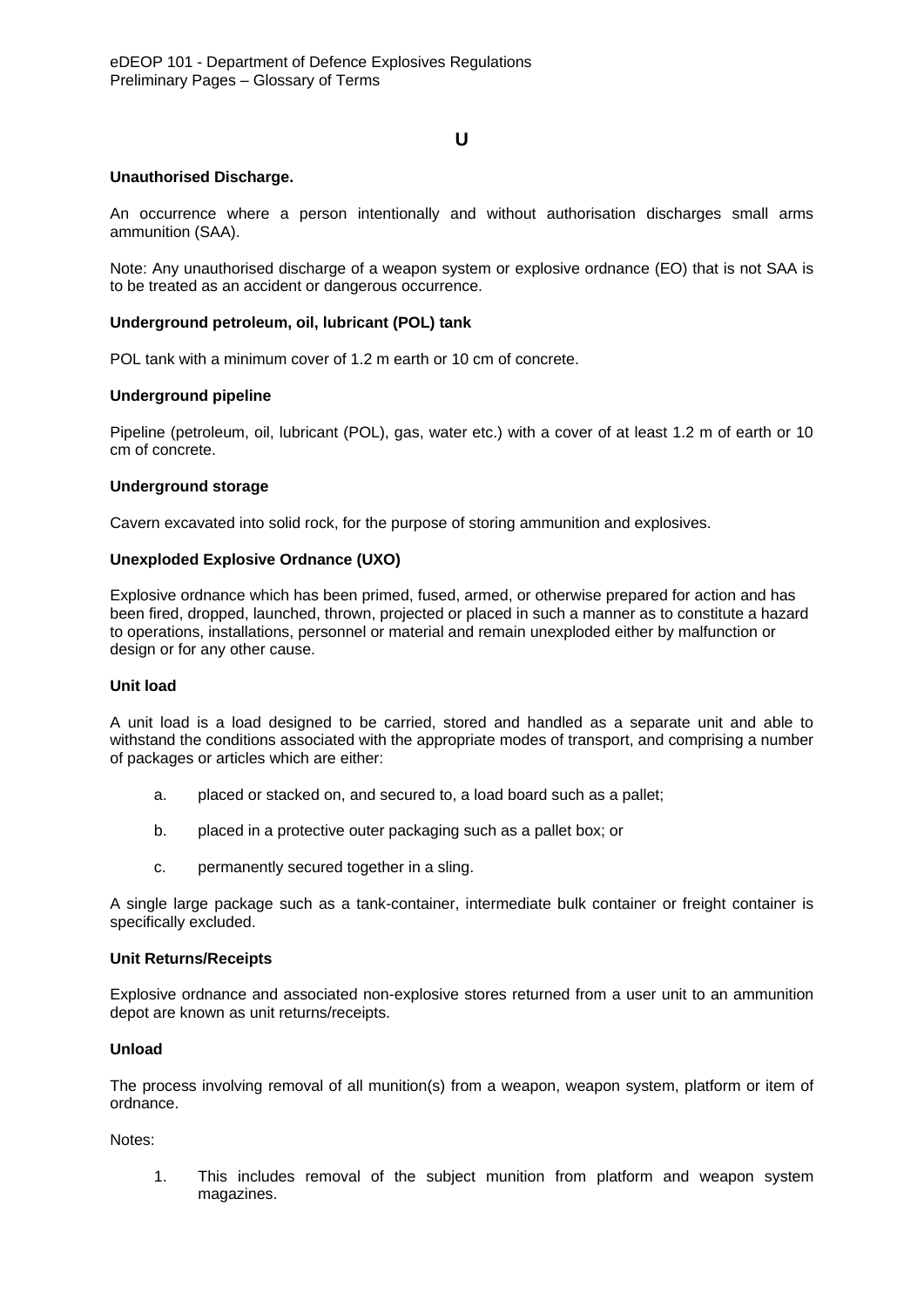> 2. Unload changes the state of the weapon system by removing the ability to employ the munition ie removal of round from rifle chamber and removing the magazine containing rounds from the rifle will unload the rifle.

### **Unsatisfactory Materiel**

Unsatisfactory materiel is anything that fails to meet the user's needs, but which is not defective and does not malfunction. The item may function fully in accordance with the design specification, but the operating environment might have changed to such an extent that the design no longer fulfils the role for which is was intended. Platform/launcher issues are to be reported through the appropriate single-Service materiel reporting system.

### **Unscheduled Servicing**

Corrective maintenance identified as the result of condition monitoring.

### **Unserviceable Ammunition**

Ammunition considered unsatisfactory for use.

### **User Unit/ Occupier**

The ultimate responsibility for the hazardous area classification installation generally rests on the occupier (or employer) since the owner may not be the occupier.

Note: May delegate a person to classify the hazardous areas; however they must ensure that the delegated person is *competent* to carry out the task.

### **Unstuffing**

The removal of cargo and cargo bracing materials (dunnage) or other methods of restraint from the container.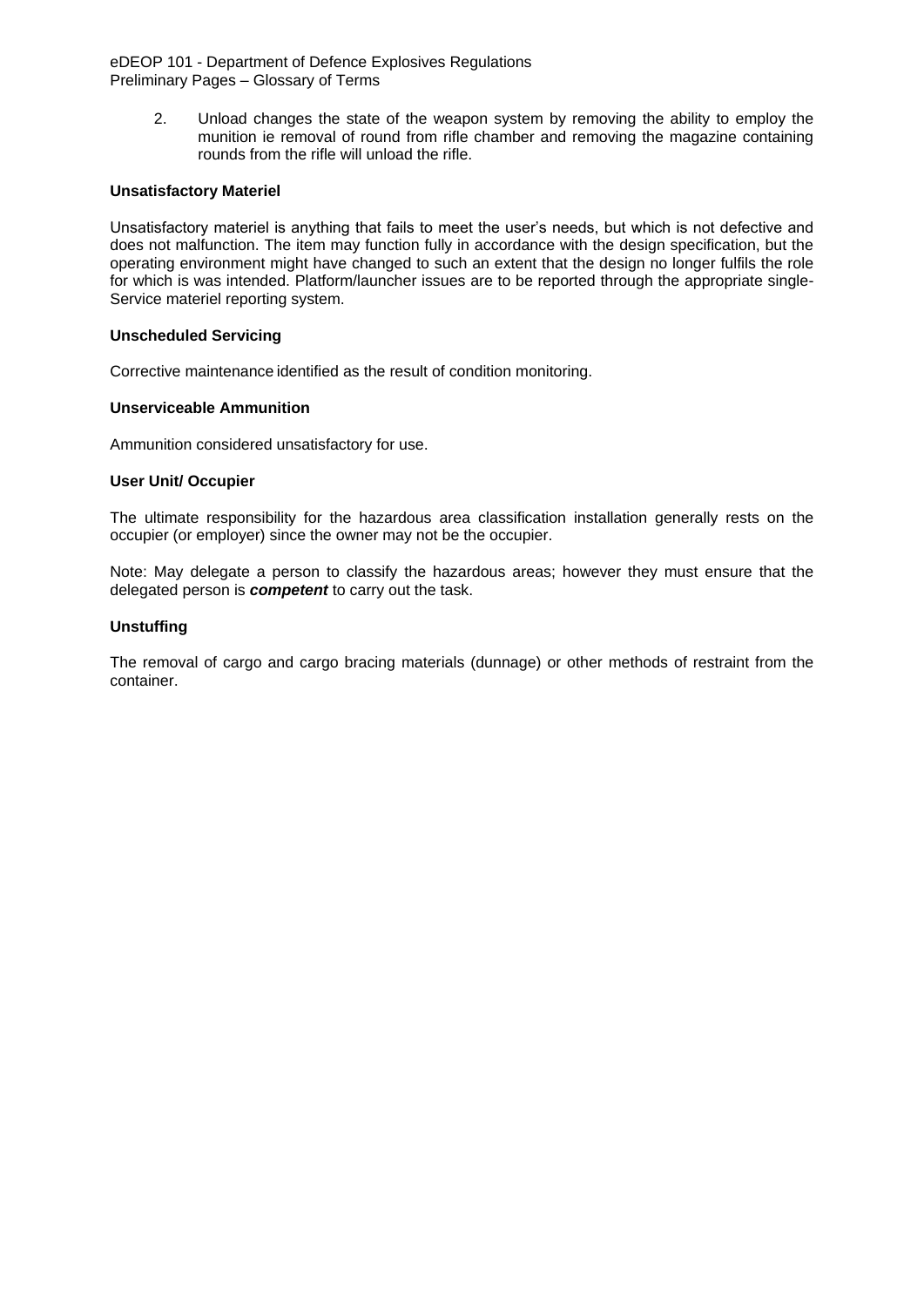## **V**

### **Vapours and Gases of Explosives**

Vapours and gases that are inherently explosive, as they have their own oxidant and are hazardous whether airborne or not.

### **Vulnerable constructions**

Buildings of vulnerable construction are of four main types as follows:

- a. **Type 1.** A building of **curtain wall construction** which has four storeys or more and is constructed with external non load-bearing panels on a separate sub-frame which is supported off the structural frame or floors for the full height of the building. Where these cladding panels are large (greater than 1500 mm square) and constructed of glass or similar lightweight frangible material, which is liable to shatter producing debris or be displaced under the effect of lateral explosive blast loads greater than the designed wind forces, the curtain walling would be considered a hazard to personnel both inside and outside the building because of flying debris or falling panels.
- b. **Type 2.** A building of **largely glass construction** which has four storeys or more and has more than 50 per cent of its wall area glazed.
- c. **Type 3.** The third type of **vulnerable construction** is impractical to define precisely. This covers any large building which employs non load-bearing cladding panels, eg glasscovered market gardens or warehouse type retail stores. The explosion effects on such buildings depend on many factors, including:
	- (1) The mass per unit area and frangibility of the cladding material.
	- (2) The detailed design of the frame structure including stiffening partitions.
	- (3) The use to which the building is dedicated.
	- (4) The local population inside and outside the building.

Note: Definition of this type of construction cannot be more precise, because of the variation in types of modern structures and the complexity of the interaction of the factors given. There is no real alternative to individual assessment of any large building within two times inhabited building distance (ie  $44.4 \text{ Q}^{1/3}$ ) which is not of traditional house construction.

- d. **Type 4.** Sensitive Structures. Building structures that may in themselves be susceptible to disproportionate damage (eg collapse, partial collapse or progressive collapse) including:
	- (1) unframed structures with limited continuity utilising non-ductile materials.
	- (2) large-span, tension or other special structures with critical load-bearing elements.
	- (3) usually weak structures (typically historic or timber framed buildings).
	- (4) buildings containing vulnerable elements such as pre-cast panel fixings, large span slender masonry panels which may be particularly susceptible to failure and lead to a falling debris hazard.

As a general guide, buildings that stand out either dimensionally or by construction type against a normal background of houses should be subject to closer examination. Cases that fall within or near the vulnerable construction guidelines above, or where it is suspected that they may be particularly vulnerable to blast, require an assessment of the potential risks.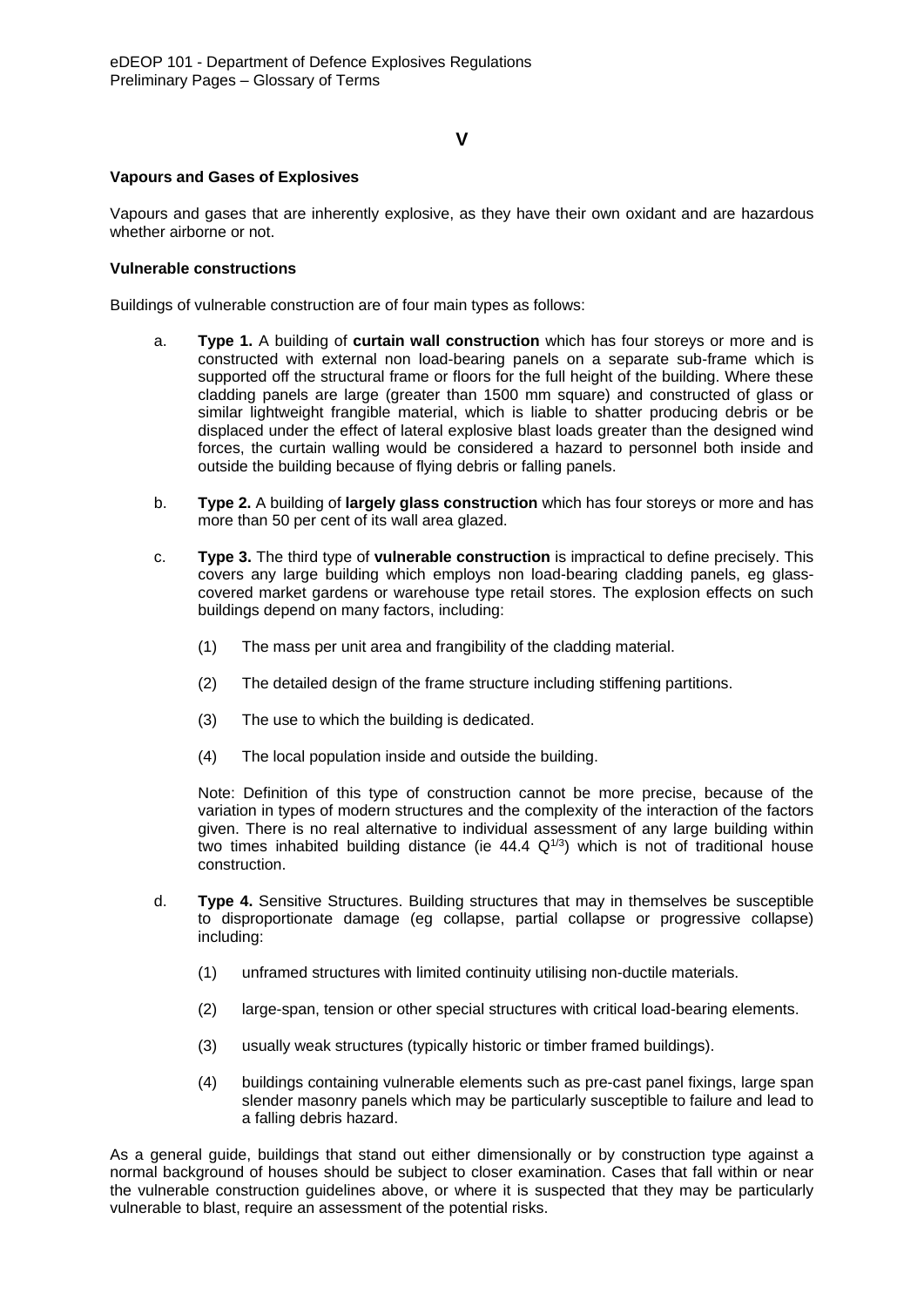### **W**

### **Waiting Position**

A site used for the temporary parking of vehicles containing explosive ordnance to provide ready-use stock for processing in a workshop, or as an assembly point to accumulate explosive ordnance before return to storage.

### **Waivers**

A waiver is an authorisation for the performance of an explosive ordnance related activity which does not comply with the principles of this manual and which increases the implied levels of risk inherent therein.

### **Warhead**

The portion of a projectile, rocket, missile or torpedo which contains the payload to be delivered.

Note: Generally, the payload is explosive, but it may contain telemetric or components.

#### **Weapon System**

The aggregate of the weapon, the associated launching vehicle or platform launching the munition, the available munitions and the ancillary equipment necessary to aim, launch and guide the munition, as applicable.

#### **With a propelling charge**

With a propelling charge indicates that the propelling charge is assembled to the projectile or packed with the projectile in the same package, or palletised with the projectile on the same pallet.

### **With its (own) means of initiation**

Expression used to describe ammunition which has its normal initiating device, such as a detonator or detonating fuze, assembled to it or packed with it, and this device is considered to present a significant risk during storage and transport, but not one great enough to be unacceptable.

#### **Without its (own) means of initiation**

Expression used to describe ammunition without its normal initiating device assembled to it or packed with it. The expression also applies to ammunition packed with its initiating device, provided the device is packed so as to eliminate the risk of causing detonation of the ammunition in the event of an accidental functioning of the initiating device. In addition, the expression applies to ammunition assembled with its initiating device, provided there are protective features such that the initiating device is very unlikely to cause detonation of the ammunition under conditions that are associated with storage and transport. For hazard classification purposes, a means of initiation that possesses two independent effective protective features is not considered to present a significant risk of causing the detonation of the ammunition under conditions associated with storage and transport.

#### **Working Area/Work Room**

The actual area or room in a process building in which the inspection, repair or modification of explosive ordnance is authorised to take place.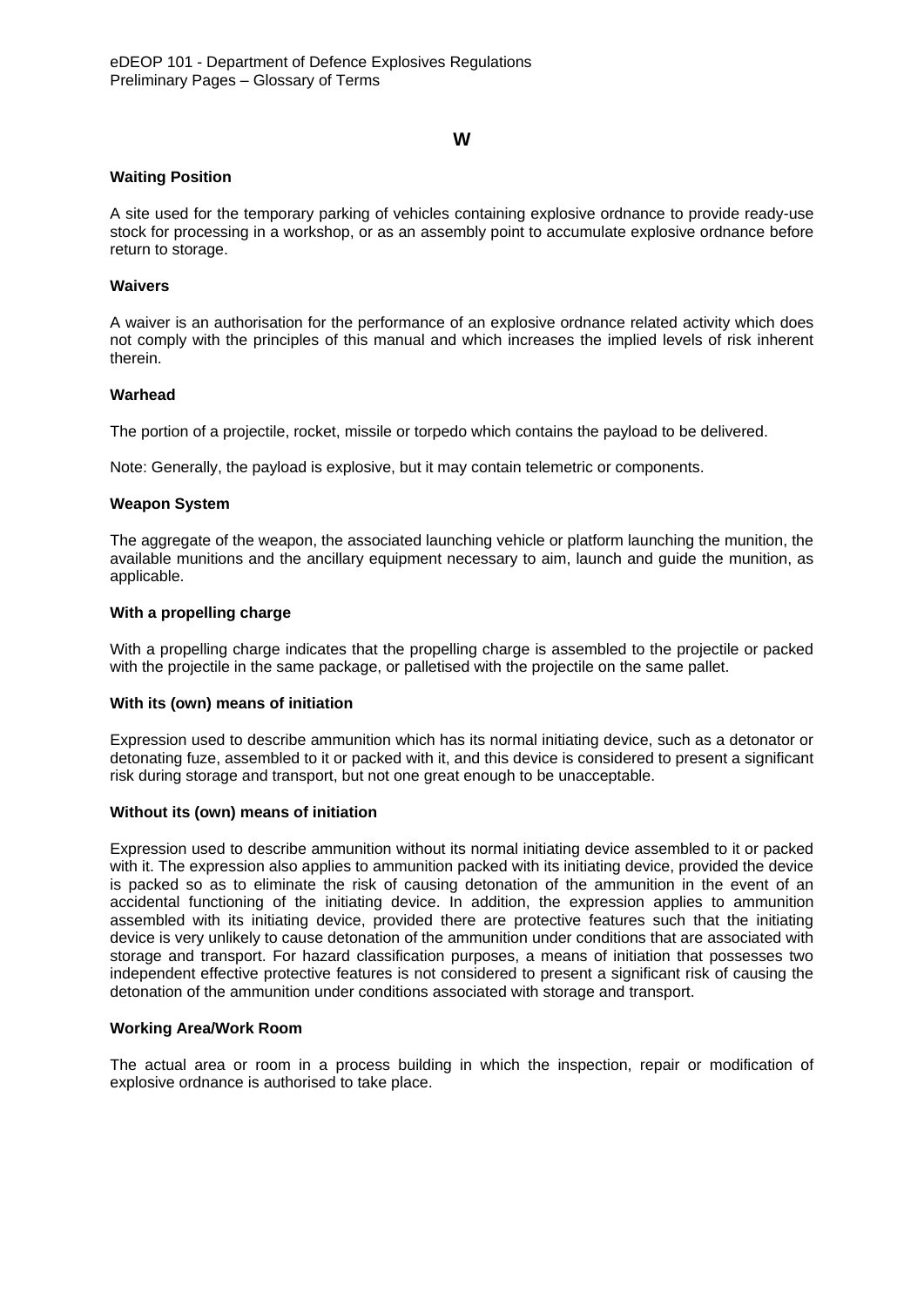# **Y**

### **Yellow Line**

A continuous line drawn on the map or plan of an ammunition storage location which encompasses the explosives area and defines the minimum permissible distance between a potential explosion site and inhabited buildings, caravan sites or assembly places.

Notes:

- 1. A line at inhabited building distance (IBD) within which the construction of new inhabited buildings, caravan sights and public traffic routes are restricted.
- 2. The area within the yellow line is known as the yellow zone.